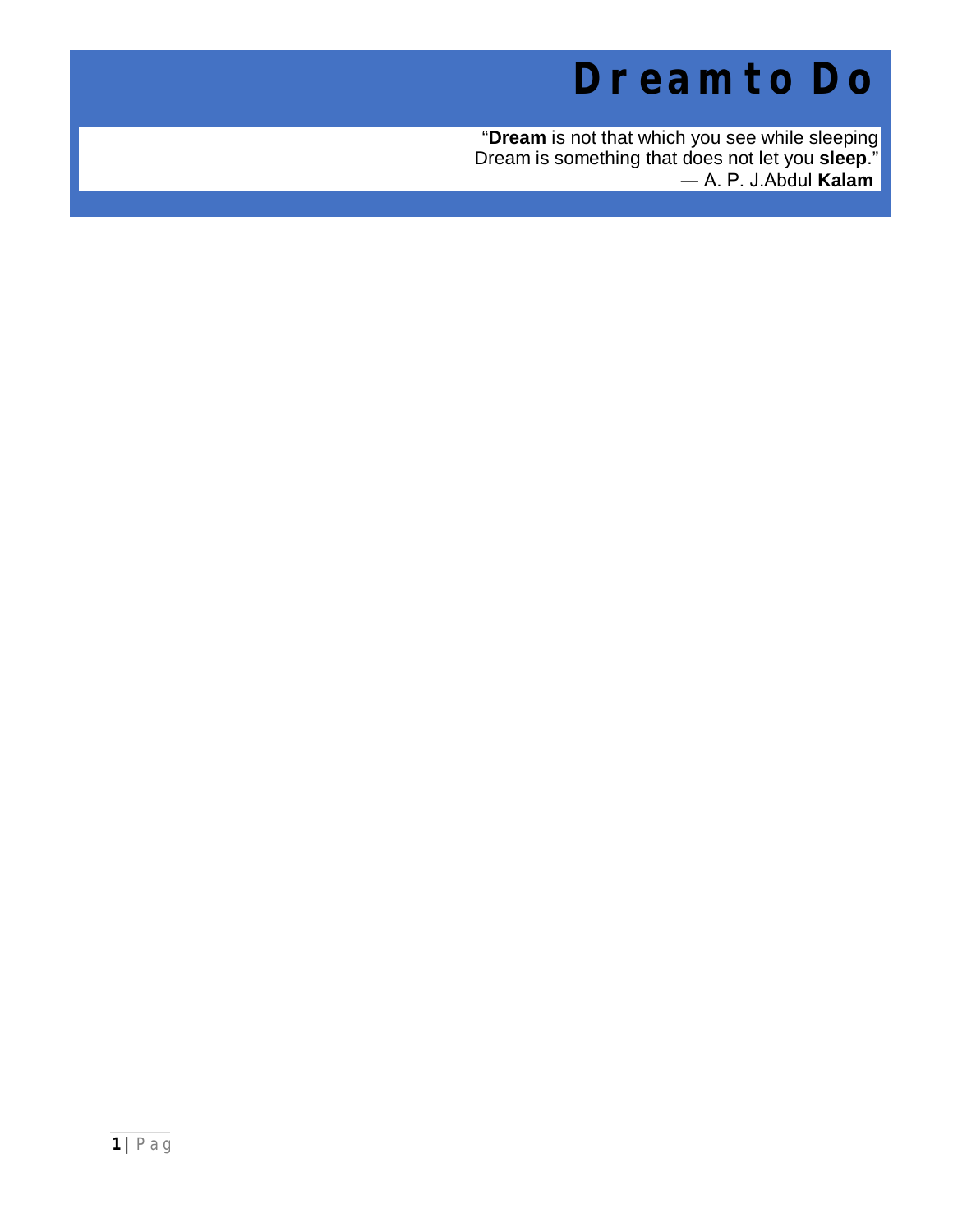Strategic Plan of the UdayankurSebaSangstha (USS)

2021 -2025

UdayankurSebaSangstha (USS)

Jordarga, Nilphamari- 5300.

#### **Acknowledgement**

The third strategic planning process of Uadyankur SebaSangstha (USS) began in June 2020 when USS executive committee decided to conduct the exercise of strategic plan of the organization and a committee named Senior Management Team (SMT) comprised of senior staffs of the USS. Accordingly, SMT have consulted among themselves and engaged an external consultant to facilitate planning process and discussions to define USS's future. The consultant scanned the past strategic plan of USS, annual reports, USS policies, organogram, staffing, audit report and other pertinent documents. After that the consultants facilitate a number of interviews and series of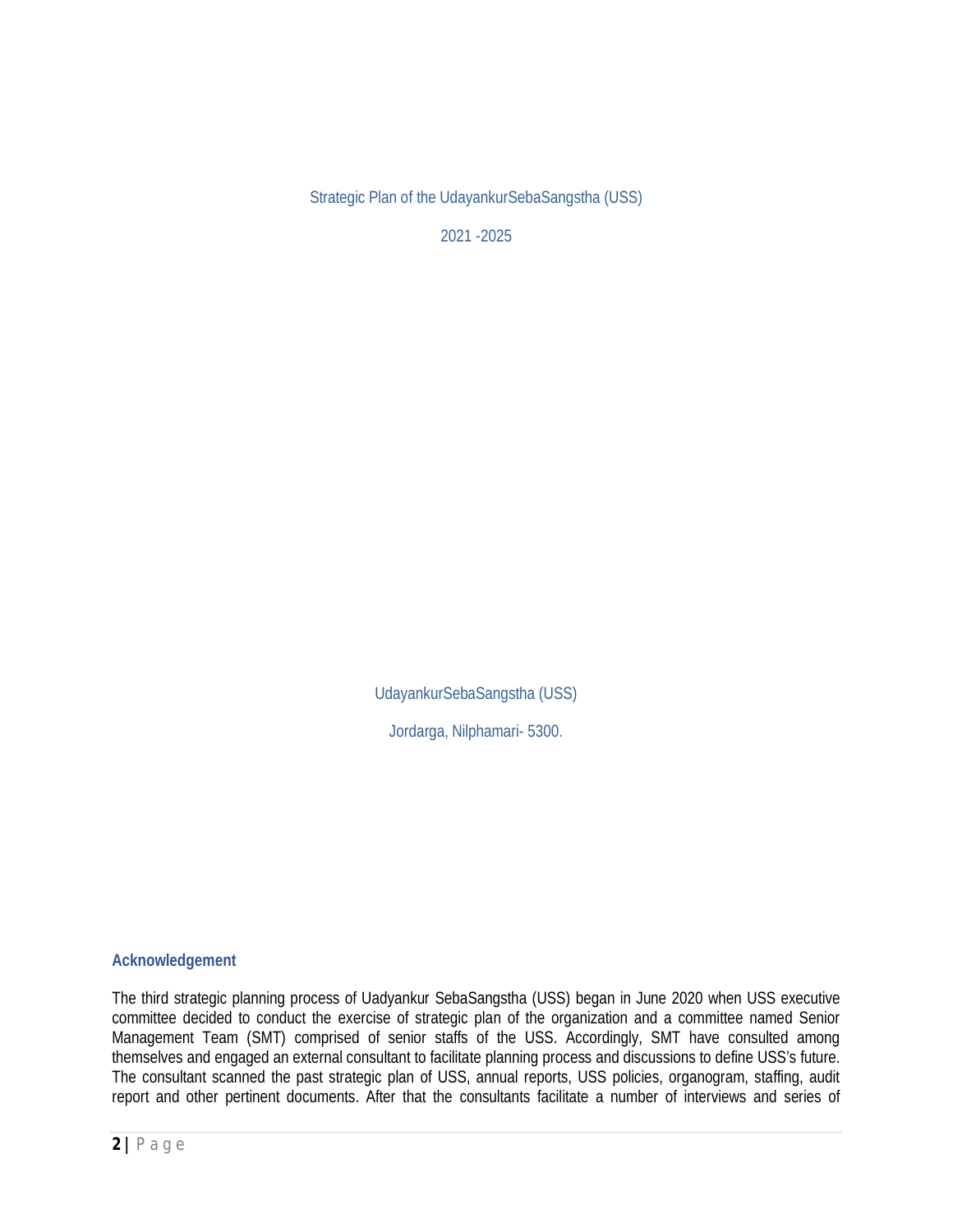workshop both in physical and online with all relevant stakeholders. Later USS staff team lead by its Executive Director Mr. Alauddin Ali and other relevant stakeholders meticulously consulted and opined to frame the present strategic plan of 2021 – 2025 of USS.

USS acknowledges the contribution of the team of Diakonia Bangladesh, a donor of USS, led by its Country Director, Ms. Khodeja Sultana for their valuable comments and suggestions to frame the strategic plan. We also sincerely acknowledge the contribution made by the beneficiaries and stakeholders for providing valuable suggestions and opinion in several interviews and workshops in the strategic planning process.

Our special appreciation goes to external consultant Md. Tajul Islam for facilitating the strategic planning process and incorporating all pertinent issues raised and suggested by the wide group of participants in finalizing the strategic plan 2021 – 2025 of USS.

This strategy will be rolled out through detailed annual plans which are the roadmaps to reach USS vision. Translating this vision into action will require strong and innovative partnerships with donors, partners and stakeholders in development. We will work to strengthen USS and its programs. But implementing this strategy will also depend on the availability of resources. The evaluation of USS suggested for more, longer term, stable funding for increased impact and more durable results. I am confident that current and potential funders of USS will appreciate the concrete steps the organization is taking to improve the focus and effectiveness of its work. Today USS is stronger than ever. As we work to making USS more accountable, transparent, responsive and impactful in the society, we look forward to implementing this plan in close partnership with all of donors, partners, stakeholders and beneficiaries those committed to transform power and access for equitable, just and human rights society.

Md. Razob Ali Sarker President UadyankurSebaSangstha (USS)

| <b>Table Content</b>                                           | Page No |
|----------------------------------------------------------------|---------|
| <b>Executive Summary</b><br>1.                                 | 07      |
| <b>Introduction</b><br>$2_{\cdot}$                             | 09      |
| 2.1<br>Organizational Background                               | 09      |
| Key Supporters and Funders<br>2.2                              | 11      |
| 2.3<br>Target Rights holders and Working Area:                 | 11      |
| Vision, Mission, and Core Values of the USS<br>2.4             | 13      |
| <b>USS Working Approach</b><br>2.5                             | 13      |
| USS Working Approach of human rights based approach<br>2.6     | 15      |
| Methodology for Developing Strategic Plan of 2021-2025<br>3.   | 18      |
| Theory of Change of USS.<br>4.                                 | 19      |
| USS Journey to OSP-2 (2016-2020) to OSP-3 (2021 - 2025):<br>5. | 19      |
| <b>The External Context: PESTLE Analysis</b><br>6.             | 20      |
| 6.1 Political                                                  | 20      |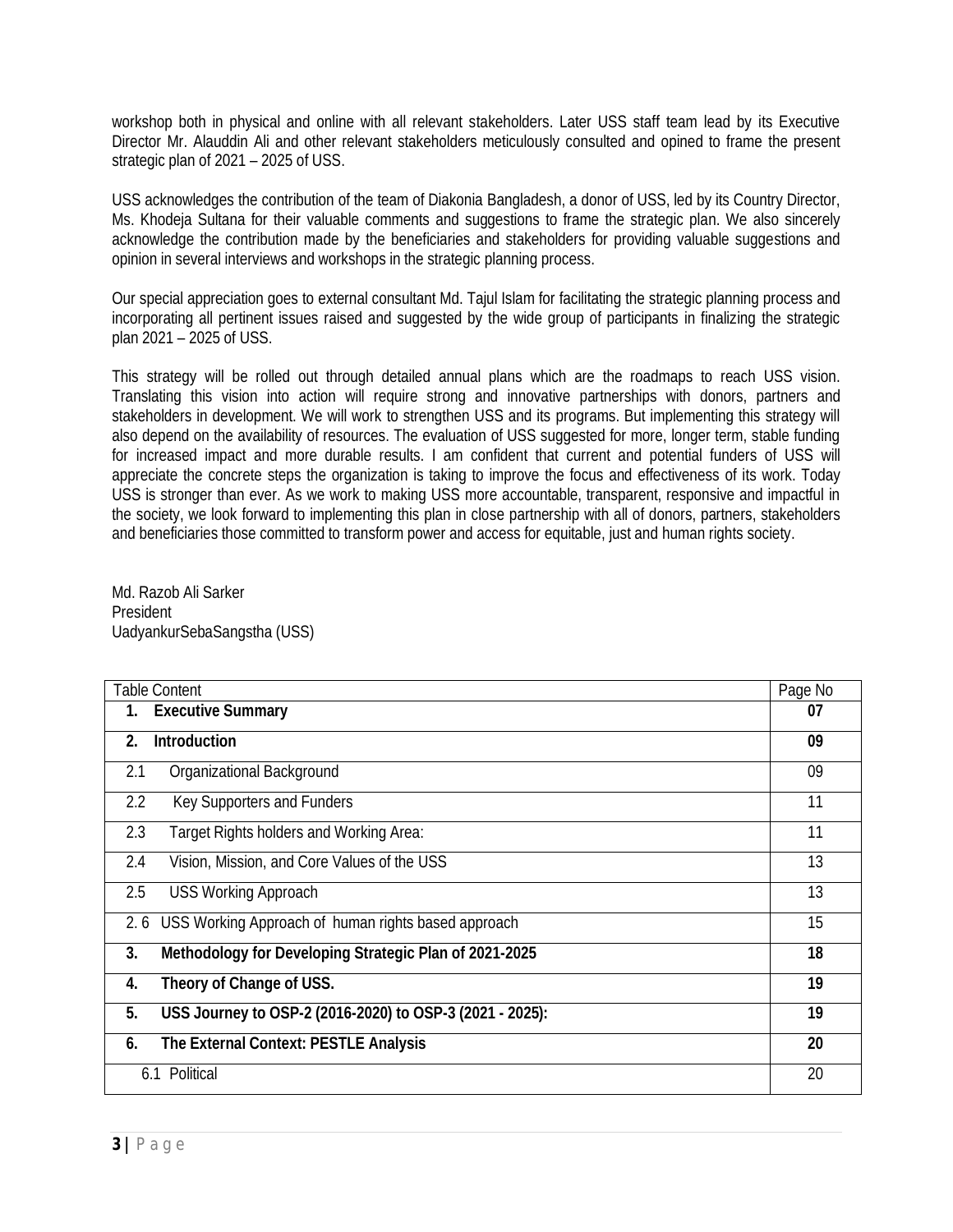| 6.2 Economic                                                                      | 21 |
|-----------------------------------------------------------------------------------|----|
| 6.3 Social                                                                        | 23 |
| 6.4 Technology                                                                    | 26 |
| <b>6.5 Environmental</b>                                                          | 27 |
| 6.6 Legal and Policy Instrument                                                   | 28 |
| Strengths, Weaknesses, Opportunities and Threats (SWOT) Analysis of the USS<br>7. | 29 |
| 7.1 Strengths,                                                                    | 29 |
| 7.2 Weaknesses                                                                    | 30 |
| 7.3 Opportunities                                                                 | 31 |
| 7.4 Threats                                                                       | 32 |
| 7.5 Policy Framework of USS                                                       | 33 |
| <b>Strategies and Gold</b><br>8.                                                  | 33 |
| <b>USS Strategic priorities</b><br>9.                                             | 34 |
| 9.1 Strategic priorities- 1 Gender Justice                                        | 34 |
| 9.2 Strategic priorities -2 Children and Youth Engagement in Development          | 37 |
| 9.3 Strategic Priorities-3: Economic Empowerment for Marginalized Specially Women | 38 |
| 9.4 Strategic Priorities-4: Human Rights and Good Governance                      | 40 |
| Strategic Priorities-5: DRR & Climate justice<br>9.5                              | 41 |
| <b>Organizational Development</b><br>10.                                          | 42 |
| 10.1 Organizational Development Strategy                                          | 43 |
| 10.2 Trends of Organizational Financial Flow:                                     | 44 |
| 10.3 Organizational Structure                                                     | 45 |
| 11. Resource Mobilization Plan                                                    | 45 |
| <b>Summary of Cross Cutting Issues/mainstreaming analysis</b><br>12.              | 46 |
| <b>Risk Management</b><br>13.                                                     | 47 |
| 13.1 External Risk Management                                                     | 47 |
| 13.2 Internal Risk Management                                                     | 48 |
| <b>Strategic Plan Implementation, Monitoring, Review and Reporting:</b><br>14.    | 49 |
| 14.1 Detail Monitoring and implementation procedure of USS.                       | 50 |
| 14.2 Result Based Management of USS                                               | 55 |
| Annexure are below to                                                             |    |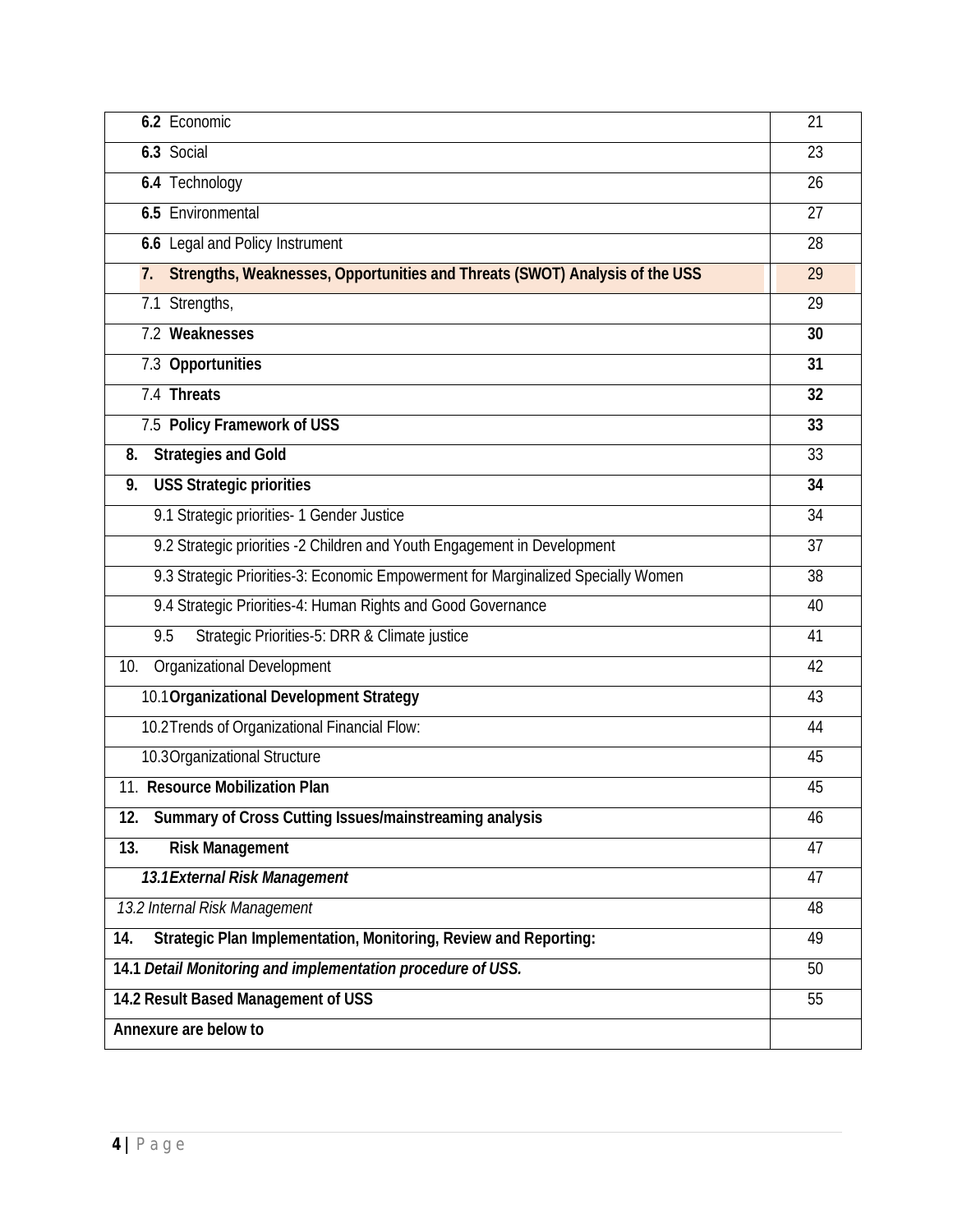| <b>Annex-1: Strategic Planning Workshop Participants</b>                                 | 59 |
|------------------------------------------------------------------------------------------|----|
| Annex - 2: Members of the USS Strategic Planning Committee (SPC)                         | 60 |
| Annex - 3: SWOT Analysis Matrix of USS                                                   | 61 |
| Annex - 4: Strategic Priorities-1: Gender Justice                                        | 62 |
| Annex - 5: Strategic Priorities-2: Children and Youth Engagement in Development          | 66 |
| Annex – 6: Strategic Priorities-3: Economic Empowerment for Mirginalized Specially Women | 69 |
| Annex - 7: Strategic Priorities-4: Human Rights and Good Governance                      | 70 |
| Annex - 8: Strategic Priorities-5: DRR & Climate Justice                                 | 71 |

|             | <b>Acronyms</b>                                                        |
|-------------|------------------------------------------------------------------------|
| AAB         | <b>Action Aid Bangladesh</b>                                           |
| <b>AC</b>   | <b>Arbitration Council</b>                                             |
| <b>BBS</b>  | <b>Bangladesh Bureau of Statistic</b>                                  |
| <b>BFF</b>  | Bangladesh Freedom Foundation                                          |
| <b>BNF</b>  | <b>Bangladesh NGO Foundation</b>                                       |
| <b>BIGD</b> | Brac Institute of Governance and Development                           |
| <b>BTRA</b> | <b>Bangladesh Telecommunication Regulatory Authority</b>               |
| CAP         | <b>Community Action Plan</b>                                           |
| <b>CERD</b> | <b>Convention on Elimination of Racial Discrimination</b>              |
| CEDAW       | Convention on Elimination of all forms of Discrimination against Women |
| COVID       | Corona Virus Disease                                                   |
| CSO         | Civil Society Organisation                                             |
| DAE         | Department of Agricultural Extension                                   |
| <b>DRR</b>  | <b>Disaster Risk Reduction</b>                                         |
| EPZ         | <b>Export Processing Zone</b>                                          |
| <b>EWR</b>  | <b>Elected Women Representative</b>                                    |
| <b>ICT</b>  | Information and Communication Technology                               |
| <b>IEC</b>  | Information, Education and Communication                               |
| <b>IMF</b>  | <b>International Monetary Fund</b>                                     |
| <b>ITES</b> | Information Technology Enabled Services                                |
| GAGE        | <b>Gender and Adolescence: Global Evidence</b>                         |
| <b>GBV</b>  | <b>Gender Based Violence</b>                                           |
| <b>GDP</b>  | <b>Gross Domestic Product</b>                                          |
| GO          | Government Organisation                                                |
| <b>NJK</b>  | Nari Jogajog Kendra                                                    |
| NGO         | Non-Government Organisation                                            |
| <b>MDG</b>  | Millennium Development Goal                                            |
| <b>MICS</b> | Multi Indicator Cluster Survey                                         |
| <b>MJF</b>  | <b>Manusher Jonno Foundation</b>                                       |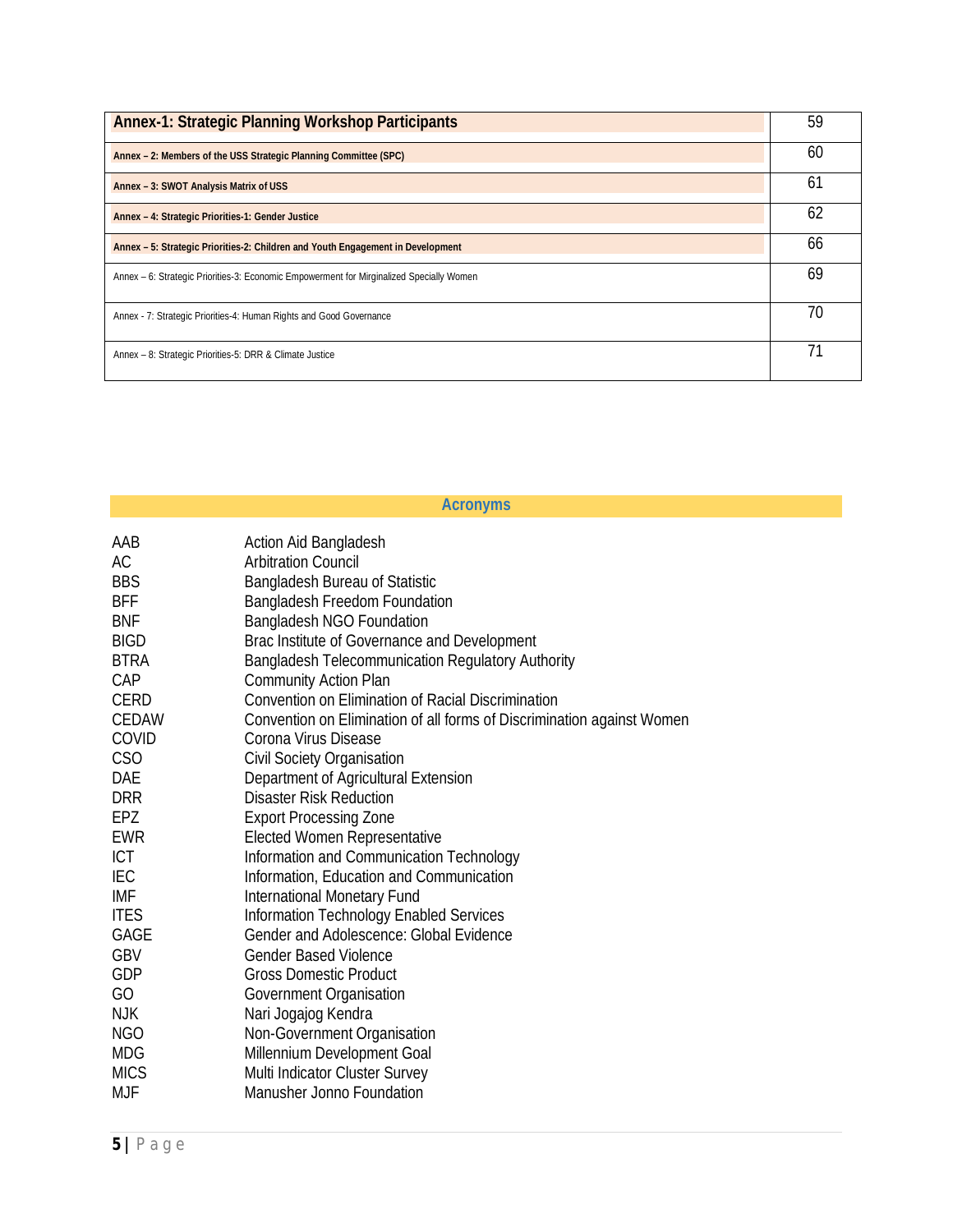| <b>MSS</b>    | Manabik Shahajya Sangstha                                        |
|---------------|------------------------------------------------------------------|
| <b>PAR</b>    | <b>Participatory Action Research</b>                             |
| <b>PESTLE</b> | Political, Economic, Social, Technology, Legal and Environmental |
| <b>RDRS</b>   | Rangpur Dinajpur Rural Service (RDRS) Bangladesh                 |
| RTI           | Right to Information                                             |
| <b>SGBV</b>   | Sexual and Gender based Violence                                 |
| <b>SMC</b>    | <b>School Management Committee</b>                               |
| <b>SMT</b>    | Senior Management Committee                                      |
| <b>SPC</b>    | <b>Strategic Planning Committee</b>                              |
| <b>UDHR</b>   | The Universal Declaration of Human Rights                        |
| <b>ULAC</b>   | Union Legal Aid Committee                                        |
| UN            | United Nations                                                   |
| <b>USAID</b>  | United States Agency for International Development               |
| <b>USS</b>    | Udayankur Seba Sangstha                                          |
| <b>UZLAC</b>  | Upazila Legal Aid Committee                                      |
| <b>VAB</b>    | <b>Volunteers Association of Bangladesh</b>                      |
| <b>VAW</b>    | Violence against Women                                           |
| VC            | <b>Village Court</b>                                             |

#### **Executive Summary**

Strategic Plan is important for organizational development as well as to reflect on its successes and challenges and promotion of the organization. It gives an overall direction to organizational way-forward. Analyzing the success and challenges, USS requires to take amount the strength, opportunities, best practice and past learning. Based on these, USS build its foundation for this Strategic Plan.

USS's approach of its intervention is Participatory Action Research (PAR) and this approach will continue for achieving its mission and vision. Thus USS plan to mobilize resources for institutions and capacity building of the communities for prosperity, sustainability and democratic self-governance

*Vision:* A society where people regardless of their age, sex, religion, ethnicity or any other social identities live with dignity, and enjoy equal rights, responsibilities and opportunities.

#### *Mission:*

Creative social transformation through promoting, assisting and encouraging deprived and marginalized people to build institutions, capacities and processes towards prosperity, sustainability and democratic self-governance.

#### *External Context*

The external context, where USS is operating its interventions, were identified by reviewing the current political, economic, social, technology, legal and environmental (PESTLE) situation. Political factors include low indicators of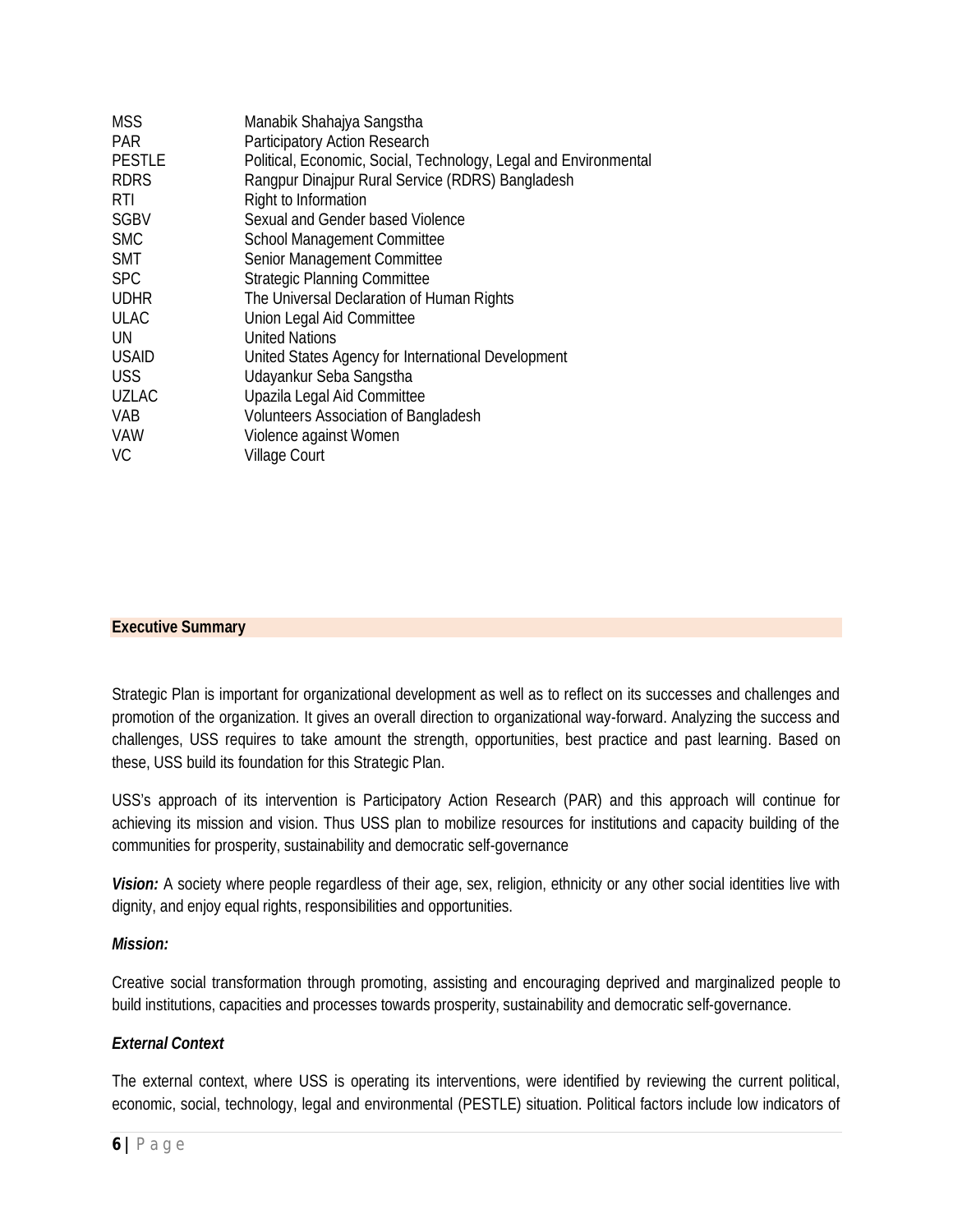governance, widespread corruption, and politicization of local government and lack women's participation in politics. Though Bangladesh recorded one of the fastest growth rates in the world in the past few years, however, the unemployment rate is noteworthy and the income inequality have been increasing which impacts the population and their priority rights, entitlement and demands. Beside, Bangladesh is one of the most vulnerable countries in the world to climate change.

A number social phenomena contributing inequality and discrimination including religious extremism, election violence, dogmatic religious norms and practice, patriarchal norms and practices, gender inequality, child marriage and sexuality. Sexual violence, violence against women (VAW) or gender-based violence (GBV) is alarming in the society. The trend of using digital platform including ICT has increased; however, women's access to digital platform is considerably low. Women becoming the victims of cybercrime in digital platforms.

Though many positive laws have been enacted in Bangladesh and almost all international instruments including CERD and CEDAW acceded by Bangladesh, the lack of proper implementation of these laws, discriminatory legal provisions, procedural gaps, delay in investigation and trial, weak prosecution system, lack of awareness among the crimes victims and lack of gender sensitivity among the justice actors, prevents community people particularly poor, women, children and vulnerable groups from accessing justice and remedy.

## *Internal Context*

USS possess a strong existence in its constituency with several of its strengths including competent, dedicated and gender sensitive team; democratic organizational attitude; effective and efficient community intervention and community acceptance. On the other side, it has huge opportunity to work for community on several thematic areas aligns with its vision and mission. USS endures few organizational weaknesses in program monitoring and evaluation, reporting and documentation and midlevel leadership of the organization.

# *Strategic Goal*

USS will elevate the achievements made in gender equality, child and youth development and socio-economic conditions for the poor and marginalized and will expand its prospects to avail of emerging opportunities to facilitate social transformation through building institutions, developing capacity, inclusion of excluded and democratic selfgovernance

# *Strategies*

USS will combat social inequalities and exclusion by empowering the community people especially women, girls, youth, children and other excluded groups and will enhance governance and democratic practice through active participation of the community. It will engage youth and children as the catalyst as well as future responsive citizen. USS will also promote economic empowerment of the community and will response on environmental hazards, disaster, humanitarian crises and emergencies. A sincere focus will also on organizational development to adapt the development sector change. To accomplish the above-mentioned strategic interventions, USS will adopt the following strategies: -

- USS will work with relevant key institutions, organisations and networks to bring the change in the respective working areas;
- Working in partnership and collaboration with GO-NGO organisation with shared objectives to increase outreach and impact of its programs;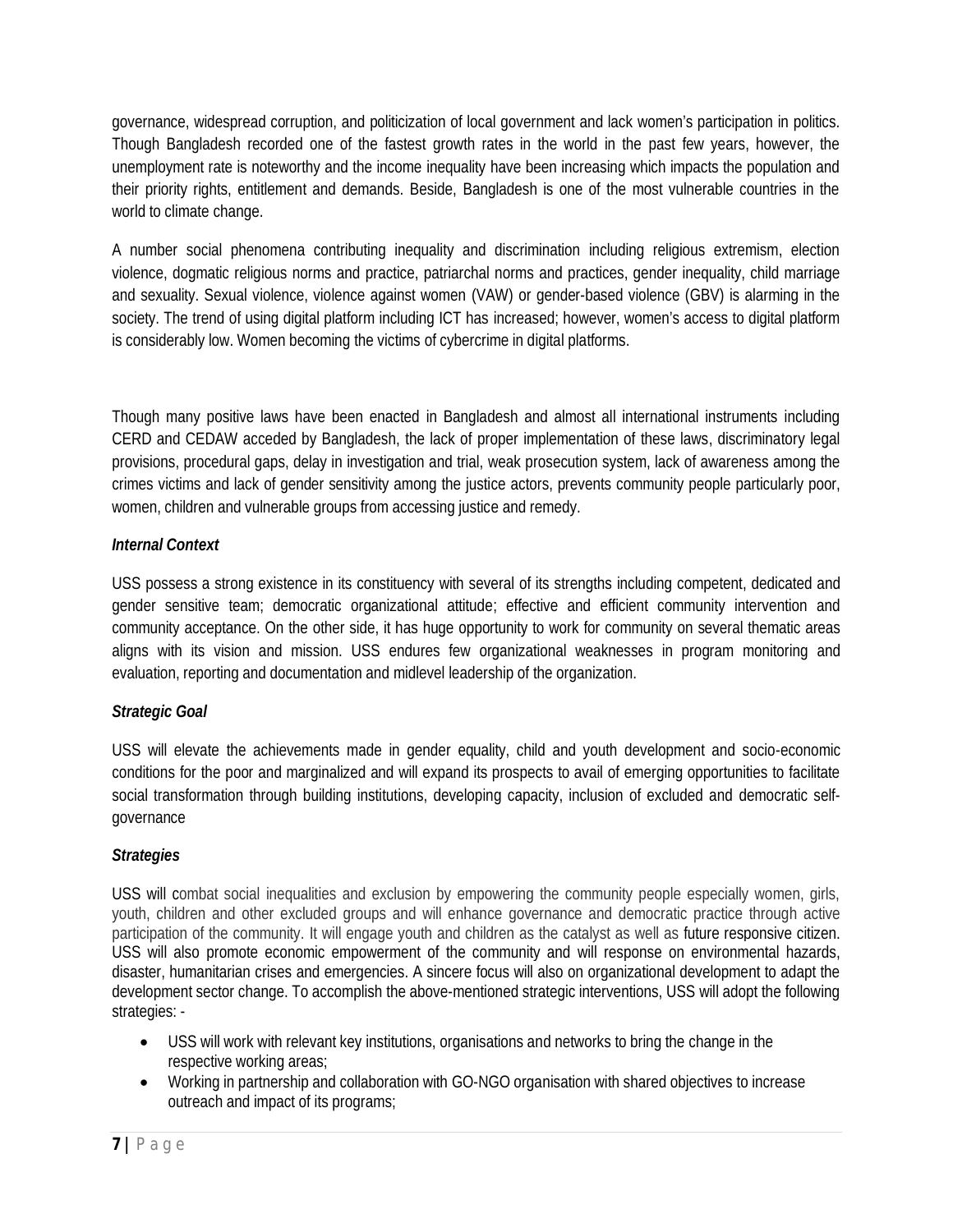- Keep local CBOs, Youth Groups, Child Groups, Women Groups, Journalist Groups and Local CSOs involved;
- Social activism through Gono-Gobesona Dal, Cultural Group, Community Based Journalist group, Elderly Citizen Group, Child Parliament, Adolescent Girls Group, Nari Jogajog Kendra (NJK), Boys Group, Men Group;
- Using social media and digital means to increase outreach and internal and external communications;
- Invest in programme, advocacy and research to ensure that USS has a convincing voice in its working areas;
- Invest in organisational capacity

Following the above mention strategies, USS plans to implement programs along the following strategic themes over the next five years:

- $\leftarrow$  Gender Justice.
- **EXECUTE:** Children and Youth Engagement in Development.
- $\blacksquare$  Economic Empowerment for Mirginalized Specially Women.
- **Human Rights and Good Governance.**
- **EXECUTE:** DRR & Climate Justice.
- **C** Organizational Development

## **2. Introduction**

## **2.1 Organizational Background**

In 1997 few enlightened people of the local area sit together and raised the need of a social organization considering the socio-economic situation of their area. This was theroot of the formation of Udayankur Seba Sangstha (USS). USS, a social development and non-political organization, was establish on 10th October 1997 and initiated its activities at Sadar Upazila of Nilphamari District at the same. It was form aiming to assist in establishing a democratic society of free from poverty and non-discrimination where every person will be self-reliance, will enjoy freedom and resolute. Subsequently, it was first registered under the Department of Social Development on 02 December 1998 for its legal identity (NilSadar 188/98) as organization. From the very beginning of the USS, the working approach was to do social work for human wellbeing. Though, in its Constitution it has been clearly described the goal and objectives of the organization. However, to achieve its goal and objectives, USS was working in a mixing up approach. Gradually, it has develop and define its working approach through learning by doing. Later on, 2003, USS has defined its working approach and adopted PAR (Participatory Action Research) as one of its principal driving approach to work with poor and marginalized people in its working area.

USS envisioned a democratic society, free of poverty and inequality where all the people are enjoying freedom, selfreliant, determined and contributing to the development of country and nation as a citizen with democratic values. To achieve the vision, USS facilitate a process among the marginalized people so that they can unmask the apparent and underlying causes of poverty and take initiatives to overcome the problems collectively.

On 05 February 2009, USS has been registered with NGO Affairs Bureau (No: 2410) under the Foreign Donation (Voluntary Activities) Regulation Act. At the same year, USS has registered with European Union Aid (Europe Aid EID=BD-2009-DDF-2206433939).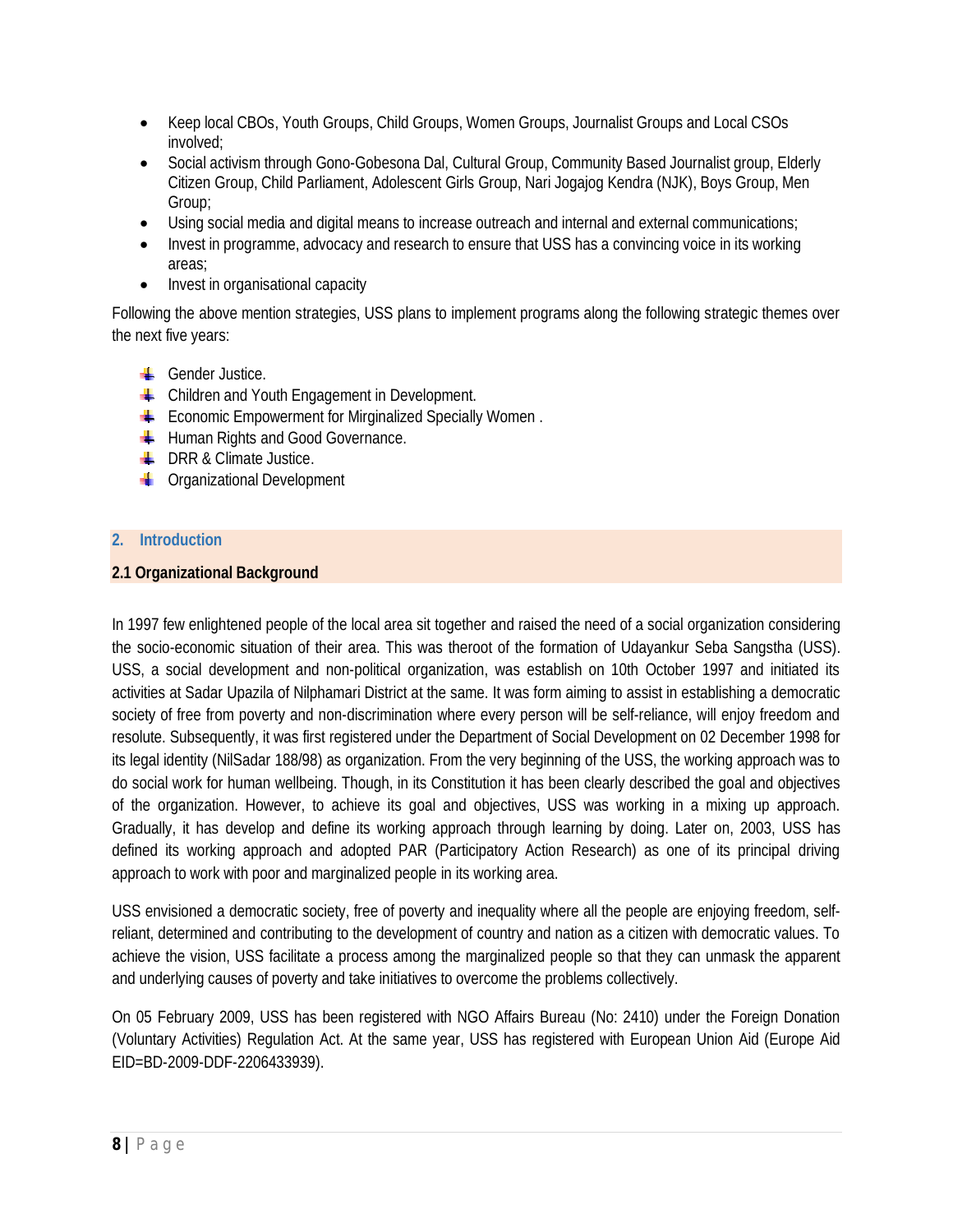Initially, USS started it activities focusing on awareness raising program on poverty, health, education, gender equality. Gradually, it extended its program concentrating in four boarder thematic areas i.e. *Food Sovereignty, Access to Natural Resource and Services; Women Development, Child Rights Protection and Gender Equality; Education; and Governance*.

Under its first thematic area, USS formed peoples' organization like Community *Dhan* Bank, (Community Paddy Bank), *Loko Kendra (*Peoples' Centre*)*, *Gono-Gobesona Dal* (Peoples' Research Group)to transmit and sustain the activities of this thematic area. The major activities within this broader thematic area were access to public service from Department of Agricultural Extension (DAE), Department of Livestock, Department of Fisheries, Department of Social Welfare and so on; access to public land (*Khas* land) by the landless people; accountability and transparency in the local governance; gender responsive governance mechanisms; equitable distribution of resources for public service provision; seed security; climate change adaptation and mitigation, poultry and livestock rearing; development of socio-economic condition of the rural area.

Under the second thematic area, USS has developed several male, female, young groups and cultural groups i.e. School Management Committee (SMC), Tree plantation Committee, Nari O Shishu Nirjatan Protirodh Committee, Word Committee, Person with Disability Group Gono-Natok Dal (peoples' theatre group), Folk Song Group. The major activities under this broader thematic groups were training, workshop, discussion meeting on community basis and also family-based discussion meeting, drama show, folk song show, awareness and life skill training for young boys and girls, awareness session on social harmful practices including child marriage, polygamy, dowry, divorce etc. Through these activities' women, girls, and youth including persons with disability have developed capacity and leadership to the extent that the culture of silence has broken and challenging against gender-based violence, discrimination and harmful traditional practices and getting support from law enforcing authority.

Under the broader thematic area of education, USS has conducted pre-school, and rigorous meeting with parents to develop the quality of education as well as to reduce dropout of students. They have also initiated programs to promoting science education in secondary school level. USS follows feminist principle in all respect of implementation.

Under the governance thematic areas, USS has promoted and established pro-poor and inclusive governance through different participatory tools and approaches like Economic literacy and budget accountability for governance (ELBAG), Social Audit, Public hearing and Reflection-Action to create consciousness among grassroots people especially the women in order to achieve quality, equity of access, and gender responsiveness of public services and also to establish a fair redistribution of resources through effective financing for public policies.

Long time USS worked on gender equality through different intervention. Women and girl's leadership are visible in all level of works. Strongly they raised their voice against gender discrimination. In 2019, USS conducted a quick survey in the whole organization including staffs and governing body in relation to feminist approach. Through this survey question USS considering that the organization is obviously a feminist organization based on social and political movements and its ideology which is achieving the political, economic and social equality of the genders.

As a feminist organization, USS operating the organizational work in the Rangpur regions of Bangladesh with its own and unique mode of human rights-based development intervention.

## **2.2 Key Supporters and Funders**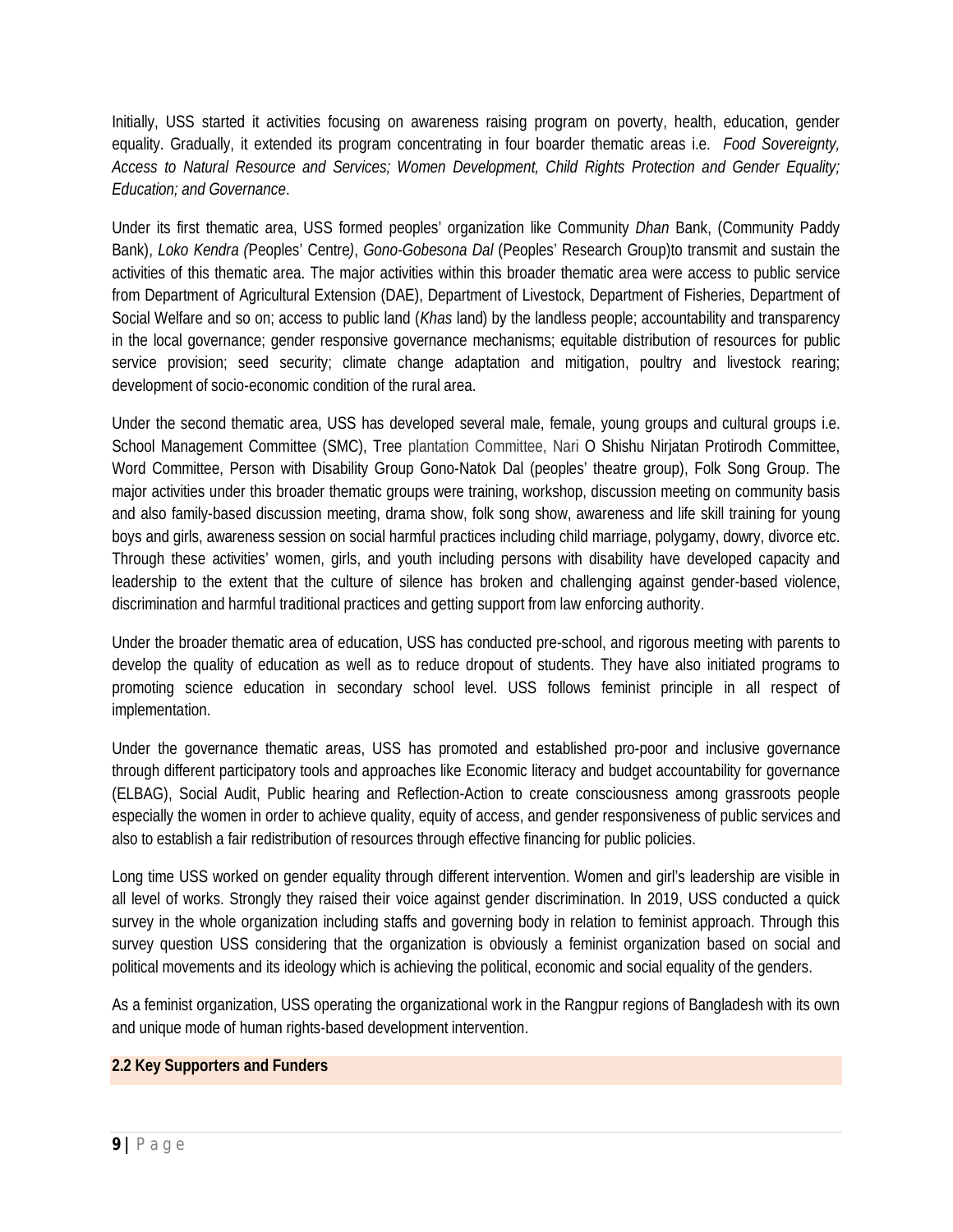Initially, both individual and organization has supported USS. Later national and international donor and voluntary organization funded USS for its programs and projects. In its long journey, the national level organizations those supported USS are Manabik Shahajya Sangstha (MSS), BRAC, Manusher Jonno Foundation (MJF), Bangladesh Freedom Foundation (BFF), Volunteers Association for Bangladesh (VAB), Bangladesh NGO Foundation (BNF), RDRS Bangladesh. The international donor organisations including Diakonia, Plan International, Democratic International, Action Aid Bangladesh (AAB), Unitarian Service Committee of Canada (USC-Canada) and European Union has supported USS.

## **2.3 Target Rights holders and Working Area:**

The primary rights holders of the USS are the deprived and marginalized people of the society. The deprivation and marginalization based on gender, sex, age, ethnicity, economic and social status are counted through its mandate. Thus the target rights holders of USS are women, children, youth, girl, poor and economically deprive people, women peasant, workers particularly women, person with disabilities, socially excluded communities, minorities based on ethnicity and religion, language minorities and gender diverse communities.

Currently, USS has its program operation in the three District of Rangpur Division of Bangladesh namely, Nilphamari, Kurigram and Lalmonirhat. It has strong existence in all Upazila of Niphamari district. It has also program intervention in all Upazila of Lalmonirhat district and some selected Upazila of the Kurigram district. USS has envisioned to extend its working area covering all districts of the Rangpur division in this strategic plan period.

## **Map of Bangladesh indicating working area**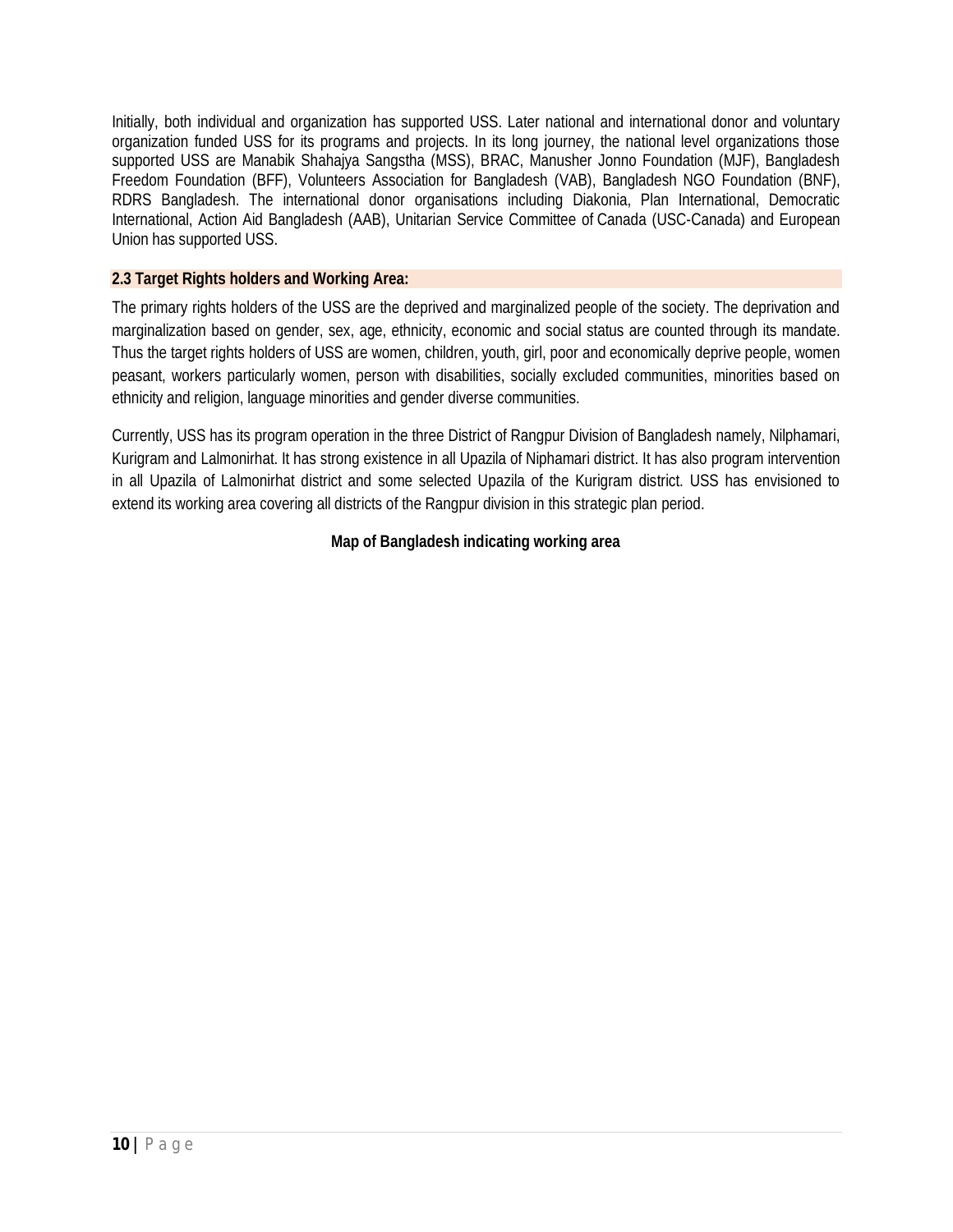

#### **2.4 Vision, Mission, and Core Values of the USS**

#### *Vision:*

A society where people regardless of their age, sex, religion, ethnicity or any other social identities live with dignity and enjoyer Equal rights, responsibilities and opportunities.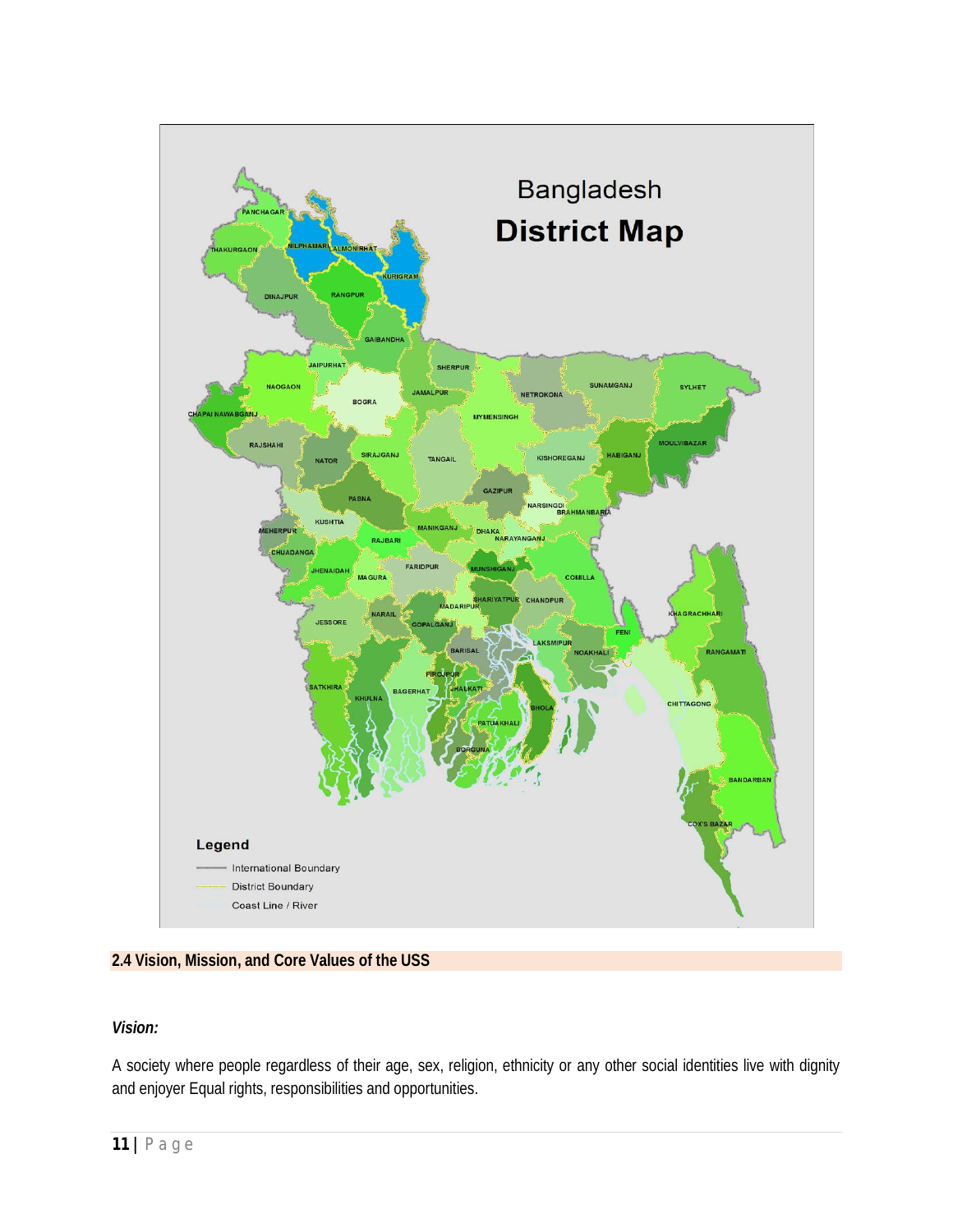## *Mission:*

Creative social transformation through promoting, assisting and encouraging deprived and marginalized people to build institutions, capacities and processes towards prosperity, sustainability and democratic self-governance.

#### *Core Values:*

The core values of the USS are participation, accountability, transparency, efficiency, equality, justice and dignity. The following values are in-built with USS programs;

- Human Dignity and Gender Equality
- Honesty, Integrity, Sincerity and Transparency
- Concern for Environment
- Quality Service
- Capability and Accountability
- Creativity and Innovation
- Discipline

#### **2.5. USS Working Approach**

USS, to reach its desire, the vision and guided by its core values and drive through its mission, undertake programs, projects and activities. It has customize and adopted Participatory Action Research (PAR) as a tool of analyzing social structure, power dynamics, inequality and discrimination as well as transforming society, power and equal and non-discriminatory access. As PAR emphasizes on participation and action of the community and through the participation and action, the community learn or research. USS in its working approach integrated the PAR as a tool to change the society and power dynamics through the participation and action of the community.

**Through the PAR approach**, community people identify their problems and priorities them, then they analyses the prioritorised problems and take decisions on how to address in the Reflection Circle. In the next stage of the PAR approach, community people plan to address the identified and prioritized problems and the planning process took place in the respective communities which is called Community Action Plan (CAP). After finalizing the plan, the community people implement their plan to address the problems and simultaneously they monitor the implementation of the CAP. USS volunteers and field enumerators facilitate all of these stages of the PAR process.

Thus USS organizes community to lead the community-driven development. USS work for the development of community organizations and through this organizations the changes take place in the society which will sustain in the society.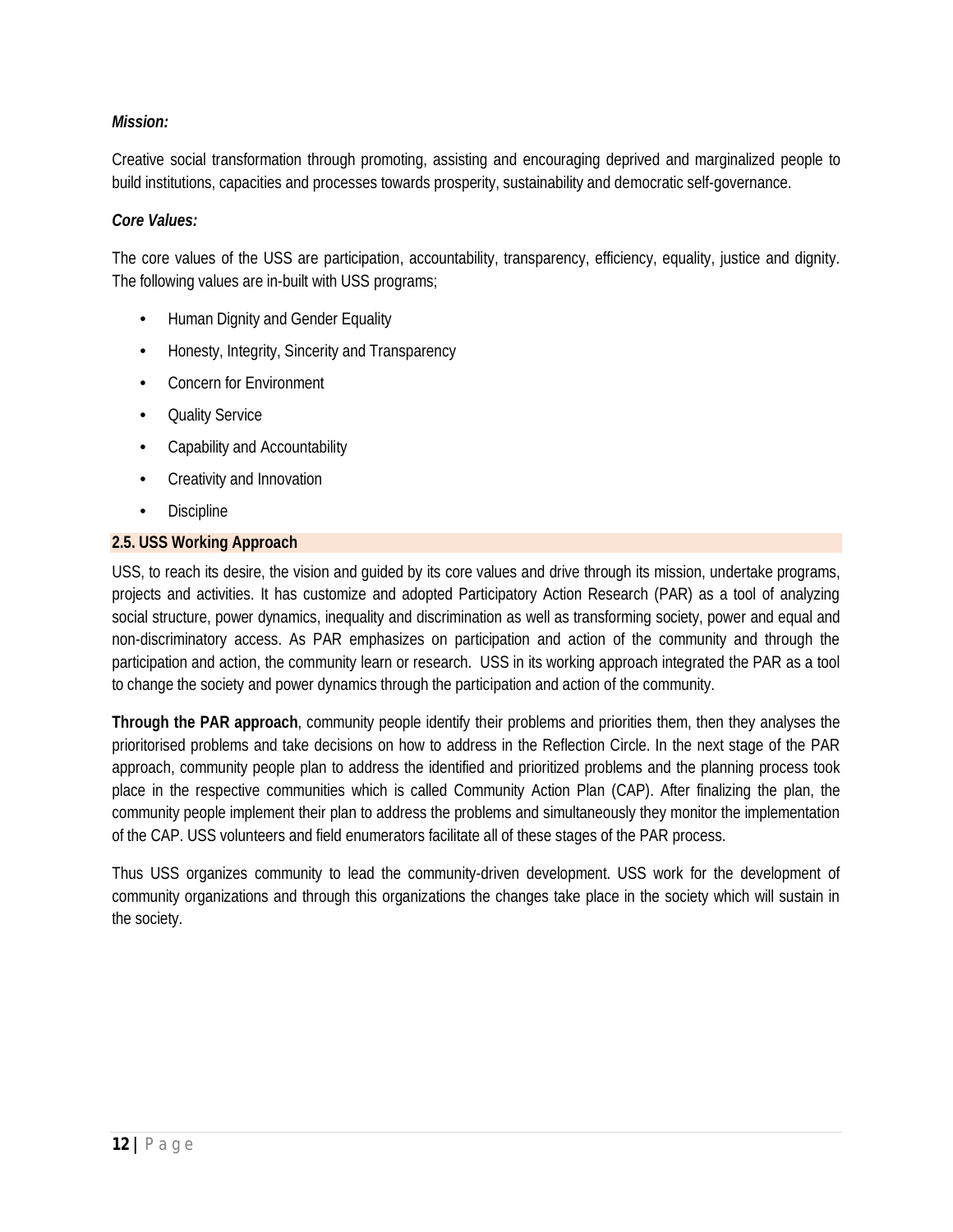

#### **2.6 USS Working Approach of human rights based approach.**

USS believed that rights violence is the main cause of poverty and it's also a structural. As per concept human rights when right holder didn't access their rights than they are deprived and living in poverty. USS is trying to create the enable environment to access and calming rights from different stakeholders and state/ government. Most of the development organizations including World Bank measure the poverty through wellbeing ranking but USS position is different, USS measure the poverty in different dimension wellbeing is not only one issues and related issues are **poverty in technical skill & knowledge, Poverty in Education, Poverty in Communication etc.** Form the above perception of poverty USS has been trying to develop the knowledge based organization for using motto of the human rights based approach in programming. A human rights based approach is about empowering people to know and claim their rights and increasing the ability and accountability of individuals and institutions who are responsible for respecting, protecting and fulfilling rights.

This means giving people greater opportunities to participate in shaping the decisions that impact on their human rights. It also means increasing the ability of those with responsibility for fulfilling rights to recognize and know how to respect those rights, and make sure they can be held to account. A human rights based approach is about ensuring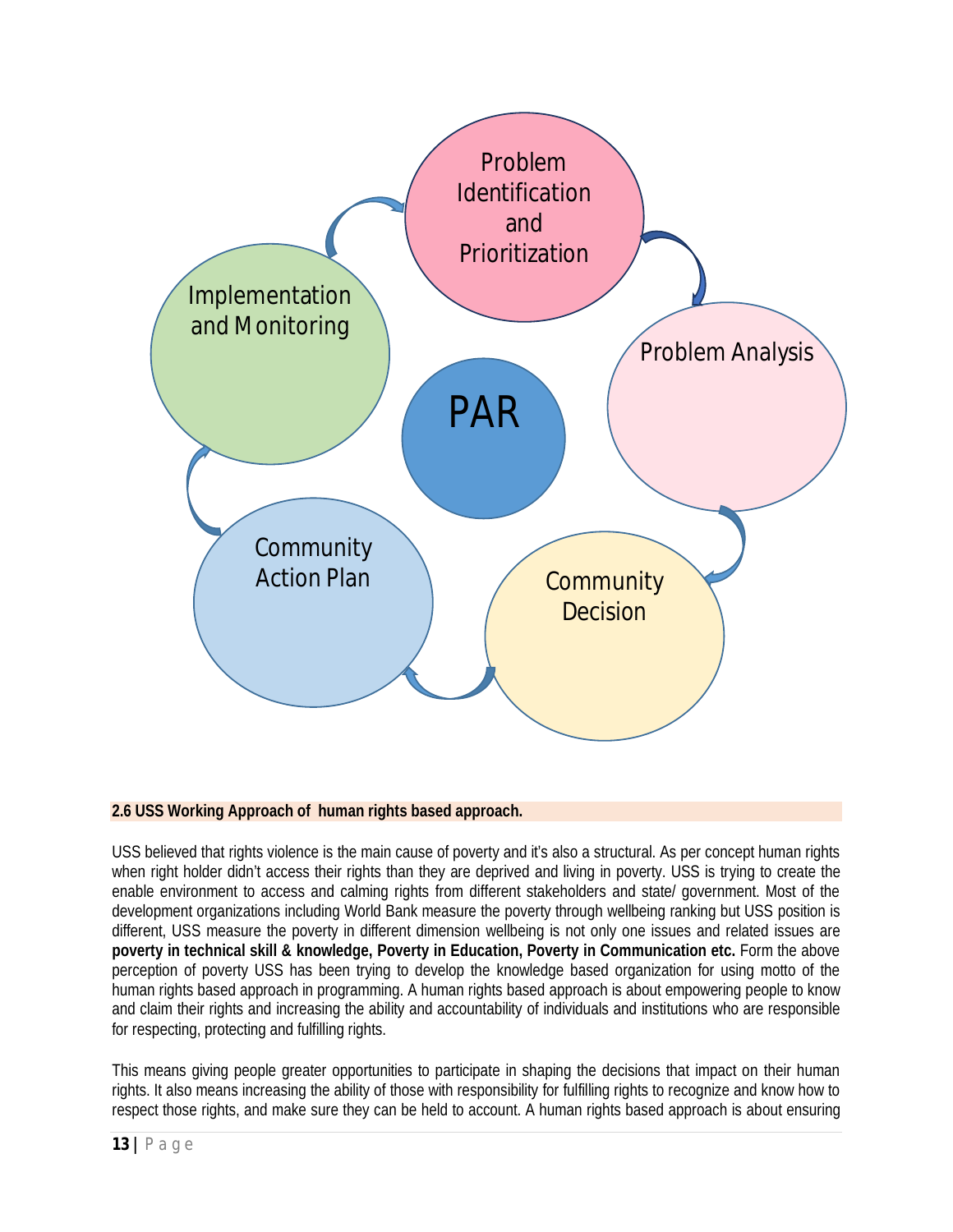that both the standards and the principles of human rights are integrated into policy making as well as the day to day running of organizations.

**Gender justice in HRBA:** Gender justices are central to our HRBA It is important to see women's rights as human rights and to place women's rights at the centre of our HRBA. In our strategy, gender justice is one of the core priorities and gender injustice will simply not be possible without securing equality and rights for women. We can see that human rights violations cause poverty and including gender justices. As compared with men in the same class, or ethnic group, or race group, women are doubly vulnerable to human rights violations because of their subordination within an unequal system of gender relations.USS sets high priority on gender justice because we believe that gender inequality is an injustice we must fight against gender injustices. USS is trying to ensure some HRBA analyses which are below to:

**Women rights analysis. Power analysis -Gender analysis though division of labor - Gender transformative framework in programming approach analysis- Mobility analysis through consider the gender context-**Therefore, the core objective of this priority is to 'promote women's equal right and gender equity

## **Guiding / PANEL principles of human rights based approach**

There are some guiding principles which are of fundamental importance in applying a human rights based approach in practice. These are:

- Participation
- **•** Accountability
- Non-discrimination and equality
- Empowerment and
- Legality.

These are known as guiding the PANEL principles.

**Participation:** Everyone has the right to participate in decisions which affect their human rights. Participation must be active, free, and meaningful and give attention to issues of accessibility, including access to information in a form and a language which can be understood.

**Accountability:** Accountability requires effective monitoring of human rights standards as well as effective remedies for human rights breaches. For accountability to be effective there must be appropriate laws, policies, institutions, administrative procedures and mechanisms of redress in order to secure human rights.

**Non-discrimination and equality:** Human rights based approach means that all forms of discrimination in the realization of rights must be prohibited, prevented and eliminated. It also requires the prioritization of those in the most marginalized situations who face the biggest barriers to realizing their rights.

**Empowerment of rights holders:** Human rights based approach means that individuals and communities should know their rights. It also means that they should be fully supported to participate in the development of policy and practices which affect their lives and to claim rights where necessary. Component of empowerment are civil and political , social ,cultural and economical empowerment for the marginalized people.

Legality of rights: A human rights based approach requires the recognition of rights as legally enforceable entitlements and is linked in to national and international human rights law and standard.

#### **Key concerns of USS programme staff about HRBA .**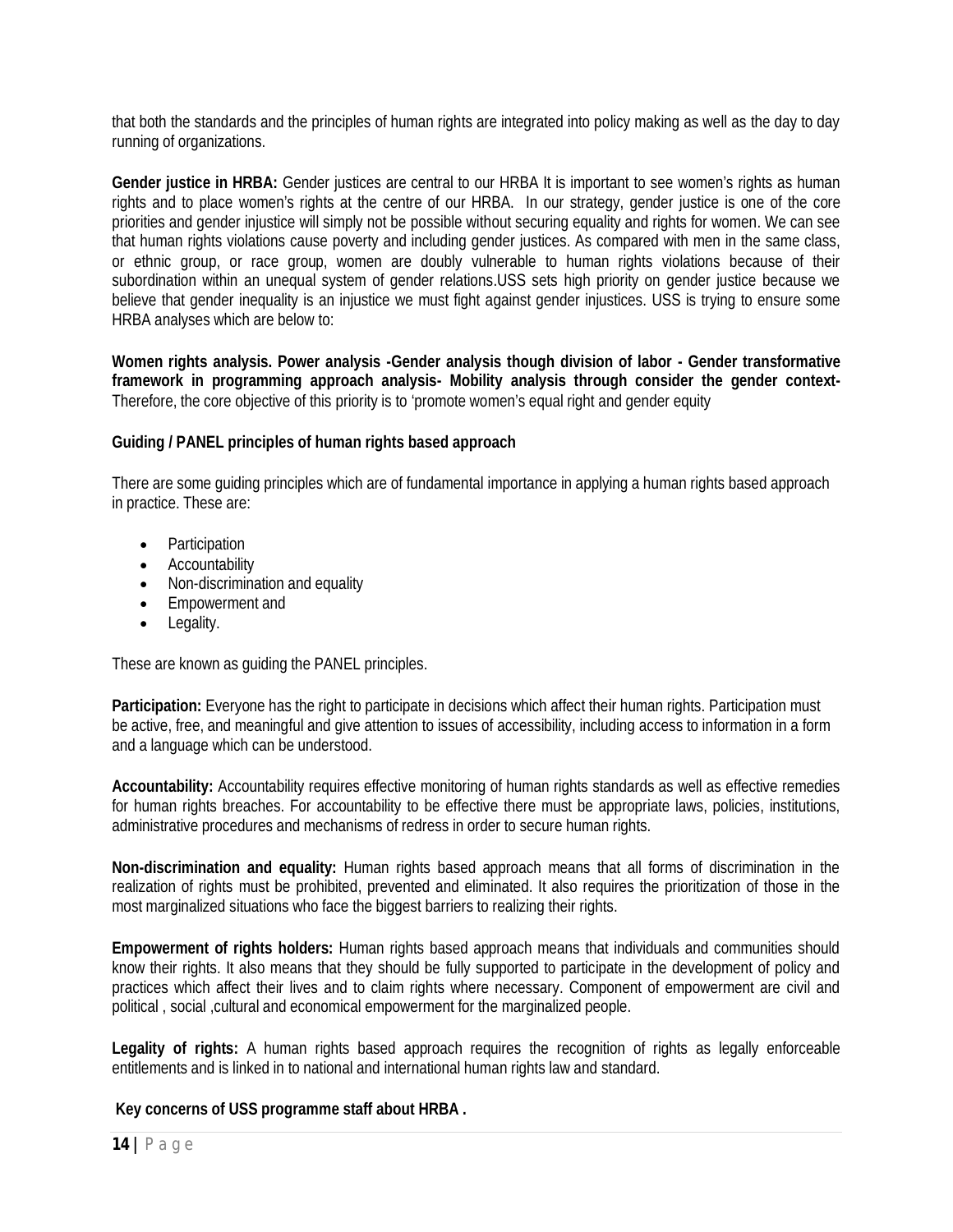- Is the HRBA the best approach to development; what is its value?
- How do we implement a HRBA in a country that has not ratified international human rights treaties?
- What is a HRBA approach to service delivery?
- How do we apply the HRBA in a country where even the usage of the word 'right' is risky?
- What are the simple steps we can follow to monitor and evaluate HRBA interventions?
- What is USS role in a HRBA when we work in and through partnership?
- How can advocacy help to increase community awareness about and mobilization for their rights?
- What are some of the success stories and lessons learnt from other Strategic papers?
- How do we organize a policy campaign so that it links the local, national and international levels?
- When should we move from collaboration with government to confrontation in order to support the liberation of the poor and excluded?
- How do we create a strong linkage between our programme and policy work?

#### **Guiding idea in USS RHBA to Development (Working areas)**

These are some of the ideas that lie beneath and drive USS HRBA. They are unpacked further in the sections and chapters that follow:

| Idea    | Description of idea                                                                                      |
|---------|----------------------------------------------------------------------------------------------------------|
| Idea 01 | Women's rights are central to our HRBA. Through our work we aim to confront the domination of            |
|         | men over women and the inequality between men and women in access to services, resources and             |
|         | power. And also ensure to gender justice for marginalized women including people in disability.          |
| Idea 02 | Poverty is a violation of people's human rights and a terrible injustice. Poverty arises because of the  |
|         | marginalization and discrimination associated with human rights violations. The poor are rights          |
|         | holders by virtue of being born and are entitled to the enjoyment of civil, political, social, economic  |
|         | and cultural rights - not as a favor or act of charity but as a right                                    |
| Idea 03 | In a HRBA we identify and address the structural (or underlying) causes of poverty. At all levels of     |
|         | society, the rich and powerful deny the rights of the poor and excluded in order to get control over     |
|         | productive resources and build wealth. It is in the interests of the rich and powerful to dominate       |
|         | institutions including state structures and to use them for their economic interests. In order to        |
|         | address poverty this power imbalance needs to be addressed.                                              |
| Idea 04 | Rights holders' needs are related to specific rights. In a HRBA rights holders should be supported to    |
|         | understand that their needs are related to specific rights. They should be assisted to identify and      |
|         | target the specific duty-bearer, or bearers, who are accountable for ensuring the realization of those   |
|         | rights                                                                                                   |
| Idea 05 | In a HRBA government and other duty bearers responsible for fulfilling specific rights must be held      |
|         | accountable by rights holders for the fulfillment of rights. The duty bearers responsible for each right |
|         | should be identified, targeted and held to account.                                                      |
| Idea 06 | Rights holders are at the centre of our HRBA - rights can be claimed and protected only when             |
|         | rights holders are organized and mobilized as a constituency, aware of their rights, and conscious of    |
|         | why their rights are being violated. Poverty is not the problem of an individual, and cannot be solved   |
|         | by an individual or by working with individuals.                                                         |
| Idea 07 | In an HRBA, we think and act locally to nationally. The roots of a human rights violation at the local   |
|         | level may lie elsewhere in a complicated and interconnected national system. In building our             |
|         | programmes and campaigns we need to be aware of how the local links with the local and national.         |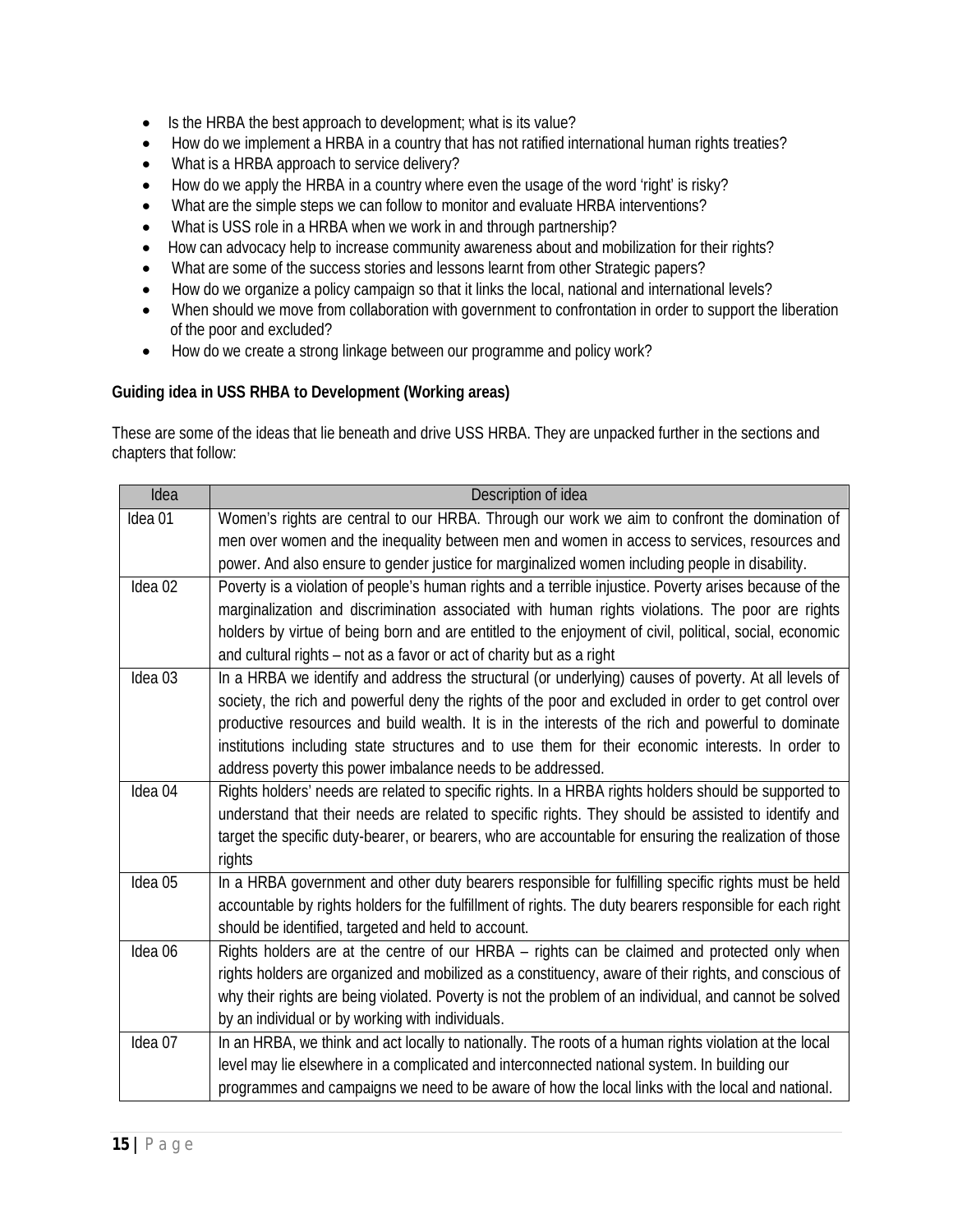#### **3. Methodology for Developing Strategic Plan of 2021-2025**

Revise the existing strategic plan and develop a new strategic plan of 2021 -2025 of the USS decided by the USS Executive Committee and accordingly Senior Management Team (SMT) have consulted with the external consultant to facilitate the planning process. The consultant reviewed the past strategic plan, annual reports, USS policies, organogram, staffing, audit report and other documents. The consultant also conducted online meeting with the senior management team to acquire information on previous experience and the readiness of the current assessment. The senior management team forms a Strategic Planning Committee (SPC) for coordinate with the external consultant. The SPC has shared several organizational and program documents with the consultant.

SPC and the consultant have identified stakeholders and respondents for the data collection and workshop conduction through an online meeting. Through this online meeting, a list of stakeholder has developed and a stakeholder analysis has conducted to identify their role and engagement.

Two day long physical workshop have facilitated by the consultant to develop the strategic plan step by step. In the workshop, the stakeholders revised the mission, vision and core values of the organization. Then they analyze the present external context through PESTLE analysis. After the PESTLE analysis the stakeholders conducted a SWOT analysis of the organization. In the second day of the workshop it was identified the strategic options and prioritization of the organization.

After the workshop, the consultant has conducted some interview with some external stakeholders for greater understanding of the constituent priority and also validates some workshop findings. Later the consultant have conducted online meeting to develop work plan for priority options.

After developing the draft strategic plan, the consultant shared with the SPC and SMT of the USS for their review and conducted an online meeting with the SPC and SMT for their feedback and discussions. After adopting the feedback and suggestions received from SPC and SMT, the consultant revised the SP. Later the revised SP has further shared with key persons of the USS including few donor representatives for validation and recommendations and accordingly, the consultant has further revised the SP.

#### **4. Theory of Change of USS.**

 The **strategic concern** for USS is to address two types of issues; the urgent and immediate crisis as well as the policy and actions of remote forces that maintain structural deprivation. In case of urgent issues, the deprived and marginalized people facing, for instance, unemployment and abject poverty, violence against women, Natural & manmade disaster and climate justices. Lack of human rights and good governance and organization development. Note that all issue inbuilt in USS strategy. And others issues are exploitation through market mechanisms, denial of access to entitlement rights and services, and neo-liberal policies are the issues have structural dimensions and long term implications.

Concerning **strategic options**, given the threats, opportunities and challenges in the context, and considering the value premise and societal aspirations of USS, choice of educative/facilitative approach with multiple strategy options would be appropriate. Considering presents strategic priority and context to achieve the strategic goal and objectives USS set up the component of theory of change are below to;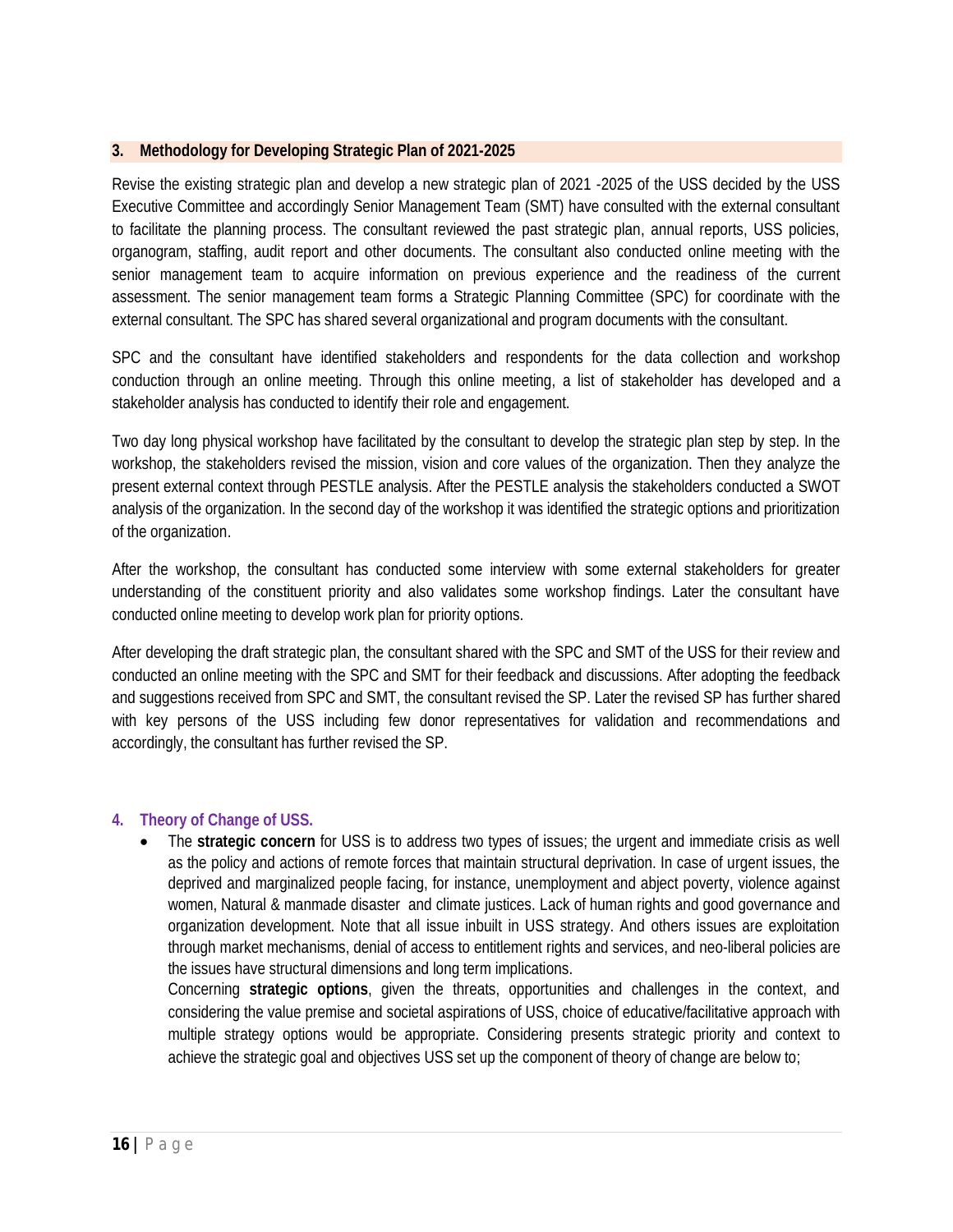- **Empowerment:** Our empowerment approach includes, amongst others, as Reflection action circle, Gono Gobashona dol, People theatre groups. Child & youth network, Community based child protection groups.Self-Help Groups, Participatory Vulnerability Analysis, that target the most excluded and vulnerable people at the local level. We aim to develop peoples understanding and critical analysis of their rights and power dynamics. As a result we want to ensure empowerment for the marginalized people through Capacity development.
- **Strengthen community based organization:** Strengthening people organization/ CBO to consider lasting change and develop partnership, alliance/ networking with others organization. Our existing community based organization; Dhan Bank Association, Loko Kendrao, Nari Gogagok Kendra (NJK), Stop violence against women groups .Feminist Humanitarian network/ women lead emergency response team.
- **Campaign & Advocacy**: USS facilitate the people lead campaign and advocacy in local level to national level to ensure the reform the policy for accountable governance.

#### **5. USS Journey to OSP-2 (2016-2020) to OSP-3 (2021 - 2025):**

*2011 onwards Udayankur Seba Sangstha (USS) has been working to realize OSP two vision was ; A Society citizens enjoyed equal opportunity and have human rights and living with dignity and mission was; Creative social transformation through promoting, assisting and encouraging deprived and marginalized people to build institutions, capacities and processes towards prosperity, sustainability and democratic governance and facing some problem were political unrest and lack of understanding on development dynamics. The transformation from OSP two to OSP three is line with growth and deepening of understanding. USS has achieved strategic priorities target successfully in schedule time. In June-2020, USS senior management team reviews the strategic documents and consultation with community people through participatory approach. Review document has shared the executive committee and getting their feedback for upcoming strategy. They have contributed valuable feedback to enrich the documents in future. Some feedbacks are below to;*

- *Need to reduce the strategic priority areas consider the local context.*
- *Need more emphasis to consider COVID-19 situation.*
- *In depth context analysis in our existing areas and need incorporate the expansion the programme.*
- Need to emphasis to fund mobilization process and open new wining.
- Need to incorporate the organization development strategies.
- Considering the importunacy and review report undone activities / priority areas will be shifting in upcoming OSP three.

We hope that this Organization Strategy Paper (OSP) will be accepted by all kinds of stakeholders and government.

#### **6. The External Context: PESTLE Analysis**

#### **6.1 Political**

Bangladesh has had steady economic growth for the last 25 years, has achieved well on MDG goals. Though it outperformed on social development indicators compare to other South Asian countries, but scoring low on indicators of governance. Since 2014 there has been a shift in the political environment, which now experiences the lack of a multi-party competitive political climate. There is a continuing trend of shrinking civil society space with less acceptance and room for dissent and criticism. This affects all rights based organizations who have a mandate to advocate for and safeguard human and political rights. There is increased suspicion and lack of tolerance among politicians and government servants for NGO activities and NGO figures, partly because of their perceived politicization and partly in reaction to charges of corruption against them. That USS will respond to.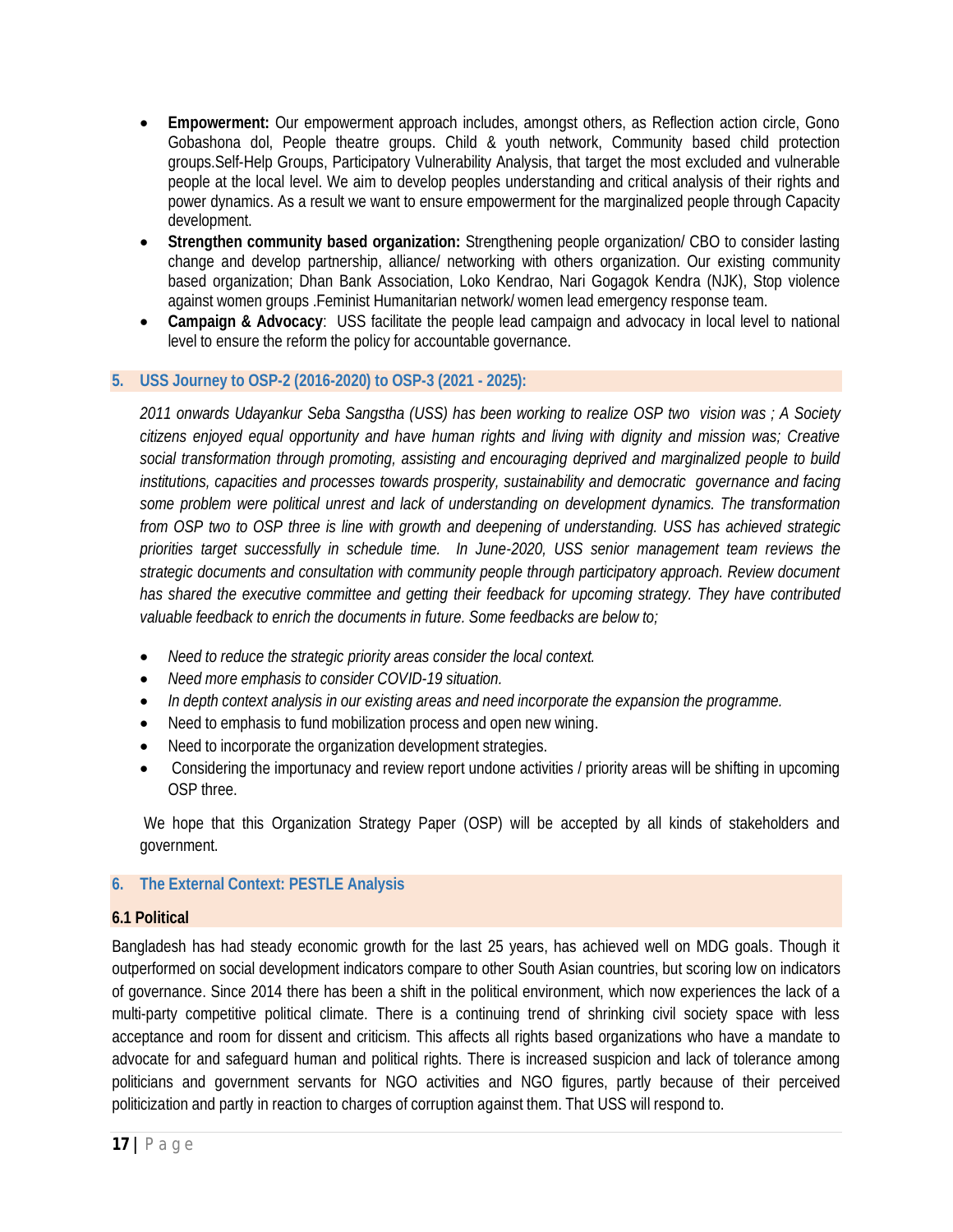With the reform in the local government laws allowing the Chair and Mayor Posts to be contested on political party basis the trend towards politicization of local government bodies has been aggravated. This hampers access to justice- Village Court (VC), Arbitration Council (AC), Upazilla Legal Aid Committee (UZLAC), ULAC, City Corporation and governance. That USS will respond to these.

There is a lack of effective representation of women, minorities and ethnic minority populations which leads to violation of their rights and increased discrimination. This however provides the opportunity to work to give them a voice and enhance leadership. USS will respond to this. There is possibility of advocacy, policy and legal reform.

A recent nationally representative survey carried out by BIGD for The Asia Foundation on Political Governance, Development and Society found that people's views on what ensures a dignified life as citizens gave priority to socioeconomic needs (money 51% and food 47%) with citizen's preferences for democracy, human rights and rule of law at the lower end of preferences. However these were more of a priority for higher income groups. About 20% of respondents of higher income groups opted for human rights followed by 13% for democracy and another 13% for rule of law.<sup>1</sup>

Bangladesh has not made significant improvement in the area of Women's Political Empowerment. Women's overall presence in the country's top decision making institution, the Parliament has never crossed the 6 percent mark when it comes to their direct contest in the 300 general seats. Although all political entities in Bangladesh have endorsed women empowerment in politics over the years, nomination in the parliamentary elections continue to elude the country's female politicians. In the 11th general election which was held in 2018 only 38 women granted direct election candidacy. In the 8th and 9th parliamentary elections that were held in 2001 and 2008, the situations were similar: a total of 39 women contested the polls in 2001 and 59 in 2008.<sup>2</sup>

Similarly, in local government election, the women's political participation are also frustrating. In 1997 union parishad election 26 women were elected as Union Chairman<sup>3</sup> while after twenty years only 29 women were elected chairmen in the 2016 union parishad election.<sup>4</sup> Moreover, the findings show that most of the respective elected women representatives' (EWR) husbands are playing dominant role in the decision making that reflects patriarchal ideology of the society. 5

The introduction of reserved seats for women in 1997 at Union Parishad was a milestone to ensure women's participation in the local government. There are so many factors constraining women empowerment in all spheres of life particularly hardening the political atmosphere for the women. Patriarchal society is one of the factors that ideologically limiting the gender roles and placing women in the private sphere as mothers and wives while men are associated with public sphere. This gender role is limiting the women's mobility in political parties. Besides, predominance of men in political structure and/in political parties is another obstacle for women's participation in formal political structures. Particularly in political parties, the male roles are prioritized and women's needs are ignored in the regular activities of political parties. Lack of 'access to' and 'control over' resources are two most important economic factors limiting women's vertical and horizontal mobility in the political arena and the situation is

2 <https://www.dhakatribune.com/bangladesh/election/2018/12/14/why-are-so-few-women-running-for-election> 3 <http://www.dwatch-bd.org/Booklet3.pdf>

 $\overline{\phantom{a}}$ <sup>1</sup>Mirza H., Aziz, S. et al., The State of Bangladesh 2019, TAF/BIGD

<sup>4</sup> <https://www.thedailystar.net/city/womens-representation-local-bodies-still-frustrating-1288693>

<sup>&</sup>lt;sup>5</sup>Democracywatch (2015), Constraints of Women Political Participation in the Local Government and Political Parties at Grassroots of Bangladesh.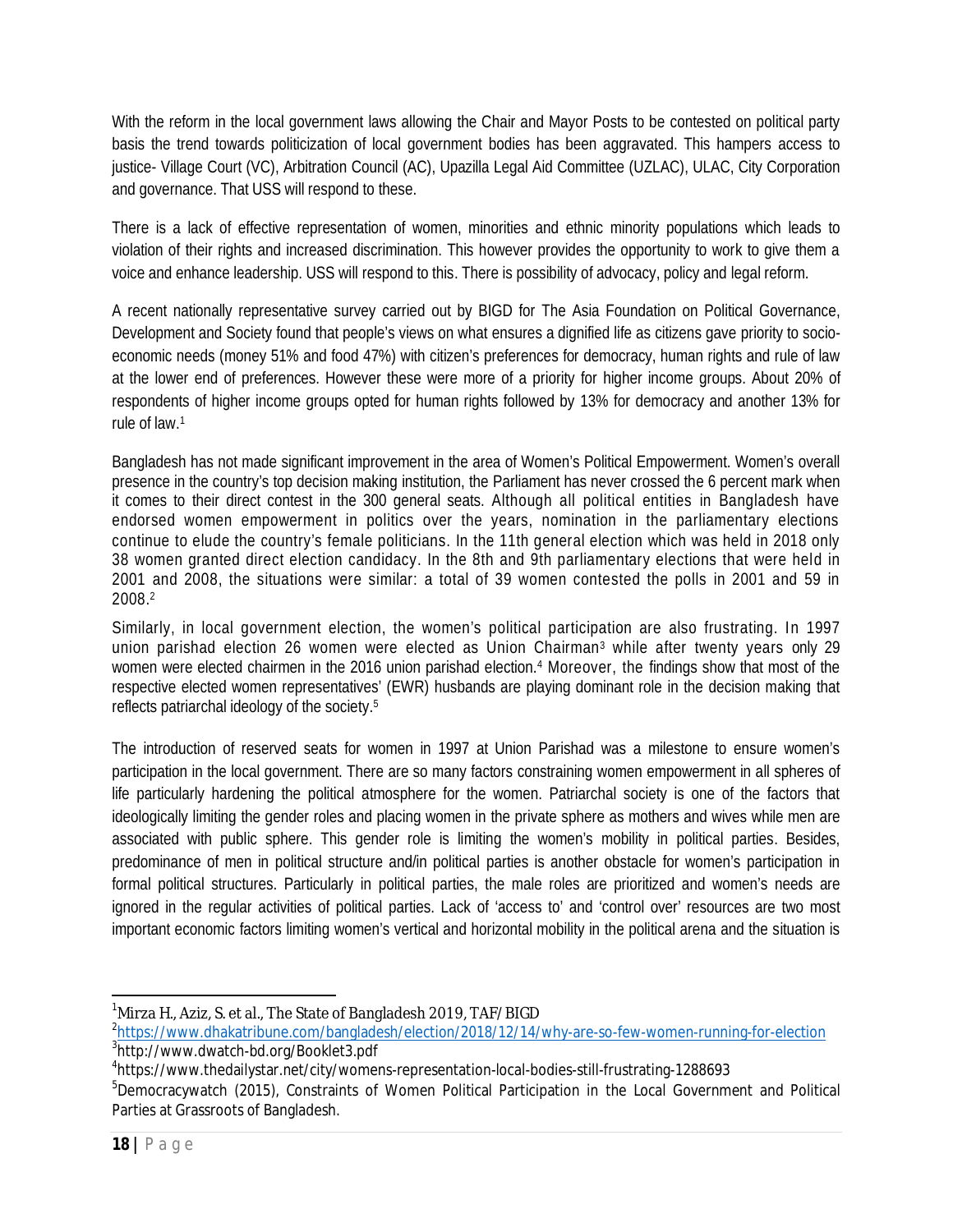prevailing allover the country including Rangpur division. USS through its programmatic intervention on breaking the stereotype of gender role and women leadership will address the issue.

## **6.2 Economic**

Bangladesh has a population of 167 million with an expected growth rate on average of 1.34 percentage from 2010- 2030. There is growing urban population, decreasing rural population and increasing migration rate from urban to rural areas. There is an increasing working age population (15-64 years) and half of the population comprises of children and youth (BBS, 2018). The total dependency ration in 2016/17 was 59.5%. The age composition of the population will have an influence on the demands that the development organizations will have to respond to.

Bangladesh recorded one of the fastest growth rates in the world in the past few years with a stable economic performance that has helped to reduce poverty and social inequalities. GDP growth was estimated to have reached 7.9% in 2019 and is forecast to fall to 2% in 2020 due to the outbreak of the COVID-19 and pick up to 9.5% in 2021, according to the updated IMF forecasts from 14th April 2020.<sup>6</sup> The post-pandemic global economic recovery and the private consumption boosted by strong remittance flows from the Bangladeshi diaspora around the world are expected to be the key drivers of growth in 2021.

The official unemployment rate according to the latest survey of Bangladesh Bureau of Statistics (BBS) was 4.2% during 2016-2018, but this more than doubles to 10.6% for the youth unemployment rate. More importantly, 29.8% of young people in Bangladesh are not involved in education, employment or training.

The Bangladeshi economy relies on its enormous human resources, rich agricultural soils and abundant water resources. Agriculture represents 13.1% of GDP and employs 39.7% of the total workforce and industry represents 28.5% of GDP and employs 20.5% of the total workforce. Textile is by far the largest industry, accounting for more than 80% of the country's total exports.<sup>7</sup>

Bangladesh Government's dependency on external development aid is gradually decreasing<sup>8</sup>. This has implications for the role and influence external development partners can play in promoting human rights, women and child rights, gender equality and minority rights. These agencies are also allocating less of a budget for civil society organisations in Bangladesh which has serious implications for organizations such as USS and these organization have been dependent on external resources to finance their programs.

Recently the World Bank<sup>9</sup> reported that the Bangladesh economy is the second fastest growing economy in South Asia. Moreover, Bangladesh is going to attain the middle-income category by 2021 and graduating from UN's Least Development Countries by 2024. From 2000-2016, both GDP growth rate and income inequality have been increasing but poverty rate is decreasing. Decreasing poverty with increasing inequality also impacts the population and their priority rights, entitlement and demands that USS will be responding to. The COVID 19 pandemic has raised concerns about economic growth slowing and various sectors of the economy and population being adversely affected. With the return of migrant workers form their countries of work it was feared that migrant remittances would drop. However up to the present time there had been an unexpected increase in remittances, with an increase of 9.53% in September.<sup>10</sup>

 $\overline{\phantom{a}}$ 

<sup>6</sup> <https://www.imf.org/en/Publications/WEO/Issues/2020/04/14/weo-april-2020>

<sup>7</sup> [https://import-export.societegenerale.fr/en/country/bangladesh/market-sectors?accepter\\_cookies=oui](https://import-export.societegenerale.fr/en/country/bangladesh/market-sectors?accepter_cookies=oui)

<sup>8</sup> [https://erd.gov.bd/sites/default/files/files/erd.portal.gov.bd/page/471703f8\\_c87e\\_4255\\_9094\\_d2ae4e3fcec8/Fo](https://erd.gov.bd/sites/default/files/files/erd.portal.gov.bd/page/471703f8_c87e_4255_9094_d2ae4e3fcec8/Fo) reign\_Aid\_Scenario\_2019\_20%20(3).pdf

 $^9$  Source: "South Asia Economic Focus, Making (De) Centralisation Work" By the World Bank.

<sup>&</sup>lt;sup>10</sup><https://tbsnews.net/economy/remittance-inflow-sees-46-growth-september-140188>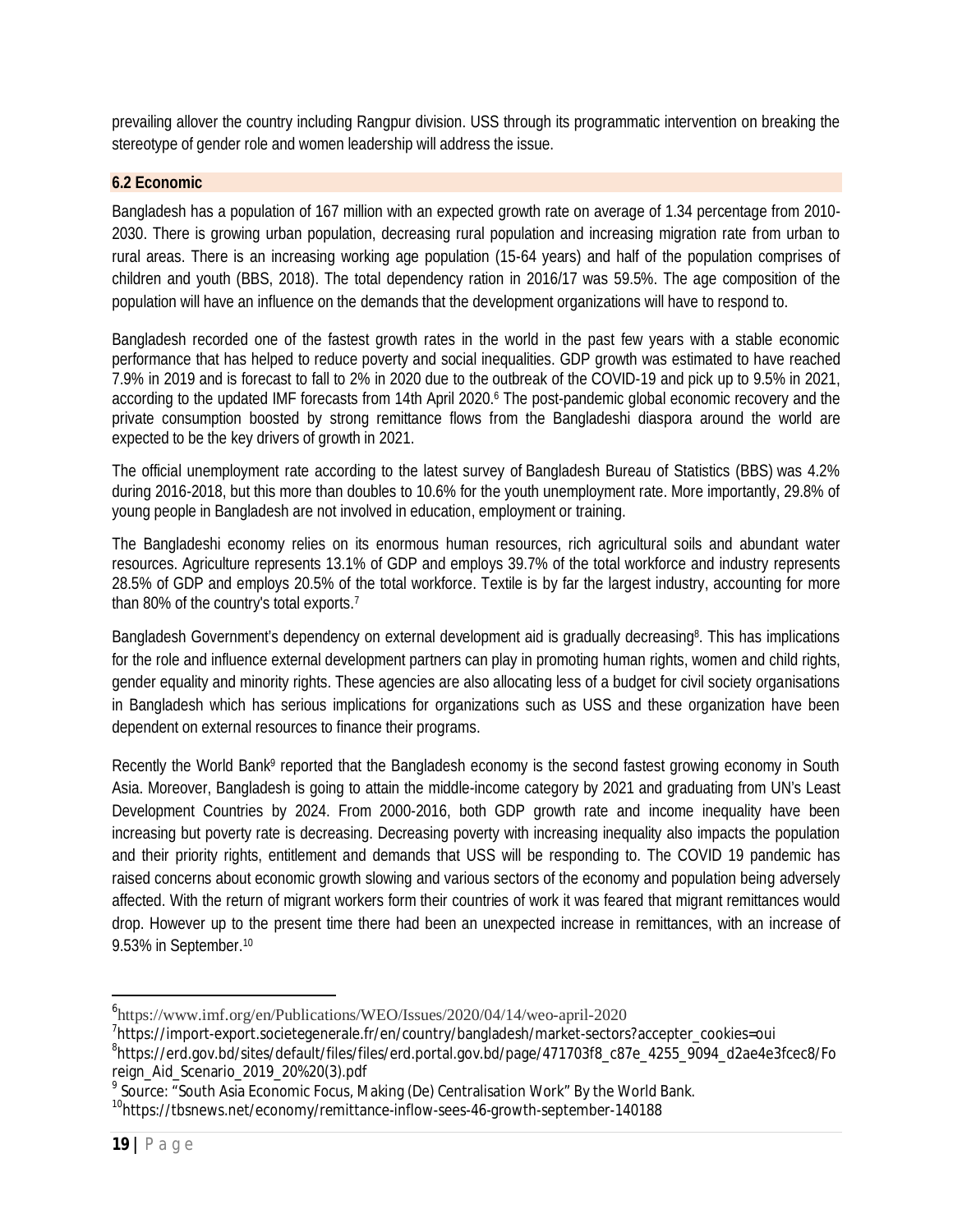The socio-economic conditions of women in Bangladesh have improved significantly over the years. In Bangladesh, only 3.25 per cent of employed women work in the public sector and 8.25 per cent work in the private sector. The remaining 89.5 per cent are employed in the informal sector with varying, and often unpredictable, earning patterns.<sup>11</sup> Despite improvements in the labour force participation rate, wage differentiation is still a ubiquitous phenomenon in Bangladesh's labour market. Daily wages are higher for men than women in both rural and urban areas. By and large, women continue to be engaged largely in the unpaid works within household, and receive little recognition for their labour. USS will respond to the women's participation in economic and labour market as well as also work for the recognition of the household unpaid work of women.

## **6.3 Social**

Bangladesh is a largely homogenous society which is in majority Muslim and Bengali. About 89% of Bangladeshis are Muslims, followed by Hindus (10 .7%), Buddhists (0.6%) and Christians (0.4%) and others. Approximately 300,000 *Biharis* form a small but significant minority ethnic group living in some major cities mainly Dhaka, Nilphamari and Rangpur. The Chittagong Hill Tracts, Sylhet, Mymensingh and North Bengal divisions are home to diverse indigenous peoples. There have been several instances of violence against the religious minorities in Bangladesh. Hindus, Buddhists and Christians have come under widespread attacks by Islamist extremists during communal riots, elections and post-poll violence. There is an opportunity for advocacy, campaign and legal services to protect the rights of minority groups as well as for vulnerable and marginalized communities.

Despite the outstanding achievement in women development during last two decade, however, current available data on health, nutrition, education, and economic performance indicated that the status of women in Bangladesh remained considerably inferior to that of men. Women, in custom and practice, remained subordinate to men in almost all aspects of public and private sphere; greater autonomy was the privilege of the rich or the necessity of the very poor. Due to patriarchal culture and dogmatic religious norms and practice , most women's lives remained centered on their traditional roles, and they had limited access to markets, productive services, education, health care, and local government.

In the last 10 years, Bangladesh has made significant progress in educational attainment. According to Bangladesh Bureau of Statistics, the literacy rate for population 7 years and above has increased from 46.2% to 51.8% during 2001 to 2011. The increase of literacy for male and females during the period was 50.3% to 54.1% and 41.8% to 49.4% respectively (BBS). The gradual increase in literacy rate might help Bangladesh to achieve the goal of 'Education for All' by 2021.

Nevertheless, education quality remains a concern in Bangladesh. According to research conducted by Gender and Adolescence: Global Evidence (GAGE), levels of student achievements are still below national target level, and only half of primary school graduates achieve the minimum national curriculum competencies. This is due to a combination of factors, including little emphasis on developing analytical skills, overcrowded classrooms and shortage of trained teachers, absence of life skills and basic vocational skills. USS will be responding to this.

In Bangladeshi society sexuality, and especially young people's sexuality, is a major taboo. Gender inequality is deeply engrained and is a leading driver behind poor adolescent reproductive health. Most people prefer not to talk about young people's sexuality as they think that doing so will encourage young people to engage in early sexual activity. As a result, the vast majority of adolescents, who make up over 25% of the population, which consists of

 $\overline{a}$ <sup>11</sup> Estimating Women's Contribution to the Economy: The Case of Bangladesh, CPD & MJF, 2015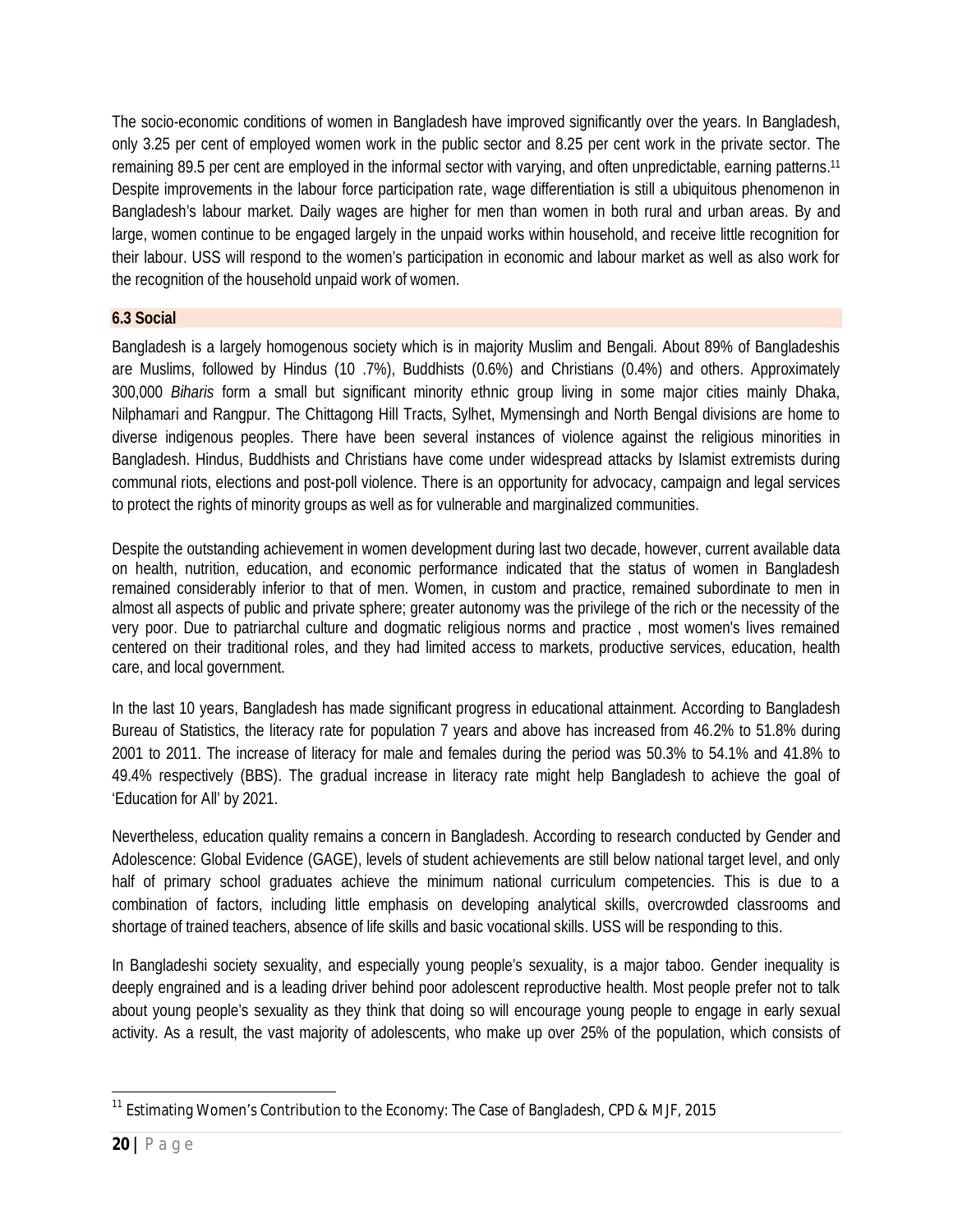approximately 36 million in total,<sup>12</sup> lack the information, skills and services to make their own healthy choices. Sexual abuse – harassment and rape – is widespread and the majority of reported rape cases involve girls and women under the age of 20.

Currently Bangladesh retained second position among the most gender equal countries in Asia this year.<sup>13</sup> Nevertheless, the lived realities of women and other marginalized communities include high rates of violence against women (VAW) or gender-based violence (GBV) over the past two years.<sup>14</sup> The Bangladesh Mahila Parishad (Women's Council of Bangladesh) reported (October 2019), the total number of cases of violence against women were 3,918 in 2018, but in the first six months 2019, it alarmingly rose to 2,083. Bangladesh Mahila Parishad also estimated that 731 women and children were raped in the first six months of 2019.

Around 94% of women commuting in public transport in Bangladesh have experienced sexual harassment in verbal, physical and other forms,<sup>15</sup> stated the key findings of a study by BRAC "Roads free from sexual harassment and crash for women". Sexual harassment in work place and educational institution is also common: 75 percent of the female respondents of a Daily Star (national newspaper) anonymous online survey in April 2019, admitted to having faced some sort of harassment in their current and former workplaces.

Though the enrollment of the children in education has increased and dropout rate has decreased substantively, but till now Bangladesh could not achieve universal enrollment in education of child and zero dropout at lower secondary or secondary. Multiple Indicator Cluster Survey (MICS) of 2019 conducted by BBS and UNICEF<sup>16</sup> shows that, the share of children aged 36 to 59 months who attended early childhood education is small (18.9 per cent) and 4.9 % children are out of school at early childhood education in Rangpur division. The net attendance rate in primary school is high at 85.9 per cent, an increase from 73.2 per cent in 2012-13. But, at national level 13.1 per cent of adolescents are dropped in lower secondary school, which is 8.6 per cent in Rangpur division. USS through its programmatic intervention will respond enrollment in education of early childhood education and primary education.

Further, child labour, a social phenomenon, hinder the child development as well as national development. Nationally 6.8 per cent of children aged 5-17 years are involved in child labour (9.9 per cent at Rangpur division). This number is higher among children not attending school (18.9 per cent) compared to those attending school (4.4 per cent).<sup>17</sup> USS has scope to respond this in its constituent.

Child marriage, a booster of SGBV, is a traditional harmful practice that infringed the fundamental human rights of children, particularly girl child, grossly. It remains widely practiced with nationally 51.4 per cent of women aged 20-24 years first married before their 18th birthday which in Rangpur division is 57.9 per cent. Further, nationally 15.5 per cent of women first married before their 15<sup>th</sup> birthday which in Rangpur division is 18.7 per cent.<sup>18</sup> USS will response on this through its programs.

 $\overline{\phantom{a}}$ <sup>12</sup>MoHFW. (2016). National Strategy for Adolescent Health 2017-2030. Dhaka: Ministry of Health and Family Welfare (MoHFW), Government of Bangladesh.

<sup>13</sup>[https://tbsnews.net/women-empowerment/bangladesh-still-most-gender-equal-country-south-asia-despite](https://tbsnews.net/women-empowerment/bangladesh-still-most-gender-equal-country-south-asia-despite-)slipping-two-places

<sup>&</sup>lt;sup>14</sup>Retrieved from:<https://www.weforum.org/reports/gender-gap-2020-report-100-years-pay-equality>

<sup>15</sup>*The forms of sexual harassment experienced by the respondents include deliberate touching of victim's body parts like chest, pinching, standing too close to the victim and pushing, touching victim's hair, putting hand on their shoulder, and touching private parts of the victim.*

<sup>&</sup>lt;sup>16</sup>[https://www.unicef.org/bangladesh/media/3281/file/Bangladesh%202019%20MICS%20Report\\_English.pdf](https://www.unicef.org/bangladesh/media/3281/file/Bangladesh%202019%20MICS%20Report_English.pdf) <sup>17</sup>*ibid*

<sup>18</sup>*ibid*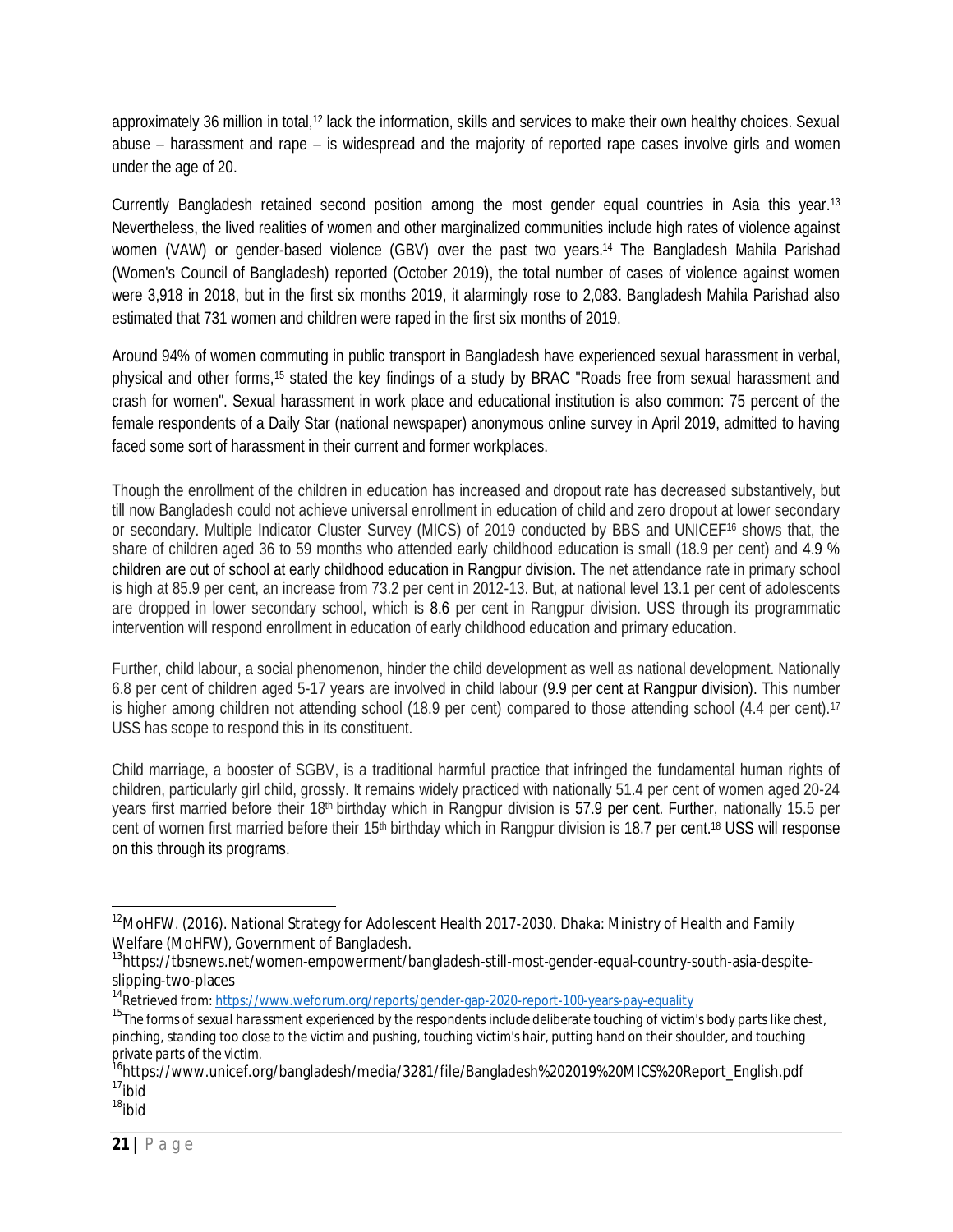Other social issues include constant social strikes, terrorist threats, and limited access to capital by the population. Climate change also poses a serious threat to Bangladesh. Transparency International ranks Bangladesh as 146th out of 180 countries in its Corruption Perceptions Index 2019, three spots higher than a year earlier.<sup>19</sup> USS will respond to these.

## **6.4 Technology**

ICT, which is considered as the backbone of the digital platform, is increasingly becoming an important source of employment. Digital outreach is increasing and the total number of internet subscribers has exceeded 100 million for the first time to reach 103.253 million users, according to newly released data from the country's regulator, the BangladeshTelecommunication Regulatory Commission (BTRC).(May 20, 2020) There are more than 4,500 registered ICT companies employing approximately 3 lakh IT/ITES professionals.

However, little is known about the quality and earnings of these jobs generated in the ICT sector. Emerging information from international experiences suggest that digital platforms can be enablers of entrepreneurship and free agency, as well as a channel for exploiting workers.<sup>20</sup>

In Bangladesh, only 10% of young women between the ages of 15-29 use the internet in rural areas, whereas the rate is 20% in urban areas. Study said most people in Bangladesh use their mobile phones to access the internet. 80% of male youths in rural and urban areas own mobiles, while the number for young women is only 40%.<sup>21</sup>

However, the media and other reporting suggested that the women and girls become the most victim of cyberspace and social media domain and Bangladesh Police has taken special initiative titled 'Police Cyber Support for Women' to counter the cybercrime against women.<sup>22</sup>

According to a survey on rural ICT connectivity done by BIGD we find that 99% households use mobile phones but only 41% have smart phone access. 99% of households possess computer operating skills (ownership is 2.4%) and 50% of households have access to computer shops. With regard to the internet 46% of households are aware of the interest, 37% have internet connectivity (whether broadband or mobile data or both) and 33% use internet at least once a week.

According to the Digital in 2018 report jointly prepared by We Are Social and Hootsuite,<sup>23</sup> at least 30 million people in Bangladesh are using social media and around 18 per cent of the country's people are active social media users. Interestingly, around 94 per cent of the social media users access the social networking sites like Facebook and Twitter through mobile phone devices. This trend of social media use evidently prove that the social media become a significant tools for communication and dissemination.

#### **6.5 Environmental**

 $\overline{\phantom{a}}$ 

<sup>&</sup>lt;sup>19</sup><https://www.transparency.org/en/cpi/2019#>

<sup>&</sup>lt;sup>20</sup> Issue Brief - Job Quality in the Platform Economy, ILO, 2018

<sup>21</sup>[https://www.dhakatribune.com/bangladesh/2020/08/22/only-10-of-young-women-in-rural-areas-have-access](https://www.dhakatribune.com/bangladesh/2020/08/22/only-10-of-young-women-in-rural-areas-have-access-)to-the-internet

<sup>&</sup>lt;sup>22</sup><https://www.thedailystar.net/country/news/police-open-cell-help-female-victims-cybercrimes-1995849>

<sup>&</sup>lt;sup>23</sup><https://thefinancialexpress.com.bd/sci-tech/social-media-users-30-million-in-bangladesh-report-1521797895>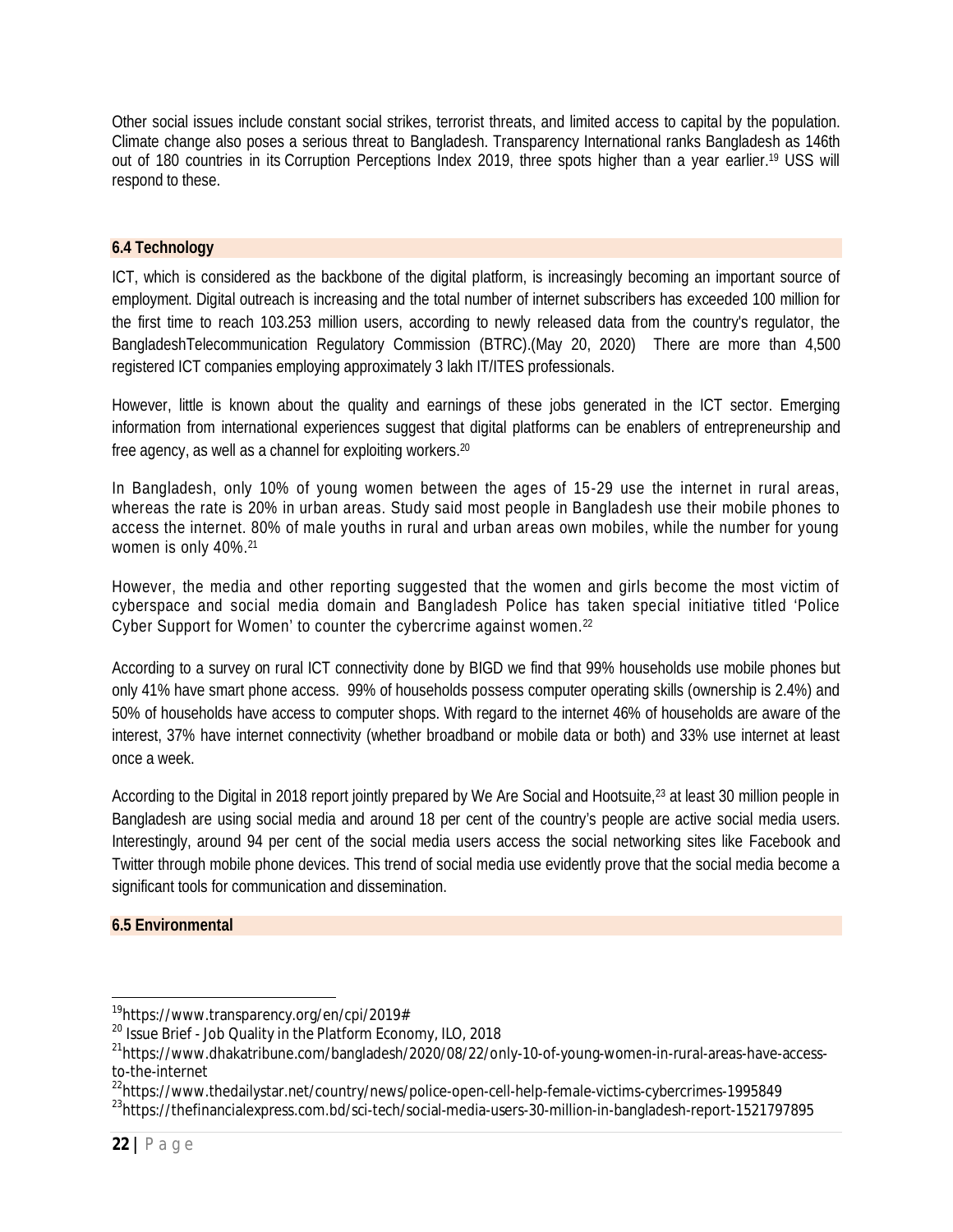Bangladesh, with an area of 147,570 square km, features a flood plain landscape and several river systems throughout the country. This landscape provides the major natural resources of water, land, fisheries, forests, and wildlife. The country currently faces several environmental issues which threaten these resources, including groundwater metal contamination, increased groundwater salinity, cyclones and flooding, and sedimentation and changing patterns of stream flow due to watershed mismanagement. Some of these, such as the changing patterns of stream flow and presence of lead in groundwater, can be directly correlated with human activity and industrial processes, while others, such as cyclones and flooding are naturally occurring issues. Many of these issues are further exacerbated by climate change, which causes increased occurrence of storms and cyclones and rising sea levels. Many more people will be forced to migrate to survive. Housing and infrastructure will be under greater threat affecting people's levels of poverty and mobility. Moreover, in terms of working environment in a post Covid-19 epidemic, USS along with other development organization will also need to undertake adaptation, relocation and environment friendly programs and systems.

USS's working district are Nilphamari, Lalmonirhat and Kurigram and these districts are in river basin zone. Thus flood and river erosion are frequently experienced by the communities. Moreover, cold waves and arsenic contamination in sub-merged water are major environmental issues in Rangpur division. Due to these environmental issues, lives and livelihoods of different marginalized communities are adversely affected; and women are the worse victim of these adverse effects. USS will response on these issues.

Bangladesh is one of the most vulnerable countries in the world to climate change, with extreme weather events estimated to have caused a loss of around 1.8% of GDP in the past few decades. The country has taken measures to promote green financing and is seeking grants from the international community, notably via the Green Climate Fund. USS will respond to.

## **6.6 Legal and Policy Instrument**

While many positive laws have been enacted in Bangladesh, the lack of proper implementation of these laws prevents community people particularly poor, women, children and vulnerable groups to seek legal and administrative rights, entitlement and remedies. Moreover, the old age laws, legal and administrative system itself a barrier to access by the powerless and vulnerable people for seeking rights, entitlements, and remedies.

Bangladesh is the State party of a number of international instruments i.e. UDHR, ICCPR, CERD, CEDAW etc. those set international standard to eliminate discrimination and inequality against marginalized and vulnerable people. The Constitution of Bangladesh guaranteed to ensure equality and non-discrimination in all sphere of public and private life as set in international instruments. Similarly, the national policies i.e. National Women Development Policy, 2011; National Action Plan 2013 for Women Development; National Children Policy, 2011; Early Childhood Care and Development Policy, 2013 etc. are also adopted to achieve equality and non-discrimination for vulnerable people in particular women and children.

Further, the existing positive laws like, the Domestic Violence (Prevention and Protection) Act, 2010; Suppression of Women and Children Prevention, Act, 2000; Vested Property Return Act, Prevention and Suppression of Human Trafficking Act, 2012; Children Act, 2013; Rights of Persons with Disabilities Act, 2013, Child Marriage Restrain Act, 2017 etc. for ensuring rights and remedies of women, girls, child and vulnerable groups, however these have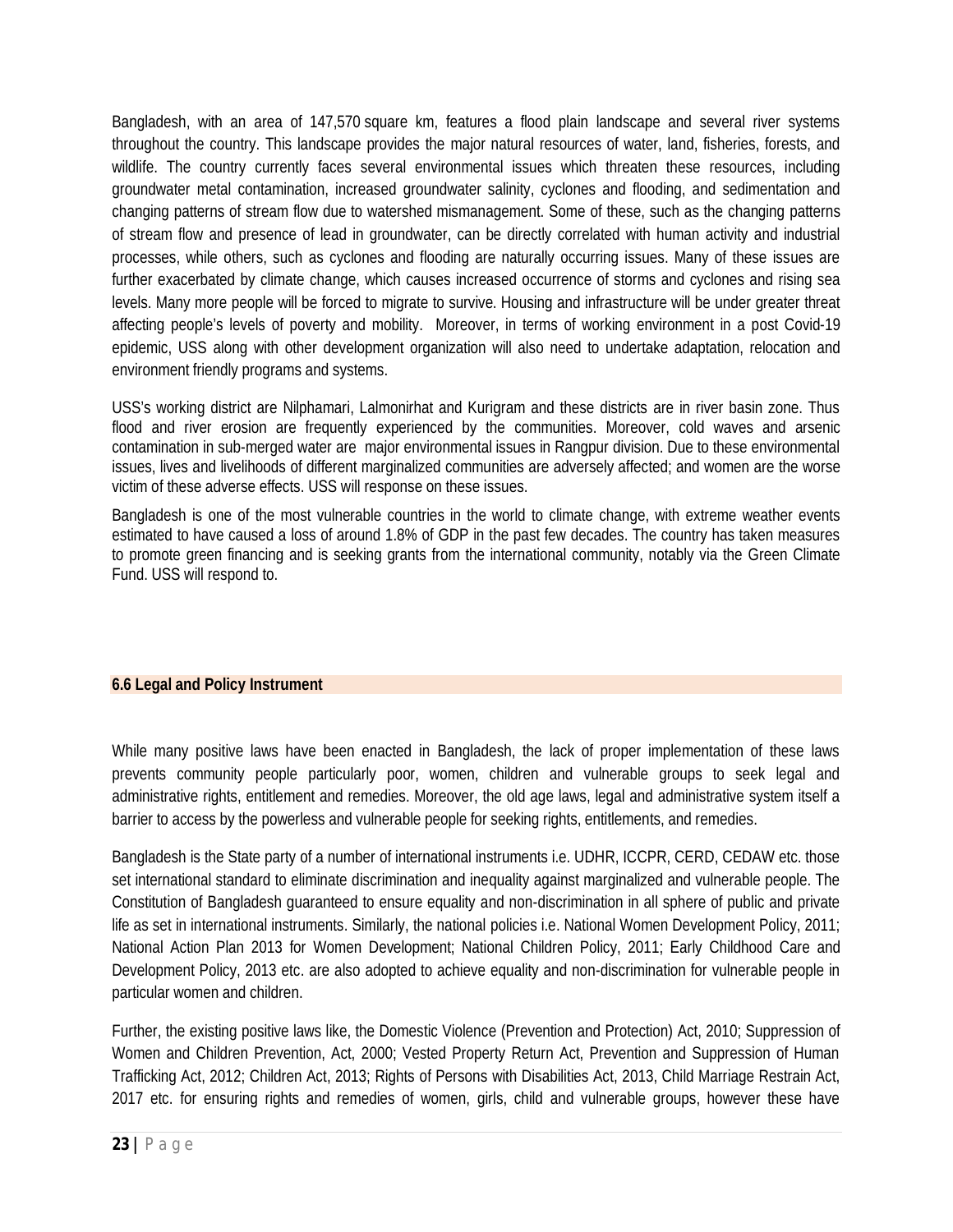procedural gaps in the implementation. The major laws to address violence against women are Suppression of Women and Children Prevention, Act, 2000 and Domestic Violence (Prevention and Protection) Act, 2010. This two Acts has a number of substantive, procedural as well as implementation challenges. Due to lack of exhaustive definition of sexual and gender based crimes, delay in investigation and delay in trial, weak prosecution system, lack of awareness among the crimes victims and lack of gender sensitivity among the justice actors; the perpetrator are discharged. USS has scope to conduct awareness programs on sexual and gender based violence (SGBV). It can also advocate for law and policy change in national level as well as local level.

A major debacle to achieve gender equality is the right to inheritance of woman. The right to inheritance laws are govern by the personal laws (mostly derive from religion) and most of the personal laws are discriminatory for women particularly Muslim and Hindu personal law. Moreover, the right to inheritance recognized by the personal laws are also not in practice which doubly jeopardize women. USS through its programmatic intervention can develop the situation.

At the same time, there are no legislation specifically on anti-discrimination, witness and victim protection, regulating abortion, recognizing gender diverse communities and sexual harassment in educational and work place.

Government has several initiatives to reduce inequality and discrimination against marginalized people like women, children, minorities, person with disabilities, workers and also to address violence against women. To reduce vulnerability, government initiated a number of safety net programs however, several reporting and research findings shows the anomalies in implementing these safety net programs. Further, to provide remedy and support service to victims SGBV, government has undertaken several special measures like, Victim Support Centre (VSC), One Stop Crisis Cell/Centre (OCC), Women Help Center, Hotline, Apps, Emergency Number etc. but due to several factors including the lack of awareness, the victims are not getting the services. USS has potential scope to aware the victims and mass people and to referral and coordinate between victims and these support services.

The NGOs were regulated by the Foreign Donations (Voluntary Activities) Regulation Act, 2016, which was formulated in the context of increasing civil society criticism of government policy, has made it more difficult for NGOs to obtain foreign funds. More worrying is the Act's delegation of a broad and largely unregulated authority to government officials of the relevant department to deregister NGOs that make "derogatory" comments about government bodies or the Constitution of Bangladesh.<sup>24</sup>

#### **7. Strengths, Weaknesses, Opportunities and Threats (SWOT) Analysis of the USS**

#### **7.1 Strengths**

USS has working in its community for last 23 years with all relevant stakeholders on several thematic areas. In this long period, it has amassed a competent in dedicated team of staff and the team members have served for the organization as well as for the community transparently and accountably. One of the main strengths of the organization is the democratic practice in organizational and programmatic decision making which added the value to drive the team. Program design and implementation including budgetary provisions have developed and implemented in a participatory and transparent process with the involvement of all stakeholders including

 $\overline{\phantom{a}}$  $^{24}$  See the Foreign Donations (Voluntary Activities) Regulation Act 2016 (Act No. 43 of 2016), sections 14 and 15.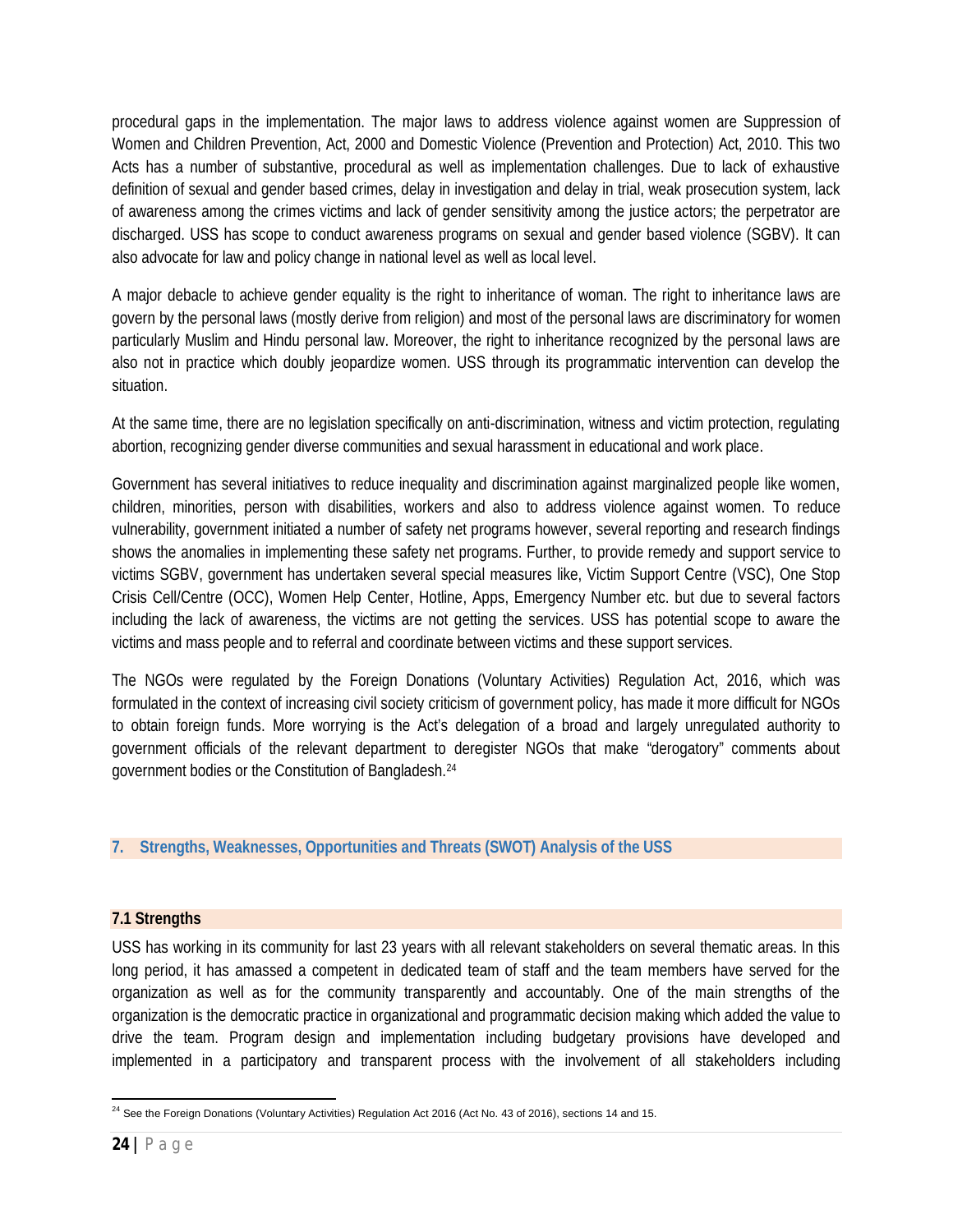beneficiaries. It has reputation on the implementation of the program, project and activities effectively for its target groups and people through a dedicated and experience implementation team. USS team analyse and assess risk, challenges and potential outcome of all sorts of activities, projects and programs.

Due to organizational integrity, transparency and achievement in terms of outcome, USS has praiseworthy acceptance in the donor community. It has already set example in it work on a number of occasions i.e. youth ambassador in international forum, violence free school, poverty alleviation through *Dhan*Bank, *khas* land realization for poor and land less and so on, community people and government stakeholders warmly accept USS as a trusted development partner.

The PAR approaches, which is integrated in the USS programs and activities, is a proven approach of transformative development of knowledge, skill and attitude. Thus the community and both government and non-government stakeholders accepted USS programs and activities unconditionally which led a tangible impact in the respective constituency of the USS of its past work.

It is a remarkable strength of the USS that, a number of policies i.e. Human Resource Development Policy (HRDP), Financial & Administrative Policy, Gender Policy, Child protection policy (CP), Complaints Response Mechanism Policy (CRMP), Open Information Policy (OIP), USS Code of Conduct, USS Money Laundering Prevention Policy and so on; has been adopted by the Executive Committee and practiced by all relevant concern of the USS for smooth, transparent and accountable functioning of the organization as well as to developed sound and ethical organizational culture and practice for dignified and non-discriminatory work environment within the organization.

## **7.2 Weakness**

In the backdrop of the above strengths of USS, it has some weakness in terms of both organizational andprogrammatic. Though USS has traveled a long journey in implementing programmes and changing the lives of the people, lack of its own permanent office premise the confidence of staff and stakeholders shrinkage. Moreover, there lack of policy support on staff retirement benefits in terms of provident fund and gratuity. Again, the dependency on the Executive Director for project steering, fund raising, donor communication and external relations has increased and a dare lack of competent and capable second tire management to lead these effectively, the dependency upon Executive Director could not be reduced. In terms of gender equality and women's participation in USS Executive Committee and senior management, it is quite imbalance. Less women's participation in the Executive Committee and senior management.It is also reported by the stakeholders that there is lack of thematic knowledge among the EC members. Due to lack a formalize strategy for fund raising and designated fund-raising team within the organization hinder the growth of the organization as well as the organizational outreach.

The monitoring and evaluation system of the organization is weak compared to other system i.e. program implementation. As monitoring and evaluation system linked with reporting, documentation, research and learning dissemination. Thus, revealing and documentation system of organizational learning is weak. Similarly, monitoring and evaluation system is also linked with reporting and the reporting system of the organization is not IT based and the staffs have less capacity in IT.

USS is implementing rights based programs is several thematic focus, however, it has in health sector, USS is not implementing programs, though the community demand for health rights programs. The education program of the USS is require more organized and need to link with public education program. It was discussed that the programs implemented by USS mainly based on project funded by several donor and in some occasion when donor support ended and or phase out the impact level change become hampered.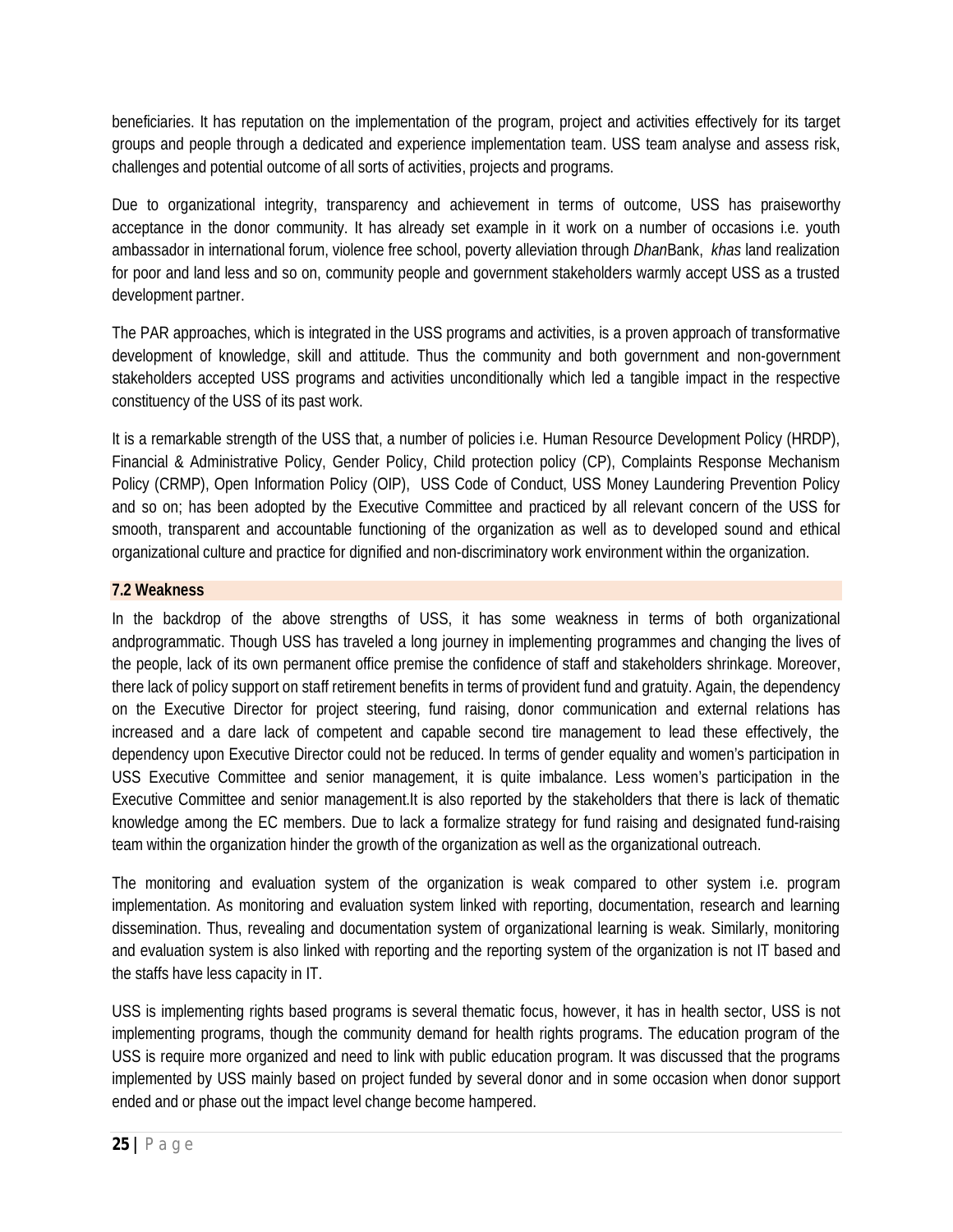#### **7.3 Opportunities**

Due to the constant presence and its unique approach to resolve the local need, USS has several outstanding opportunities to work for its beneficiaries in its working area contributing to achieve SDG 4, 5, 10, 13 and 16 of the country. USS has already intervened income generating programs for its beneficiaries and the beneficiaries are producing several agricultural products and marketing within their local arena. Gradually, the demand of the products are increasing, however, market chain of these product is not established. USS have the opportunity to work for developing a market link of these products.

A large area of Brahmaputra river basin and its tributaries are the working area of the USS and these are climate change vulnerable areas. As projected, Due to the country's low-lying land, nearly 70 percent of the country is flooded during heavy monsoons and temperature, precipitation and sea level rise will be changed. These will impact of country's economic growth, democracy and governance, health, biodiversity and natural resource management and disaster management. USS have the opportunity to work on climate change mitigation programs for its constituency. Further, the COVID-19 outbreak impact immensely on multidimensional aspect of the life and livelihood of the people. USS have the opportunity to work for its beneficiaries in all relevant aspects including emergency response and recovery. In this context, USS can also undertake water, sanitation and hygiene (WaSH) programs targeting its beneficiaries and stakeholders.

USS is based in Nilphamari district and Uttara Export Processing Zone (EPZ), the only EPZ of the Rangpur division, situated in this district comprising 180 industrial plots. About 30,000 workers is working in this EPZ and anonymously it was revealed that women labour rights violation is taking place in the EPZ area, though there is lack of empirical data on women labour rights violation. USS have opportunity to work on women labour rights in EPZ. USS has also scope to expand its working area covering Rajshahi and Rangpur division and consequently USS has the opportunity to enhance its activities covering these two divisions.

In access to justice, human rights and governance thematic area USS has commendable experience to work with its beneficiaries and stakeholders, however, it have the opportunity and capacity to extend and concentrate its work in these thematic areas, particularly, training and capacity building interventions on human rights, peace building, dispute resolution and democratic practice. Moreover, it also can concentrate on using governance and accountability tools i.e. RTI application, social audit, score card etc. to enhance governance, accountability and transparency of the public authority, public service as well as private sectors. Further, USS have opportunity to work with public legal aid authority and also provide legal aid to differently vulnerable people to increase access to justice of the vulnerable and marginalized.

USS has an outstanding achievement in land movement, in particular to mobilize landless people and facilitate to acquire Khas land from the government authority. As a remarkable number of landless families (647682 families, RDRS Study 2015) are living in Rangpur division and also a huge amount of Khas land (Forest land) are illegally occupied by the influential in the division, USS can explore this avenue to empower the landless families.

The present government's driving motto is 'Digital Bangladesh' and accordingly government is undertaking huge program and initiative to build 'Digital Bangladesh'. USS can also be part of this driving motto by undertaking programs and building its capacity on information and communication technology (ICT), particularly with youth, women and girl child.

Comparatively, the northern Bangladesh is economically recessive then other part of the country. Almost all of the socio-economic indicators of the northern Bangladesh are less than the national indicators. Moreover, the major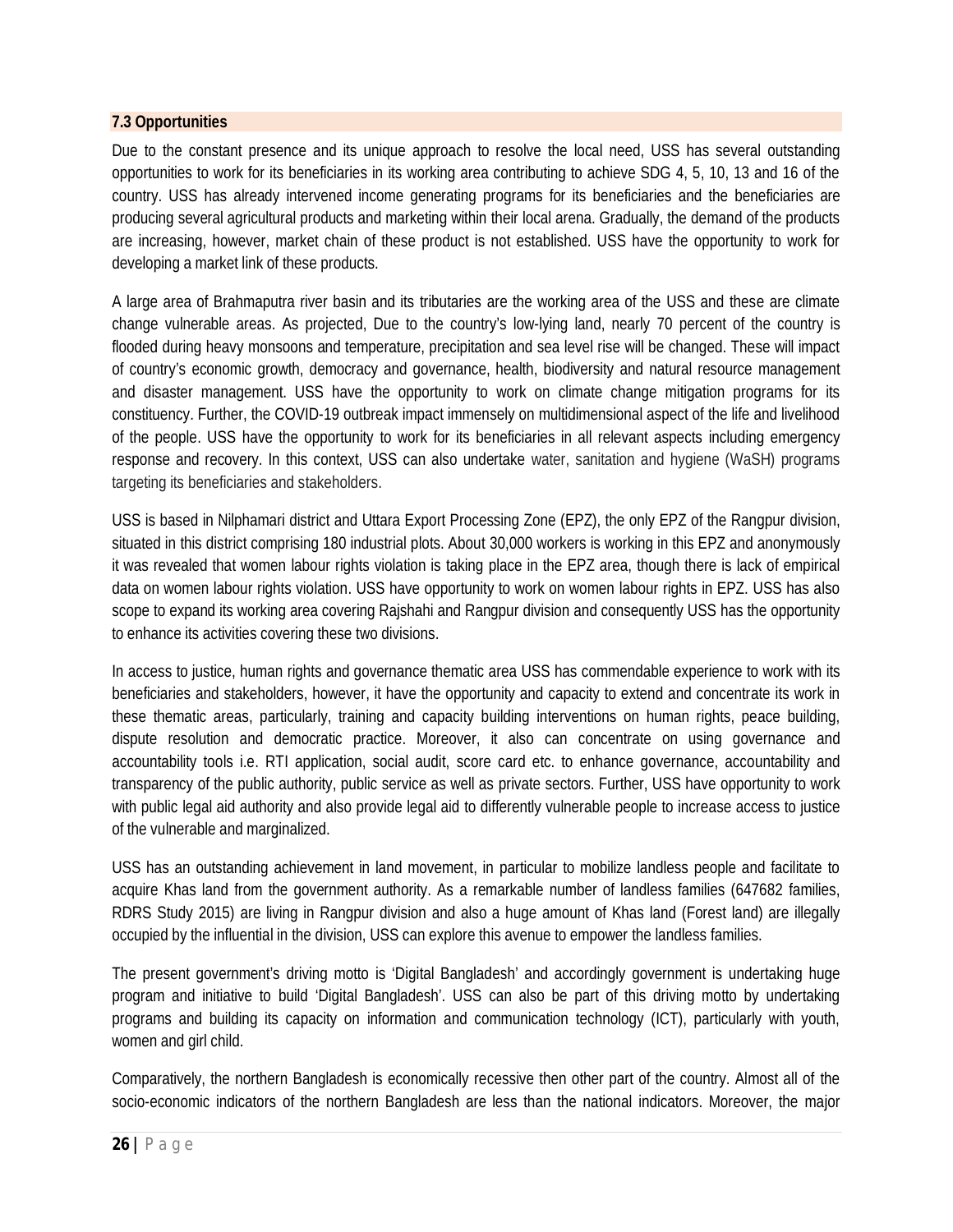districts of the Rangpur division situated in the bank of the Brammputra river basin and due to this location flood and other natural disaster are frequently seen in these districts. USS, due to its geographical location, have enormous opportunities to work the communities for both social and economic causes.

#### **7.4 Threats**

USS aware that globally there is a fund crisis in the development aid. There is decreasing national bilateral core funding from donors on governance, gender, child rights and justice. Also, most of the funding to USS is for smaller and generally shorter projects which make it difficult for the organization to ensure long-term interventions for quality impact level change. Politicization and alleged corruption in public administration is also a potential threat for the rights based activities. Unusual political situation is prevailing in the country. Civil society not able to speak out on rights violations due to threats, restrictions and politicization. Current COVID-19 context limiting mobility and safety. Similarly, other natural and man-made disasters are a prospective threat for USS interventions. As most of the rights based intervention challenges the customary harmful and disgraceful practice and norms and discriminatory power structure, thus religious extremism, violent social extremism and vested interest groups are also the threat for the organisation.

#### **7.5 Policy Framework of USS:**

Currently, USS has a number of policy in place for its internal management. The policies are Human Resource Development Policy (HRDP), Financial & Administrative Policy, Gender Policy, Child Protection Policy (CP), Complaints Response Mechanism Policy (CRMP), Open Information Policy (OIP), Motorcycle Use Policy, USS Code of Conduct, Environmental Policy and USS Money Laundering Prevention Policy. These policies are practiced by the staff members of the USS. In discussion with the stakeholder, it was revealed that USS and its staff members are committed and strictly following these policies. These policies also facilitating smooth functioning of the USS and its activities. However, it lacks information disclosure policy and beneficiaries' protection policy

#### **8. Strategies and Goal**

#### *WHAT*

- Combat social inequalities and exclusion that propagates persistent deprivation and injustice for the poor and powerless by empowering the community people especially women and girls
- Enhance governance and democratic practice through active participation in governance and quality and equitable access to public services
- Transforming social change through children and youth engagement and thriving as future responsive citizen
- Promote food security, income and livelihood security of the poor and marginalized groups and regenerating agriculture
- Ensure preparedness and enable a more effective operational response and recovery to disaster, humanitarian crises and emergencies
- Reduce environmental abuse, climate risks and vulnerability and climate adaptation with special focus on those who are critically vulnerable
- Enable USS to better respond and adapt to development sector changes and technological advances

*HOW*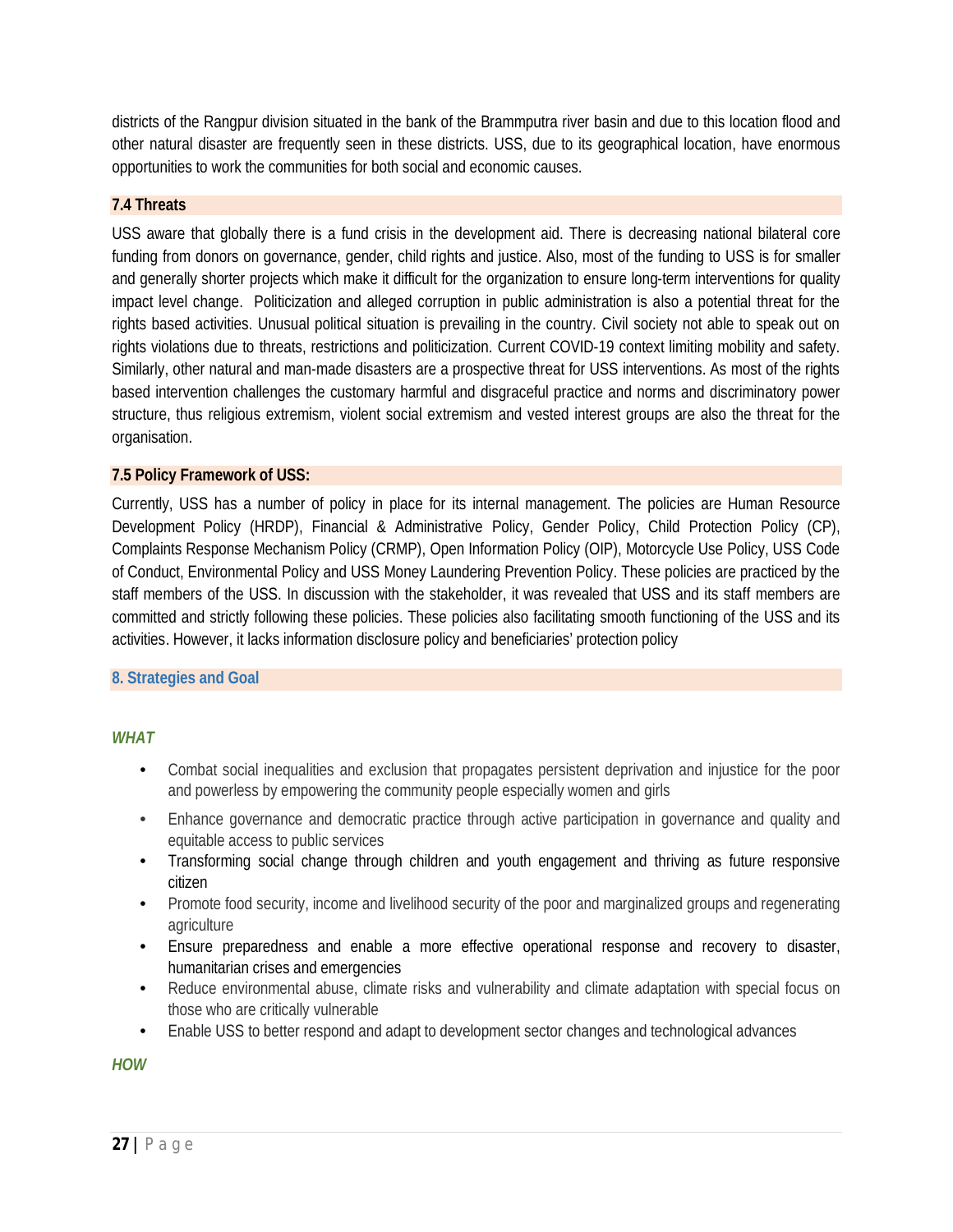- Work with relevant key institutions, organisations and networks to bring about change in the respective working areas
- Working in partnership and collaboration with GO-NGO organisation with shared objectives to increase outreach and impact of its programs
- Keep local CBOs, Youth Groups, Child Groups, Women Groups, Journalist Groups and Local CSOs involved
- Social activism through Gono-Gobesona Dal, Cultural Group, Community Based Journalist group, Elderly Citizen Group, Child Parliament, Adolescents Girl Group, Nari Jogajog Kendra (NJK), Boys Group, Men Group
- Using social media and digital means to increase outreach and internal and external communications
- Invest in programme, advocacy and research to ensure that USS has an convincing voice in its working areas
- Invest in organisational capacity

## *Goal*

USS will uplift the achievements made in gender equality, child and youth development and socio-economic conditions for the poor and marginalized and will expand its prospects to avail of emerging opportunities to facilitate social transformation through building institutions, developing capacity, inclusion of excluded and democratic selfgovernance.

## **9. USS Strategic Priorities**

The Strategic Plan has identified five strategic priorities. The context, objectives and outcome of the strategic priorities are presented below.

- **H** Gender Justice.
- **L** Children and Youth Engagement in Development.
- **Example 2** Economic Empowerment for Mirginalized Specially Women.
- **Human Rights and Good Governance.**
- $\bigcup$  DRR & Climate Justice.
- **C** Organizational development
- 41

# **9.1 Strategic Priorities-1: Gender Justice**

## *Context:*

Bangladesh has made remarkable progress in the last 20 years in improving the lives of women and girls. Maternal mortality rates are falling, fertility rate is declining, and there is greater gender parity in school enrolment. At the same, almost two thirds (72.6%) of ever married women experienced one or more such forms of violence by their husband at least once in their lifetime, and 54.7% experienced violence during last 12 months.<sup>25</sup> A study was carried out by RDRS in Rangpur district shows that, almost every (98.9%) of ever-married women in Rangpur District have experienced some form of partner violence in their lifetime, and 96.2% have experienced it in the last 12 months. The

 $\overline{a}$ <sup>25</sup> Bangladesh VAW Survey 2015, BBS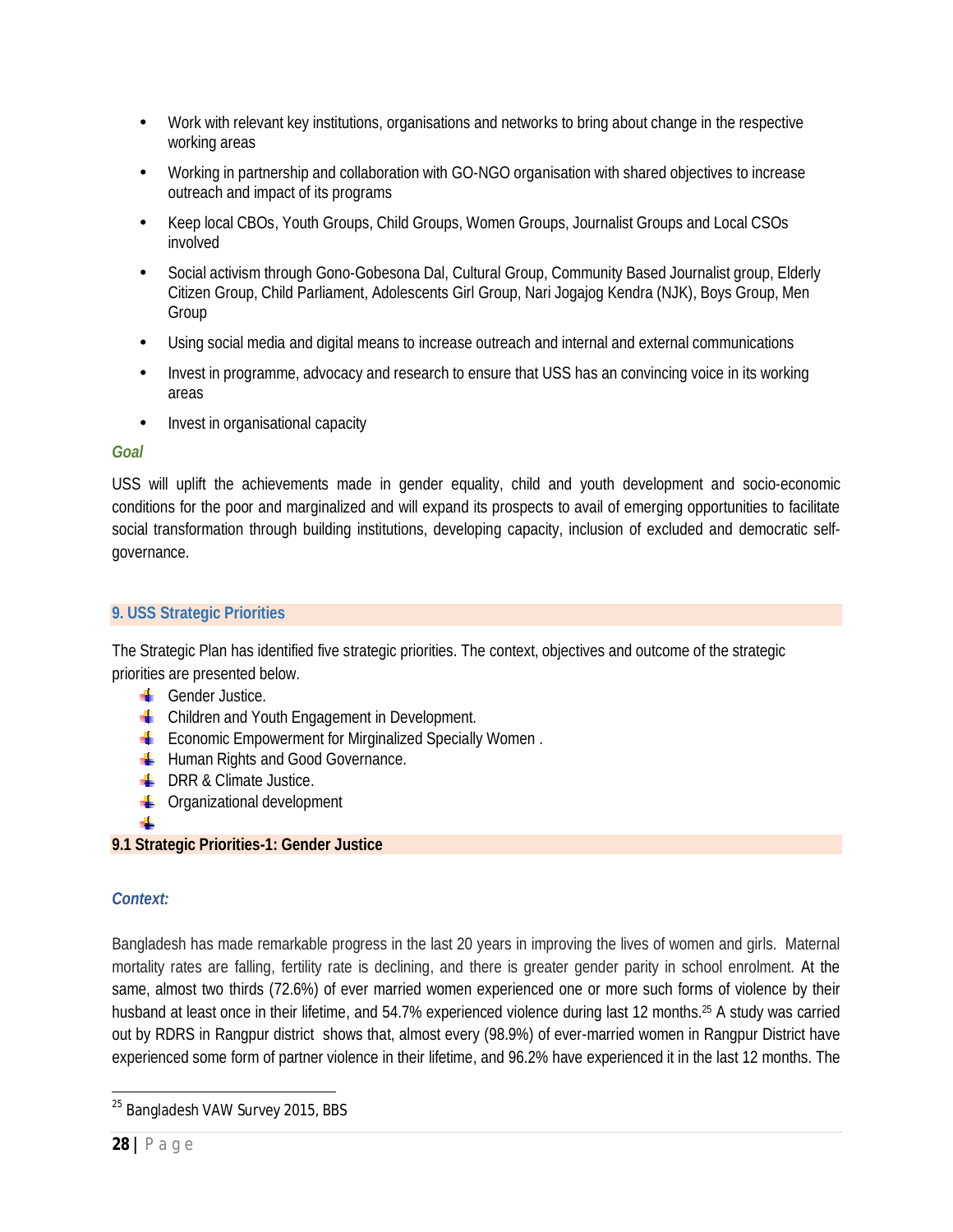most common form of violence they experience is controlling behavior, which 95.8% of ever-married women have been subject to in their lifetime. This is followed closely by sexual violence, which has been experienced by almost (72.3%) of ever-married women. The lifetime rates of economic and physical violence are also high at 66.3% and 58.5% respectively. Emotional violence has been experienced by 53.4% of ever-married women during their lifetime in Rangpur district. Further, if we see national VAW survey 2015, of the divisions, Rajshahi had the highest rates of physical (60.1%) and sexual (34.2%) violence, followed by Rangpur and Khulna, whereas Chittagong had the lowest rates of partner physical violence (42.5%) and Sylhet the lowest rates of partner sexual violence (19.8%).<sup>26</sup>

Despite efforts by the government and non-governmental organizations to reduce the rate of child marriage in Bangladesh, it remains the highest in South Asia at 59 percent of girls getting married before the age of 18. In the recent MICS study by UNICEF and BBS shows that 65.4% women are married before age 18 and 26.3% women are married before age 15 in Rangpur division.<sup>27</sup>

Women's participation in the workforce remains constrained to limited, low-paying sectors. Three million Bangladeshi women are employed in the lucrative ready-made garment sector, which is Bangladesh's largest export industry. Increasing numbers of women are involved in small and medium enterprises, but there remain large finance gaps that women face despite several government initiatives.

Despite the outstanding achievement in women development during last two decade, however, current available data on health, nutrition, education, and economic performance indicated that the status of women in Bangladesh remained considerably inferior to that of men. Women, in custom and practice, remained subordinate to men in almost all aspects of public and private sphere; greater autonomy was the privilege of the rich or the necessity of the very poor. Due to patriarchal culture and dogmatic religious norms and practice , most women's lives remained centered on their traditional roles, and they had limited access to markets, productive services, education, health care, and local government.

## *Strategic Aim:*

Combat gender inequalities and discrimination that propagates persistent deprivation and injustice for the women, girls and gender diverse communities by empowering and enhancing participation of women and girls.

## *Strategic Objective:*

- To empower women, girls and gender diverse communities through capacity building information sharing and education;
- To reduce gender inequality, discrimination and gender stereotype by enhancing participation, breaking gender stereotype and decision making process;
- To enable gender equitable policy and practice social, political and economic praxis.

## **Contribution to Sustainable Development Goals:**

SDG 4:

SDG-5: Gender equality

SDG 16:

 $\overline{\phantom{a}}$ <sup>26</sup>*ibid*

<sup>&</sup>lt;sup>27</sup> MICS 2019, Unicef and BBS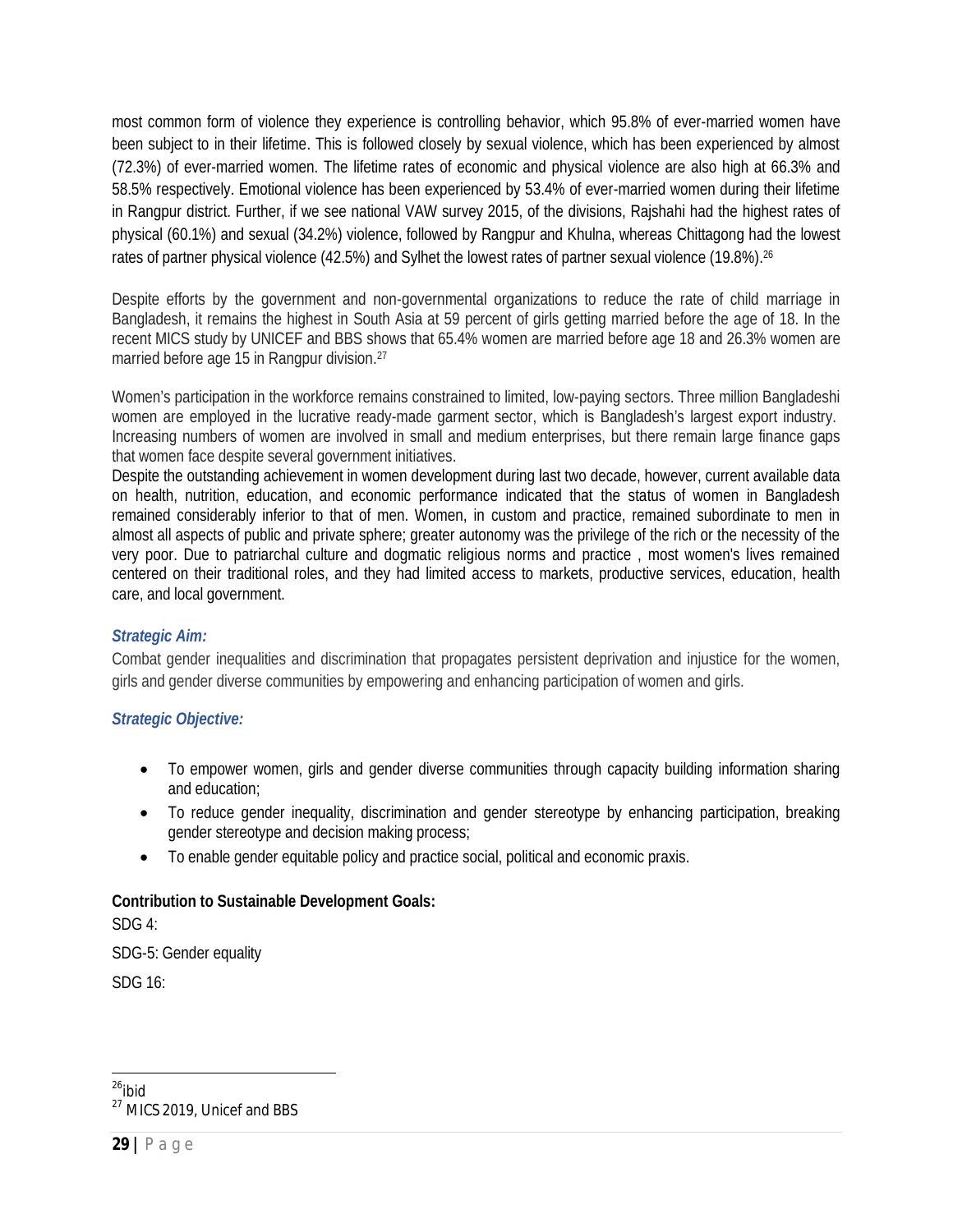## *Principal Activities:*

- Formation of community groups and civil society groups i.e. Gono-Gobeshona Dal, Community Based Journalist group, Elderly Citizen Group, Cultural Groups, Women Led Human Rights Group (NJK), DPO, Men Group, Boys Group, women groups, farmer groups etc. for social movement;
- Enhancing gender equality by breaking stereotype norms and practice through debate competition among the village women and girls, women football competition, by-cycle training for girls, karate training etc.
- Training and capacity building for civil society actors i.e. journalist, women leaders, elected women leaders of local government, lawyers, community leaders;
- Local, regional and national level network building on social and legal empowerment issues;
- Combating sexual harassment, child marriage and violence against children in educational institutions by promoting opinion box, complaint box, complaining into formal justice forum, awareness session and IEC materials distribution;
- Combating violence against women and family disputes by awareness session, IEC materials distribution, mediation, litigation and demonstration;
- Referral system and legal aid support for victims;

## **9.2 Strategic Priorities-2: Children and Youth Engagement in Development**

#### *Context:*

Bangladesh has a very young population structure, with half of the country's population comprising children and youth. Protection, health, education, nutrition, safe water and hygiene are considered basic rights for all children, yet children and youth in Bangladesh face issues on all these fronts. 26 million children live below the national poverty line. Bangladesh has one of the highest rates of child-marriage in the world. 13% of children are involved in child labor. Child laborers are frequently denied an education and are vulnerable to violence and abuse. Less than 80% of students enrolled in grade one complete primary school. High drop-out rates and poor quality teaching and learning are serious problems for primary schools. By law, children between the ages of six and ten must attend school. However, the quality of education in Bangladesh is generally regarded as poor. According to UNICEF, access to education remains a challenge for working children, disabled children, indigenous children, those in remote areas, and those living in extreme poverty.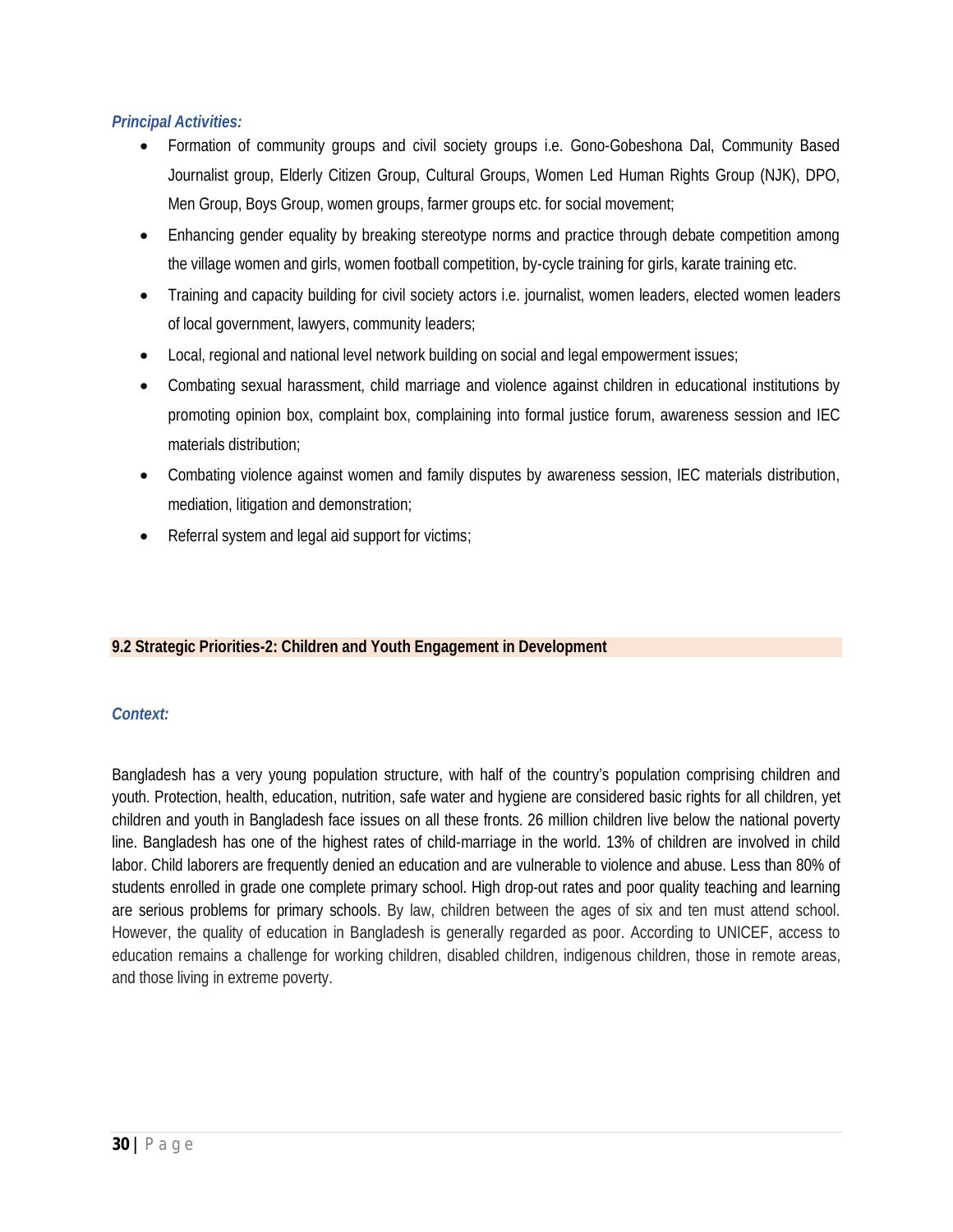In the Divisional Report of Child Well-being Survey in Urban Areas of Bangladesh 2016, the following major findings were revealed in Rangpur Division;<sup>28</sup>

- About eighty-five percent children of primary school age were attended at their first grade. However, 11.3 percent of children were out of school with a similar proportion among girls (11.1 percent) and boys (11.6 percent).
- Like primary level, boys (19.7 percent) were more likely to be dropped from the school out than girls (8.8 percent);
- About one-fifth (25.3 percent) of births children age 0-59 months in Rangpur division have been registered, though the certificate could be seen for 13.8 percent, while 99.6 percent children's mothers or caretakers were aware of how to register a birth. This indicates the huge gap between knowledge and practices in registering a birth;
- Four in five children age 1-14 years in Rangpur division were experienced any violent discipline method, while psychological aggression (72.2 percent) was the most commonly used method and physical punishment were the second most (43.2 percent);

Youth has a potential to fuel our economic growth with our youth at the forefront.<sup>29</sup> About 17 per cent (27.4 million) of the population belong to the youth cohort in Bangladesh (BBS, 2018). The National Youth Policy 2017 of Bangladesh defines youth as individuals aged 18-35 years, while the Bangladesh Bureau of Statistics considers individuals aged 15-29 years as youth for its Bangladesh Labour Force Survey.<sup>30</sup> The major setback of the youth in Bangladesh are unemployment, lack of quality education, drug abuse, lack of adolescents' heath service and risk of radicalization.

## *Strategic Aim:*

Transforming social change through children and youth engagement and thriving as future responsive citizen

## *Strategic Objectives:*

- To enhance youth and child's engagement in social movement to combat against child marriage, VAW, drug abuse, corruption;
- To transform the social values in the principles of human rights, gender equality and human dignity through children and youth;
- To develop the capacity of the youth and child for future social leader

## *Principal Activities:*

- Formation of youth and child forum and leadership development;
- Sexual and Reproductive Health Rights programming for youth, adolescents, students and girl child;
- Self-defense, life-skill training for youth and adolescent girls;
- Facilitation and formation of child parliament, community child protection system;
- Awareness and advocacy on child rights and child protection;

 $\overline{a}$ <sup>28</sup><https://www.unicef.org/bangladesh/sites/unicef.org.bangladesh/files/2018-> 08/UNICEF%20CWS%20Division%20Report\_2016.pdf

 $^{29}$  Youth of Bangladesh - Agent of Change?, Youth Survey 2018, Brac and IGS, Brac U

<sup>30</sup>[http://203.112.218.65:8008/WebTestApplication/userfiles/Image/LatestReports/LFS\\_2016-17.pdf](http://203.112.218.65:8008/WebTestApplication/userfiles/Image/LatestReports/LFS_2016-17.pdf)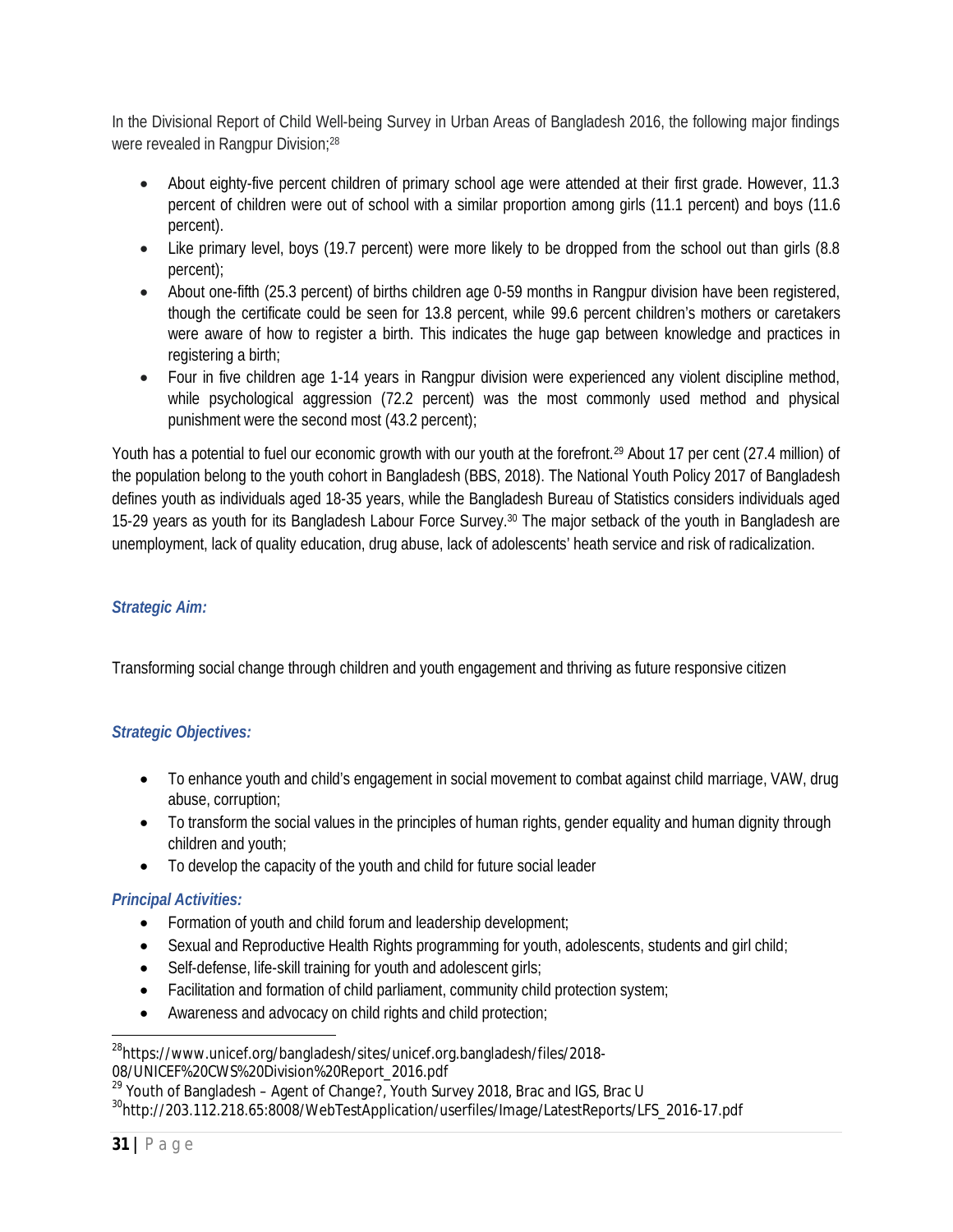- Research on child rights and child protection;
- Coalition and networking on child rights and child protection

#### **9.3 Strategic Priorities-3: Economic Empowerment for Marginalized Specially Women**

#### *Context:*

Over the past decade, Bangladesh not only has maintained steady overall macroeconomic growth, but has considerably improved many of the gender gaps, particularly education enrollments, declined rate of child marriage, girl child mortality rate ratio, labor force participation (LFP) rates among women age 15 and above rose—from 26 percent in 2003 to 36 percent in 2016. In general, economic sovereignty defend on four domains, namely: labor force participation and other labor market outcomes, ownership and control of household assets, their use and control of financial assets, and their opportunities for entrepreneurship.

Marginalized, particularly women's LFP rate has risen substantially but yet, women's participation still is only 44 percent that of men. Women ages 15-34 and rural women have the highest unemployment rates in Bangladesh. In addition, women lag behind men in terms of asset control and ownership in Bangladesh; only 13 percent of rural women report owning, solely or jointly, agricultural land. Though more than 80 percent of microfinance institutions' clients are poor, rural women. Significant barriers remain for women's full financial inclusion, including poverty and patriarchal norms limit women's access to financial services.

USS baseline survey (2016) data shows that on an average 28.3% women are involved in IGA, where old members are 55.2%, new members are 31.6% and non-members are 22.0%. Thus it requires creating alternative options of income earning facility based on the feasibility. Only 17% respondents said that women may have ownership of assets while majority (83.66%) has supported that women may have ownership on land and only 14% old members mentioned about IGA ownership and others have declined.

#### *Strategic Aim:*

Enhancing economic sovereignty by promoting food security, income and livelihood security of the marginalized groups specially women

#### *Strategic Objectives*

- To enhance food security for the poor and marginalized;
- To enhance income and livelihood security of the poor and marginalized groups;
- To introduce regenerating agriculture

#### *Principal Activities*

- IGA training on boutique, vegetable cultivation, swing, computer;
- Access to land for landless people;
- Facilitating organic agriculture;
- Market linkage of organic agricultural products;
- Awareness activities on health and wellbeing.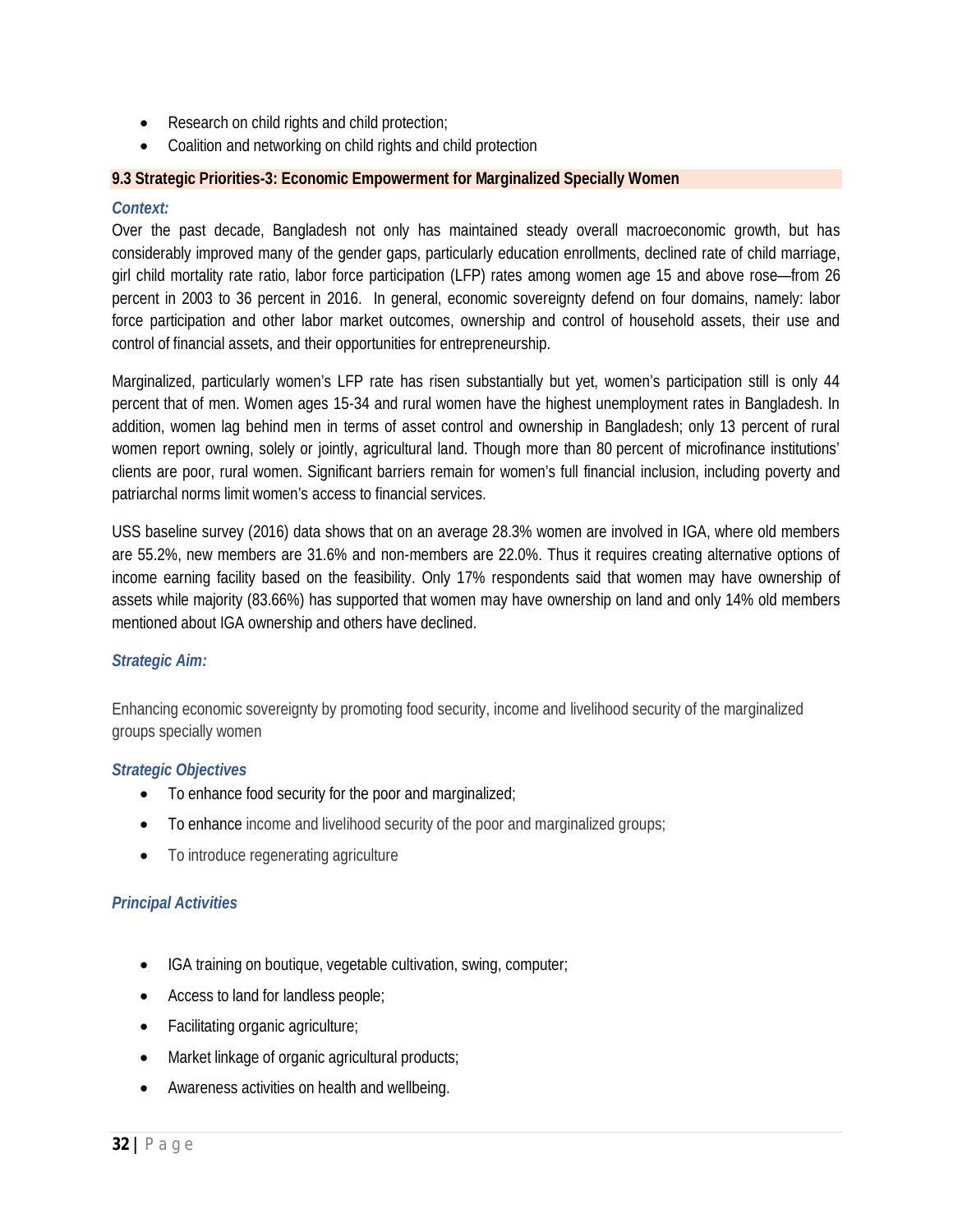#### **9.4 Strategic Priorities-4: Human Rights and Good Governance**

#### *Context:*

Bangladesh has followed a remarkable trajectory over the past two decades. After years of rapid growth, the country achieved lower middle-income country status in 2015. Bangladesh has made commendable progress in meeting several development challenges including steady macroeconomic management, consistent GDP growth and advances in key area of human development. Despite these achievements, the human rights and governance situation is still not very promising. Continuing human rights violations, lack of transparency and accountability, access to justice and systemic corruption are some of the major barriers to development. USS has priorities good governance and human rights to address the situation outlined above, while ensuring relevance in the present political context in the country. USS focuses on strengthening democratic processes within the communities and stakeholders to develop the skills of youths, women, minorities, and facilitate programs to mitigate community conflict.

#### *Strategic Aim:*

Enhance governance and promote human rights through active participation and quality and equitable access to public services

#### *Strategic Objective:*

- To increase community participation in the local governance.
- To enhance value of democratic practice in all sphere of public and private life.
- To enhance accountability and transparency of the local governance.
- To enhance access to public services for marginalized and vulnerable

#### *Principal Activities:*

- Formation of Union, Upazila and District level Governance and Human Rights activist groups;
- Training and capacity building of the Governance and Human Rights activist groups members;
- Training and capacity building of the local government elected bodies;
- Application and practice of accountability and transparency tools i.e. RTI, Social audit, Citizen Charter, Score Card etc. for good governance;
- Awareness session and IEC materials dissemination for improving access to public services;
- Public service monitoring;
- Cultural group activism for awareness raising on governance and public services;
- Conduct research on governance and people oriented public services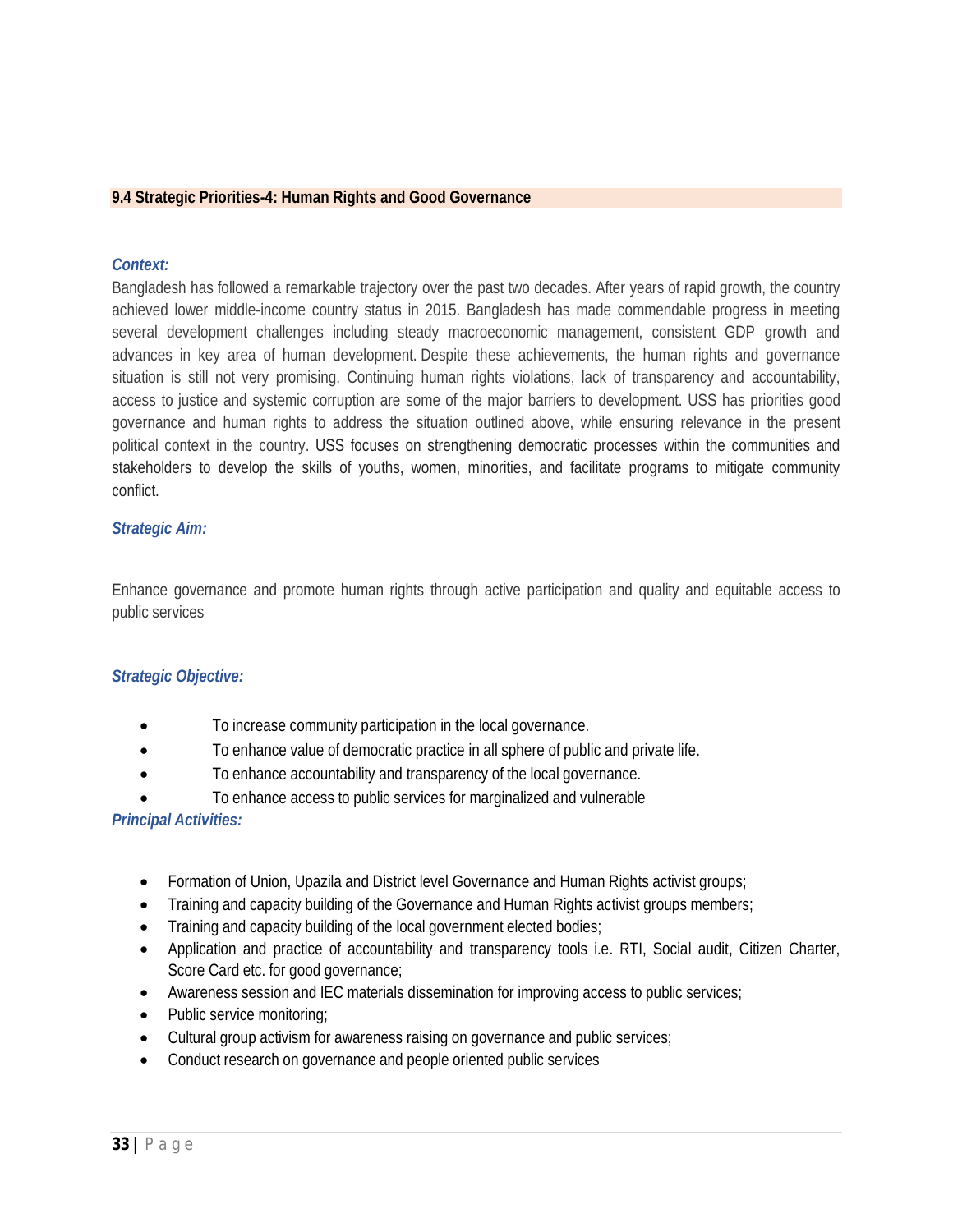#### **9.5 Strategic Priorities-5: DRR & Climate justice**

#### *Context:*

Bangladesh has a long history of natural disasters. Between 1980 and 2008, it experienced 219 natural disasters, causing over US\$16 billion in total damage. The predicted effects of climate change will only compound these impacts. Disaster risk assessment and mitigation requires community engagement. The risks that communities face vary. An effective response requires community action to address local needs, contexts and aspirations. Local-level variations in managing DRR need to frame out.

Climate change influences the water, vegetation, soil, and animal resources upon which people depend for food and other products. Although changes in climatic conditions appear slowly, but related consequences such as frequency and impact of floods, droughts, tornado, shrouded sun with fogging etc. are clearly increasing. The situation of northwest Bangladesh is worst as Teesta, Brahmaputra and Dharla rivers crisscross that causing extensive flooding and river erosion every year with varying intensity. Evidence indicates that last 10 years, six floods happened where four (2004, 2007, 2012 and 2014) were catastrophic and stricken places are Kurigram, Nilphamari, Rangpur, Lalmonirhat and Gaibandha. As a result around 40,000 hectares of *aman* rice is fully and partially destroyed by flood (RDRS 2016). Besides, the region is getting towards desertification due to different reasons. Without knowingthe negative impact of planting eucalyptus trees, the people have planted hundreds and thousands of these saplings in last two decades. This is one of the reasons because it sucks enormous underground water. Secondly due to the construction of dams and barrages in the upper stream by the neighbor country, the rivers of the region is getting waterless during dry season and increasing the possibilities of early desertification.

#### *Strategic Aim:*

Reduce environmental abuse, climate risks and vulnerability by ensuring preparedness and adaptation and effective operational response and recovery to disaster, humanitarian crises and emergencies.

#### *Strategic Objectives*

- To ensure preparedness and effective operational response and recovery to disaster, humanitarian crises and emergencies of the community;
- To reduce environmental abuse, climate risks and vulnerability in the community;
- To undertake climate adaptation measures;

#### *SDG: 13*

#### *Principal Activities*

- Emergency humanitarian response including food, medicine, shelter and other basic needs;
- Women and children centered support in humanitarian crises and emergencies;
- Awareness and campaign for disaster risk recovery Winter cloth distribution
- Promoting environment friendly practice and uses
- Climate Change adaptation farming, livelihood and shelter.
- Research and advocacy for environmental justice and green economy

#### **10. Organizational Development**

USS is shifting its SP two (2016 – 2020) to SP three (2021 – 2025). The current SP will enable USS to better respond and adapt the development sector changes and technological advances. In achieving the organizational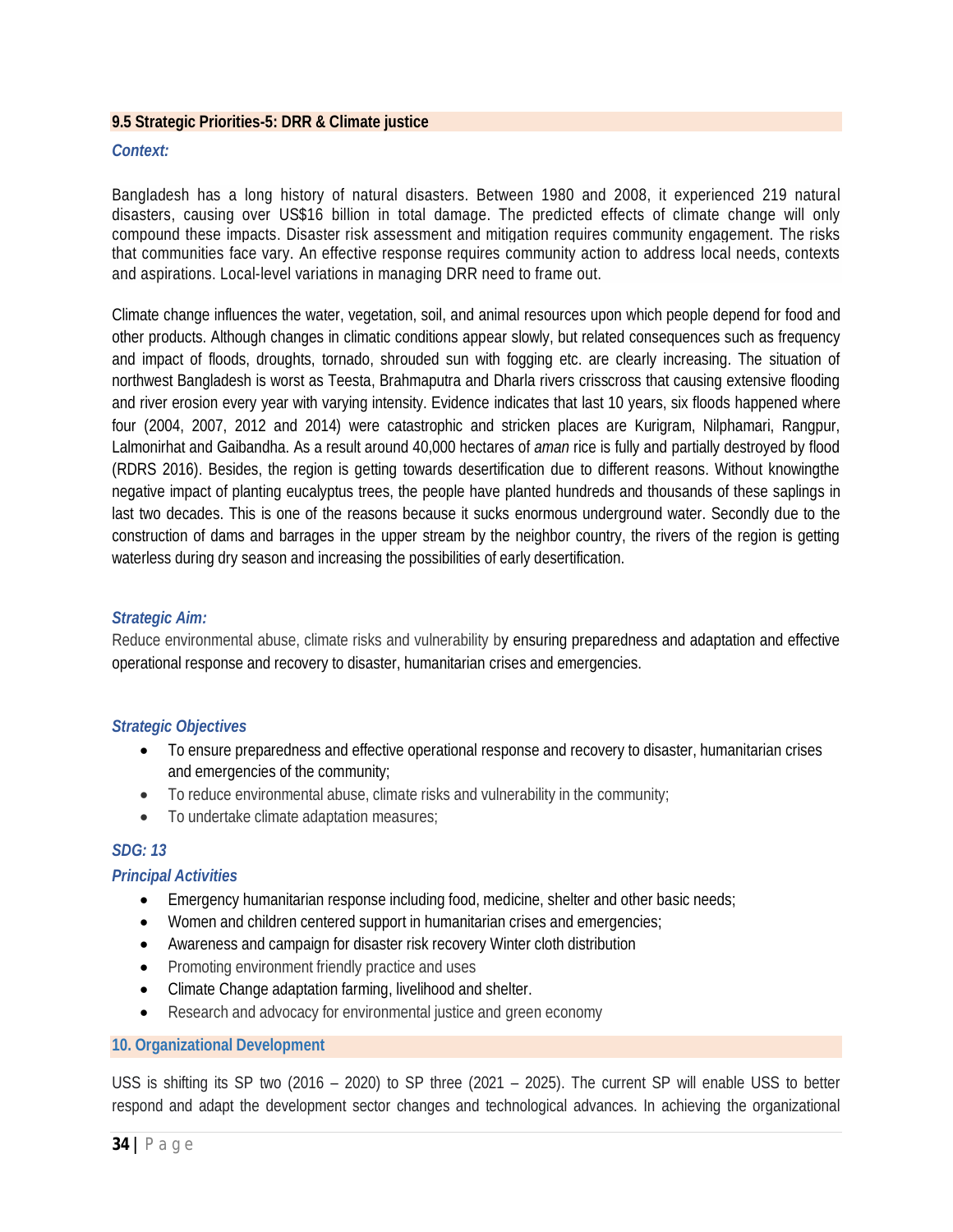goal for the planning years, it will require to enhance skill and capacity of the organization as well as staff members. It will need to thrive for equip itself as knowledge based organization.

The purpose of strategic organizational development planning is to help organization optimizes their resources for efficient and effective mission achievement by using long-term, data-supported planning and management of the workforce.

The 2021-2025 Strategic organizational development Plan sets forth the human capital goals and strategies to support the mission and goals of USS. It will revise the previous organogram and will be updated as needed. The 2021-25 comes at a time when USS has undergone significant organizational shifting for better align the workforce to meet the organization's current and future mission requirements. This strategy supports USS Team in achieving its mission by providing goals and strategies designed to grow the leaders, strengthen workforce, and standardized USS's institutional capacity. Used together the goals and strategies of 2021-25, this plan will ensure that USS has the ability to attract, manage, develop, and retain the best workforce to meet USS's mission needs.

The 2021-25 strategic plan will focus on three strategic human capital goals relating to leadership, people, and human resources (HR) to help the USS to overcome its workforce challenges and improve support for USS mission achievement.

#### **10.1 Organisational Development Strategy**

#### *Leadership Development:*

USS will improve leadership competency both in organizational level and staff level and will strengthen accountability for achieving mission results. In firing new staff member, USS will also pertain the leadership capacity considering to achieve the organizational mission in future.

#### *Workforce Strengthen:*

USS will hire the best talent, develop our employees, and optimize performance with a renewed emphasis on employee engagement, workplace improvement, and workforce flexibilities

#### *Capacity Building of the Human Resource:*

We will improve HR competency, process, and system to provide effective, efficient results and service delivery.

| Targets                       | <b>Implementation Strategy</b>                                   |  |  |
|-------------------------------|------------------------------------------------------------------|--|--|
|                               | Strengthen supervisory skills                                    |  |  |
| <b>Leadership Development</b> | Improve USS leadership skills                                    |  |  |
|                               | Expand professional development support for senior staff members |  |  |
|                               | Strengthen USS employee engagement                               |  |  |
|                               | Improve Quality in hiring                                        |  |  |
|                               | Better target resources spent on human capital                   |  |  |
| <b>Workforce Strengthen</b>   | Improve workforce planning capability                            |  |  |
|                               | Enhance USS's recruitment and outreach                           |  |  |
|                               | Support the career development of USS employees                  |  |  |
|                               | Increase employee recognition                                    |  |  |

#### *Summary of Implementation Strategies*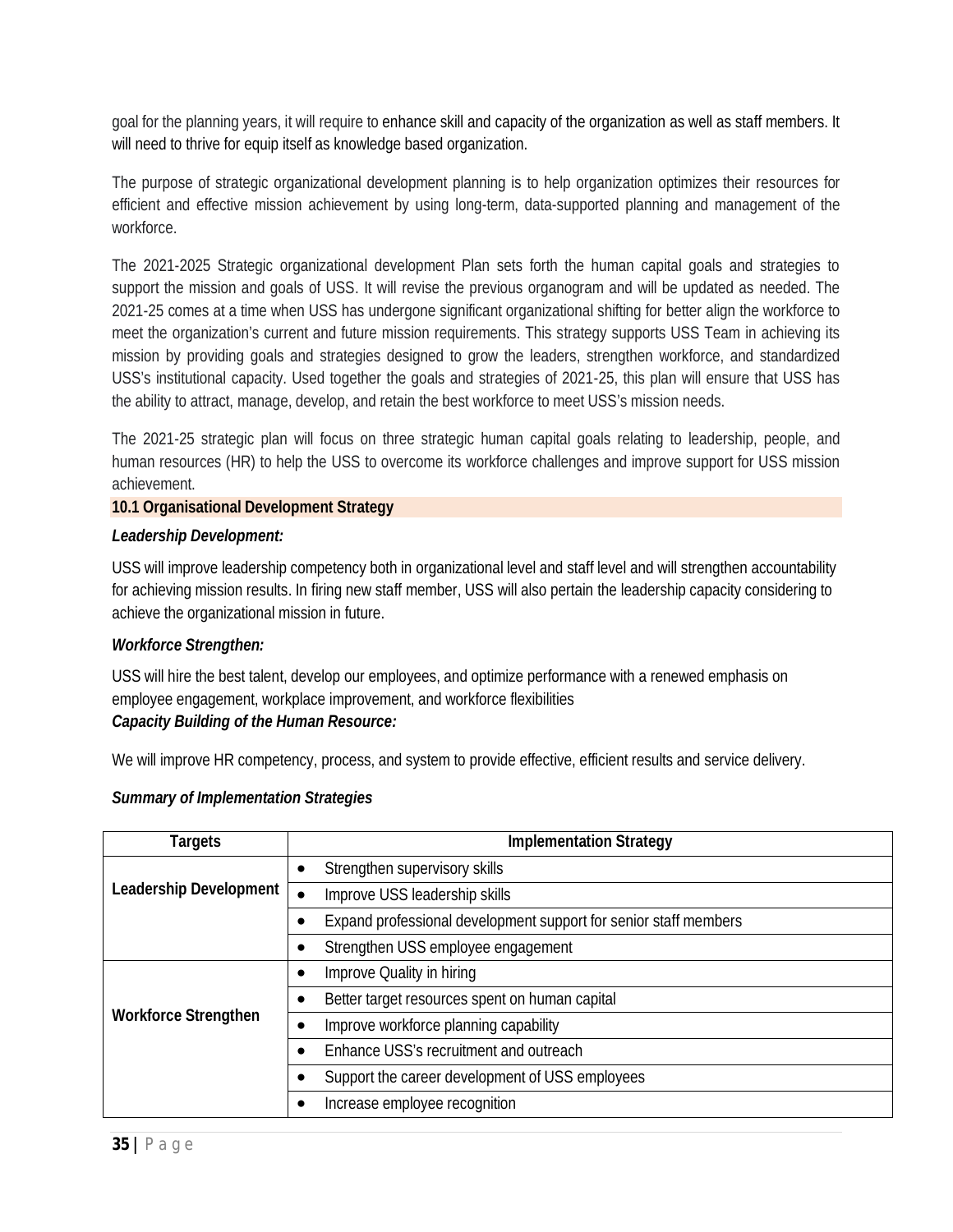| <b>Capacity Building of the</b>           | $\bullet$ | Improve the effectiveness and efficiency of HR service delivery |  |  |  |
|-------------------------------------------|-----------|-----------------------------------------------------------------|--|--|--|
| <b>Human Resource and</b><br>Organisation |           | Improve IT based reporting                                      |  |  |  |
|                                           |           | Establishment new branch offices                                |  |  |  |
|                                           |           | Increase fixed assets of the organization                       |  |  |  |
|                                           |           | Establish social enterprise                                     |  |  |  |
| Improve Monitoring system                 |           |                                                                 |  |  |  |
|                                           |           | Increase networking                                             |  |  |  |

#### **10.2 Trends of Organizational Financial Flow:**

The following graphs shows the financial turnover of the USS for last ten years. Among the last ten years, the fund flow are more or less steady, however, the last financial year significantly higher than the other years, which is a positive sign for future planning and programming.

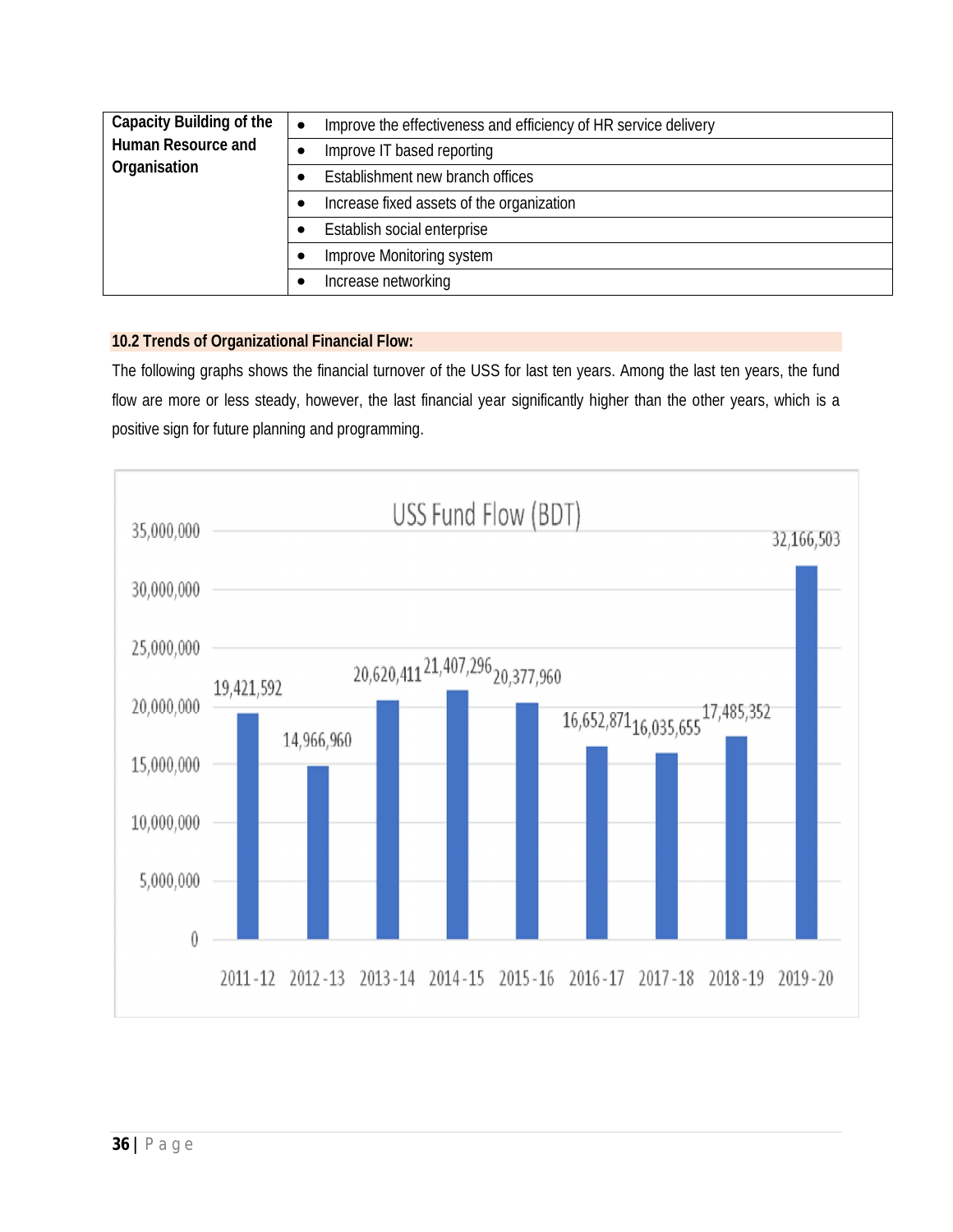





USS will seek the opportunities to mobilize resource for achieving its vision and mission. It will seek from all traditional donor agency, foundation, bi-literal donors, government agencies and CSR. In searching fund from above mentioned donor or funding opportunities, USS will consider its vision, mission and core values. It will not consider the resources those are against its vision, mission and values. A number of designated staff member will be assigned to search funding opportunities by developing concept notes and proposal. Moreover, it will participate fundraising events, where possible, to mobilise its fund. Furthermore, USS will accept in-kind contribution from any organization and individuals align with its goal. Income from business-oriented projects of the USS like selling of publications, offering consultancies, micro-enterprise-based activities and market linkage opportunities will also explore.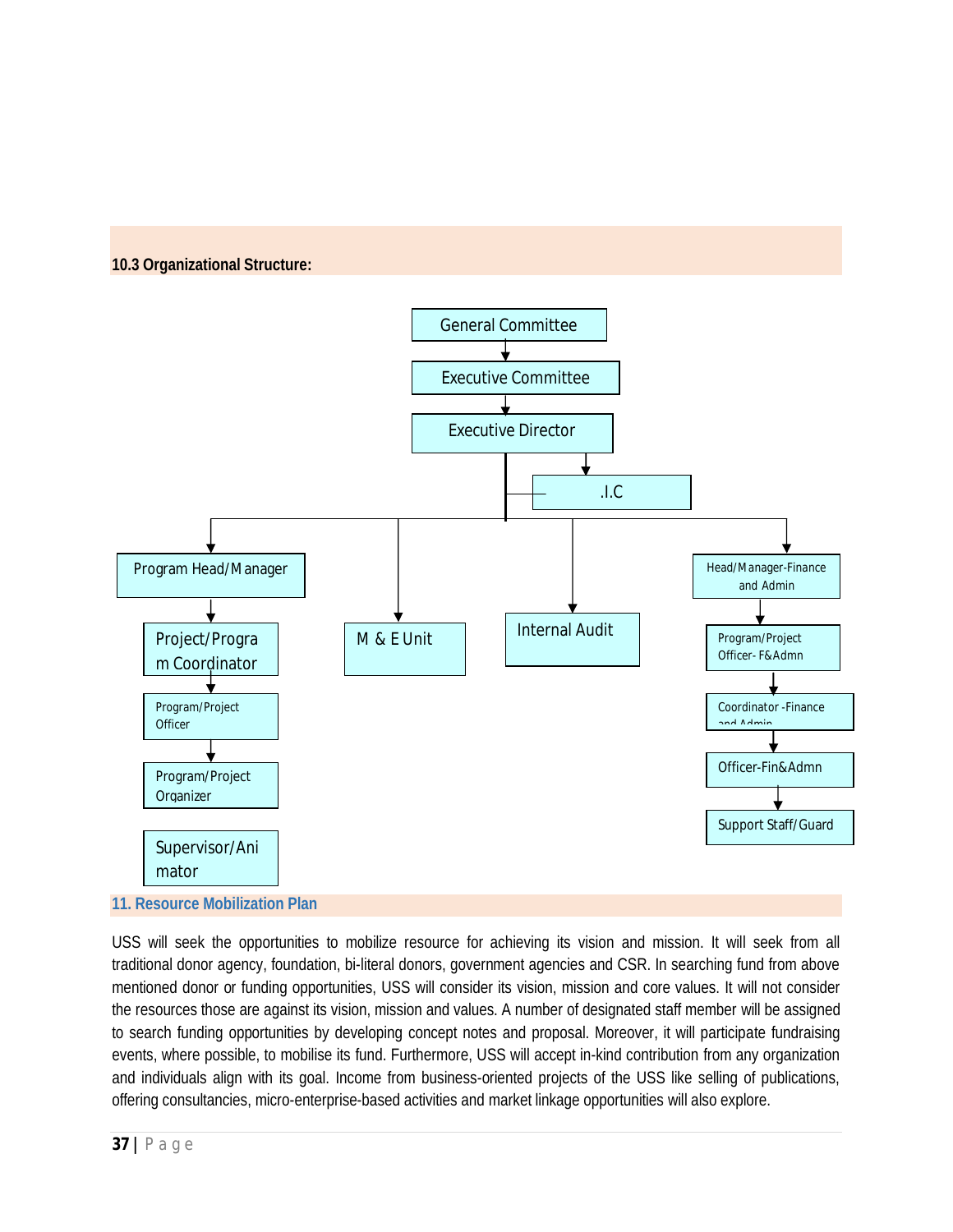**Gender-** As identified in SWOT analysis, USS will create gender balance in decision making forum as well as in programs. In the design phase of any project and or program, women and other gender diverse communities' participation and empowerment will be considered purposively on the basis of equitable principle. Moreover, USS core strategic area is to achieve gender equality in the society and it design and implement programs to achieve gender equality. Every staff member of USS should be oriented gender sensitivity and will have clear knowledge about gender sensitivity and should have gender sensitive attitude both in office setting and community setting.

**Minority-** In the working areas of USS, minorities based on ethnicity, religion and language are living. Minorities are one of most vulnerable groups and subjected in marginalization and deprivation. USS in its vision and mission targeted to work for the minorities and minorities are one of its program beneficiaries.

**Environment** – Among the five strategic pillar of the USS, environmental justice is one of them. In designing each project of the USS, environmental assessment has taken place for the project can promote environment and ensure that no harm of environment take place through project intervention.

**Conflict Sensitivity**- USS in designing each project conflict sensitivity will be mainstreamed for maximizing the impact. It will be analysed whether there is any chance to emerge conflict among the right holders- it may be among different groups of stakeholders. "Do no harm" theory will be applied in every project, programme, sector, policy and inter-agency. Institutional capacity, commitment and the right incentives will be introduced in the organisation. Monitoring and evaluation (M&E) of conflict sensitivity will be included early in the design of any interventions.

**Humanitarian Response-**is very much important when the targeted rights-holders become affected by any disaster like COVID-19, cold, flood, building collapse, fire etc. whether it is man-made or natural. In absence of humanitarian response right-holders will face a huge hurdle that may cause the loss of their lives. It is evident that humanitarian supports play enormous role to build trust/confidence between rights-holders and implementing partners, which ultimately contributes to obtain the goal of the project and of the organisation as well. USS will take account humanitarian response standard in its every program and project planning and implementation.

#### **13. Risk Management:**

Since the inception, USS have experienced to work with various donors some of whose have local office in Bangladesh and some have no and individuals. In the past, it had faced various risks means different ups and downs sometimes due to delay of approval from the authority sometimes due to fund constraint. This is the third strategic plan that the organization is preparing with detailed goal, target and action plan. For the sake of effective implementation, it requires well analysis of risk so that we can plan perfectly to avoid the risk and/or we can take the appropriate action to mitigate the risks. The following table shows the outline of the risks and mitigation approach:

#### *13.1 External Risk Management*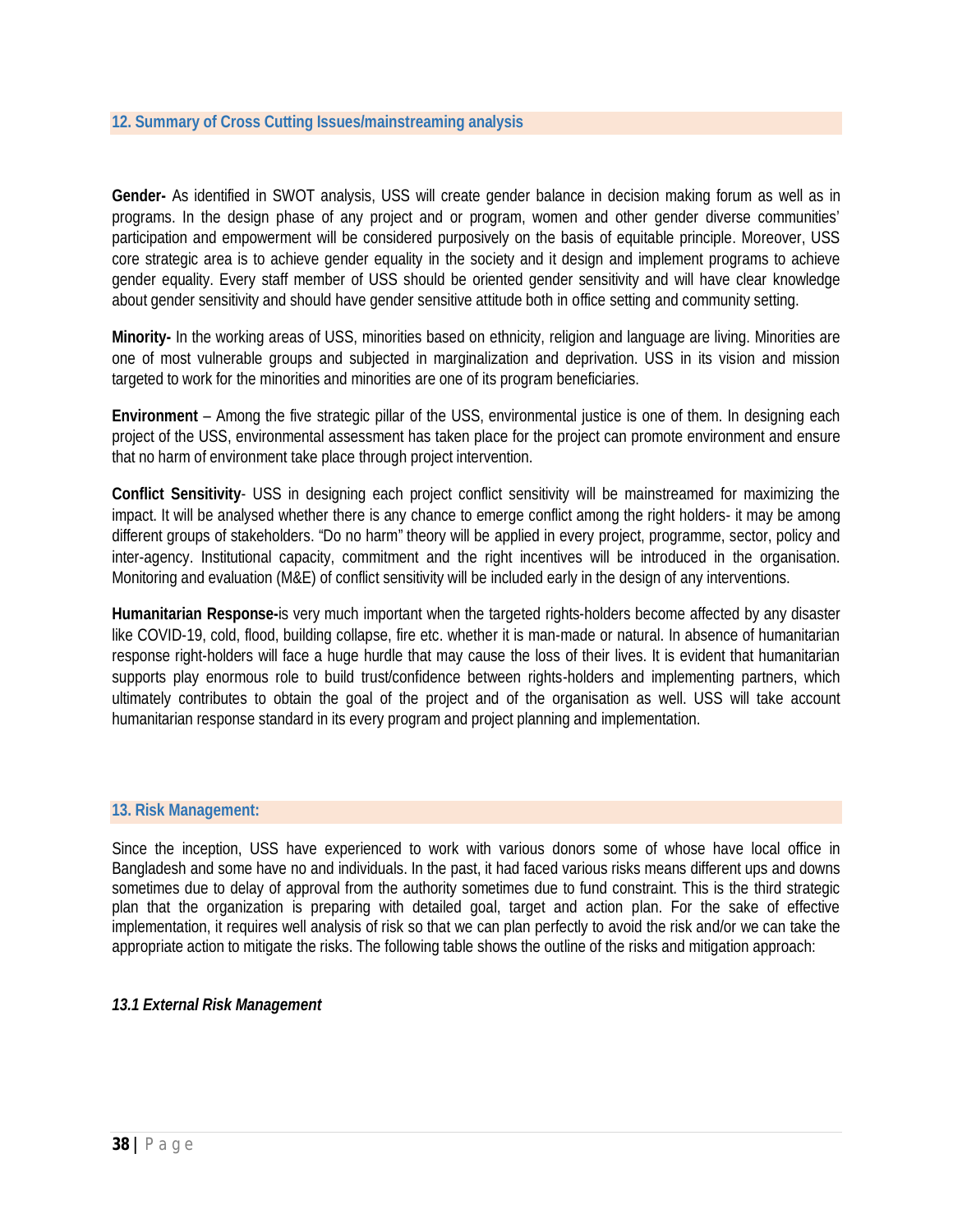**Risk-1:** Global fund crisis in the development aid. There is decreasing national bilateral core funding from donors on governance, gender, child rights and justice. Also, most of the funding to USS is for smaller and generally shorter projects which make it difficult for the organisation to ensure long-term interventions for quality impact level change.

**Remedial Measure:** USS will need to strengthen its capacity to search existing development aid and simultaneously other funding source including CSR. It can also search other non-conventional development funding. It will be more logical to search long-term donor for sustainable impact in the constituents

**Risk-2:**Politicization and alleged corruption in public administration is also a potential threat for the rights based activities.

**Remedial Measure:** USS is already working with such context and overcoming these risk firmly in its working area. It has identified the champions inside the system and tried to work with them.

**Risk-3:** Unusual political situation is prevailing in the country. Civil society not able to speak out on rights violations due to threats, restrictions and politicization.

**Remedial Measure:** USS is already working in this prevailing political situation. Working jointly and or through networks can reduces the risks to individual organisations.The public statement and reports of USS can be examine before publishing for public. USS can developed a policy or guideline on public report and public statements for that political sensitivities can be addressed.

**Risk-4:**Current COVID 19 context limiting mobility and safety. Similarly, other natural and man-made disaster are a prospective threat for USS interventions.

**Remedial Measure:** USS take sufficient safety measure to address the risk of pandemic. It can also formulate contingency plan for anyprospectivenatural and man-made disaster.

**Risk-5:**As most of the rights based intervention challenges the customary harmful and disgraceful practice and norms and discriminatory power structure, thus religious extremism, violent social extremism and vested interest groups are also the threat for the organisation.

**Remedial Measure:**USS can take security measures and pre-cautious of such religious extremism, violent social extremism and vested interest groups. It can also train its staff member on security measures.

## *13.2 Internal Risk Management*

**Risk-1:** Lack of policy support on staff retirement benefits in terms of provident fund and gratuity.

**Remedial Measure:** USS can examine its policy and can explore for staff retirement benefits i.e. provident fund and gratuity.

**Risk-2:** Ddependency on the Executive Director for project steering, fund raising, donor communication and external relations has increased due to lack of competent and capable second tire management.

**Remedial Measure:**USS can take initiative to develop a second tire management to reduce dependency on Executive Director. It can also search funding solution for the initiative if required.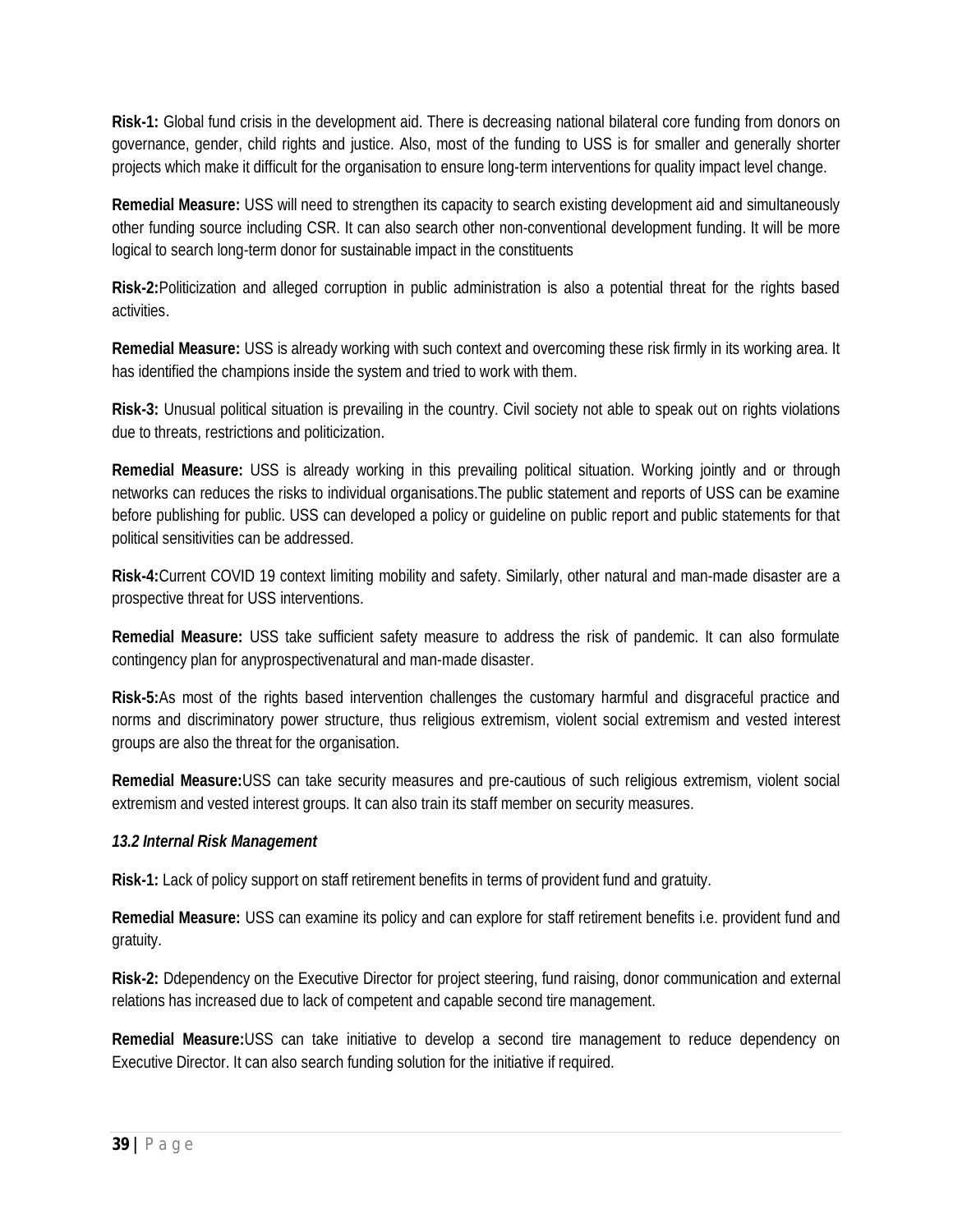**Risk-3:** USS Executive Committee and senior management, it is quite gender imbalance. Very less women's participation in the Executive Committee and senior management.

**Remedial Measure:** EC of USS can take initiative to reduced gender imbalance in EC and senior management.

**Risk-4:** Due to lack a formalize strategy for fund raising and designated fund raising team within the organization hinder the growth of the organization as well as the organizational outreach.

**Remedial Measure:** A designated fun raising team can be deployed to work exclusively fund raising. Similarly, a strategy for fund raising can be formulated. It can seek donor assistance for this action.

**Risk-5:**The monitoring and evaluation system of the organization is weak compare to other system i.e. program implementation.

**Remedial Measure:** Capacity of the staff on monitoring and evaluation can be build and specialised training for the staff on monitoring and evaluation can be organised. It can also seek donor assistance for strengthening the same.

**Risk-6:** Weak in reporting, documentation, research and learning dissemination

**Remedial Measure:** Staff capacity on reporting, documentation and research can be enhanced. Donor support on strengthening the capacity on reporting documentation and research can be sought. IT based reporting system can be explored.

**Risk-8:** Absence of health sector program, though the community demand for health rights programs.

**Remedial Measure:**It can examine and learn through implementing pilot basis health rights programs.

#### **14. Strategic Plan Implementation, Monitoring, Review and Reporting:**

#### *Implementation, Monitoring, Review*

The present strategic plan of USS is being prepared for a period of 5 years from 2021 to 2025. A daylong annual strategy review will be conducted each year from 2021 onwards. This will cover progress on milestones and will use programme impact monitoring data to a give a provisional assessment of progresses made in the past. The SP Committee will monitor the implementation status and will follow-up to ensure that organisation is following the agreed upon priorities and strategies

Once approved, the SP will be disseminated widely at all levels of the organisation and among partners and funders of USS so that there is a shared understand of its content, to create ownership and alignment and outside to contribute to profile building of USS and enhancing credibility of USS's work.

- There will be a mid-term review after two and a half years to review changes in context and progress and realign objectives and activities as needed.
- Integration with Results Based Management with SP Goal, objectives and indicators being those of the RBM.
- Selection of projects and initiatives based on screening by parameters of Strategic Plan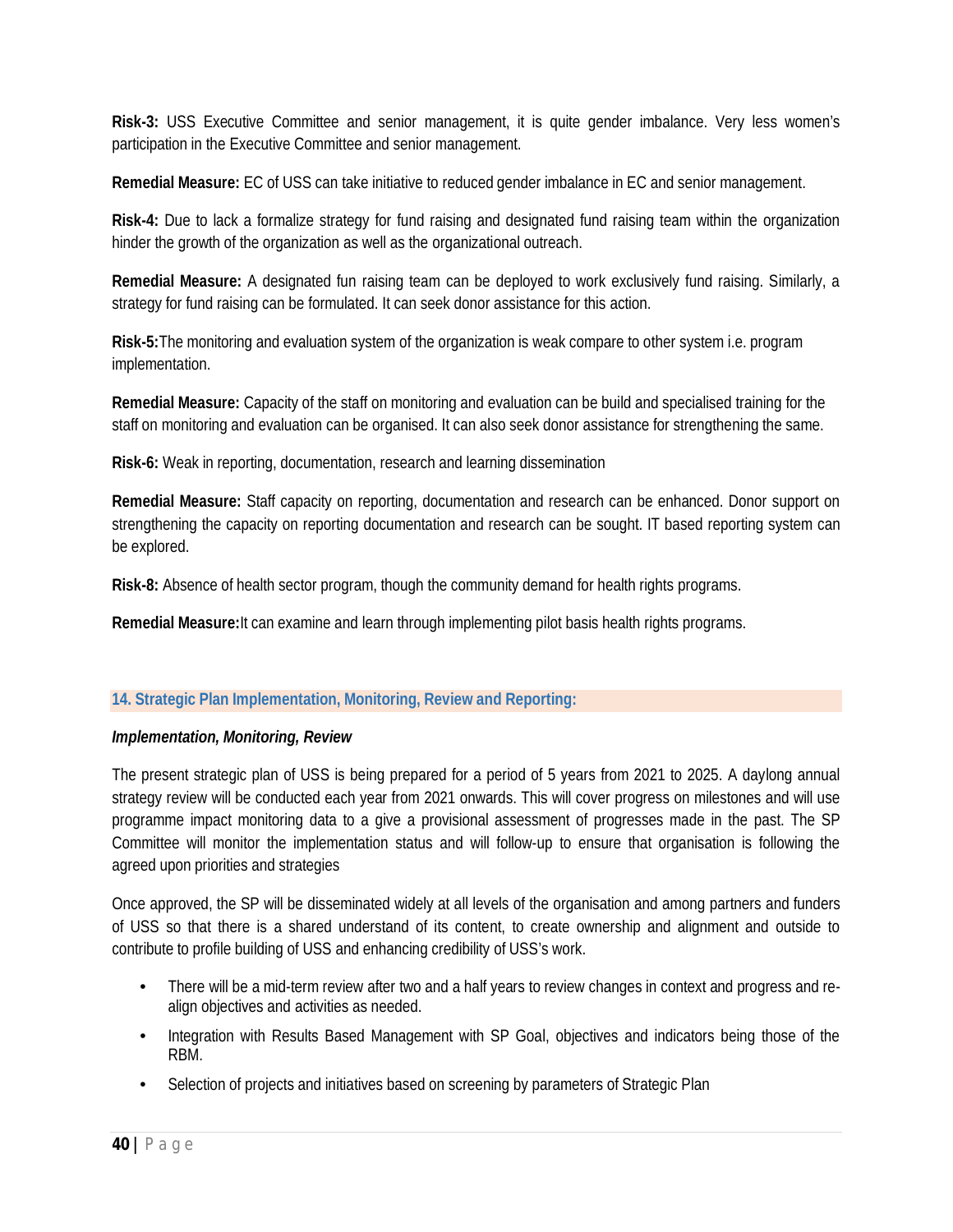## *Reporting*

USS will review the present SP after two and half year, thus a detail implementation status report of the present SP will be prepared after two and half year. Moreover, after the daylongannual strategy review meeting report will be prepared for the purpose of SP status reporting. These reports will be assessed and reviewed by the SPC, SMT and Executive Committee of the USS.

#### *14.1. Detail Monitoring and implementation procedure of USS.*

*USS have practiced three tire of monitoring and implementing system to ensure the qualitative result and lasting change among the targeted right holder. Shortly describe the tire wise monitoring and implementing systems are below to:*

**Tire o1.Group/ Community level monitoring and implementing procedure:** USS want to lasting change among the right holders and contribute to future improvement to gender justice & violence free society. USS used to practices the participatory monitoring tools lead by rights holders. Right holders will play the facilitation/ implementation role and USS staffs will play the technical role to implementing the process. Group /community level monitoring & implementation matrix attached here.

**Tire two: Project wise monitoring & implementation procedure:** Project manager / Project coordinator is responsible to continue the monitoring system through participatory monitoring process. Project coordinator will be developed the operational strategy/ plan according to the approved budget due to consider the organizational strategic goal & objectives. USS head office monitoring unit plays the technical role for improving the process. Note that project coordinator will be strictly follow the Result Based Management Procedure (RBM).

**Tire 03: Organization level monitoring & implementation Procedure:** USS will be responsible for project implementation according to plan and reporting against expected results and indicators and provide positive feedback for future improvement. USS Monitoring unit provide strategic and technical support to the project coordinator to introducing the new dimension of monitoring procedure and tools. As implementation part of the project USS is responsible about decision making process have some structured procedures and it is done periodically through organizing meeting at different level, such as: General Committee (GC), Executive Committee (EC), Senior management Committee, Staff Meetings and meeting at grass root level also through PIC – Project Implementation Committee according to action plan.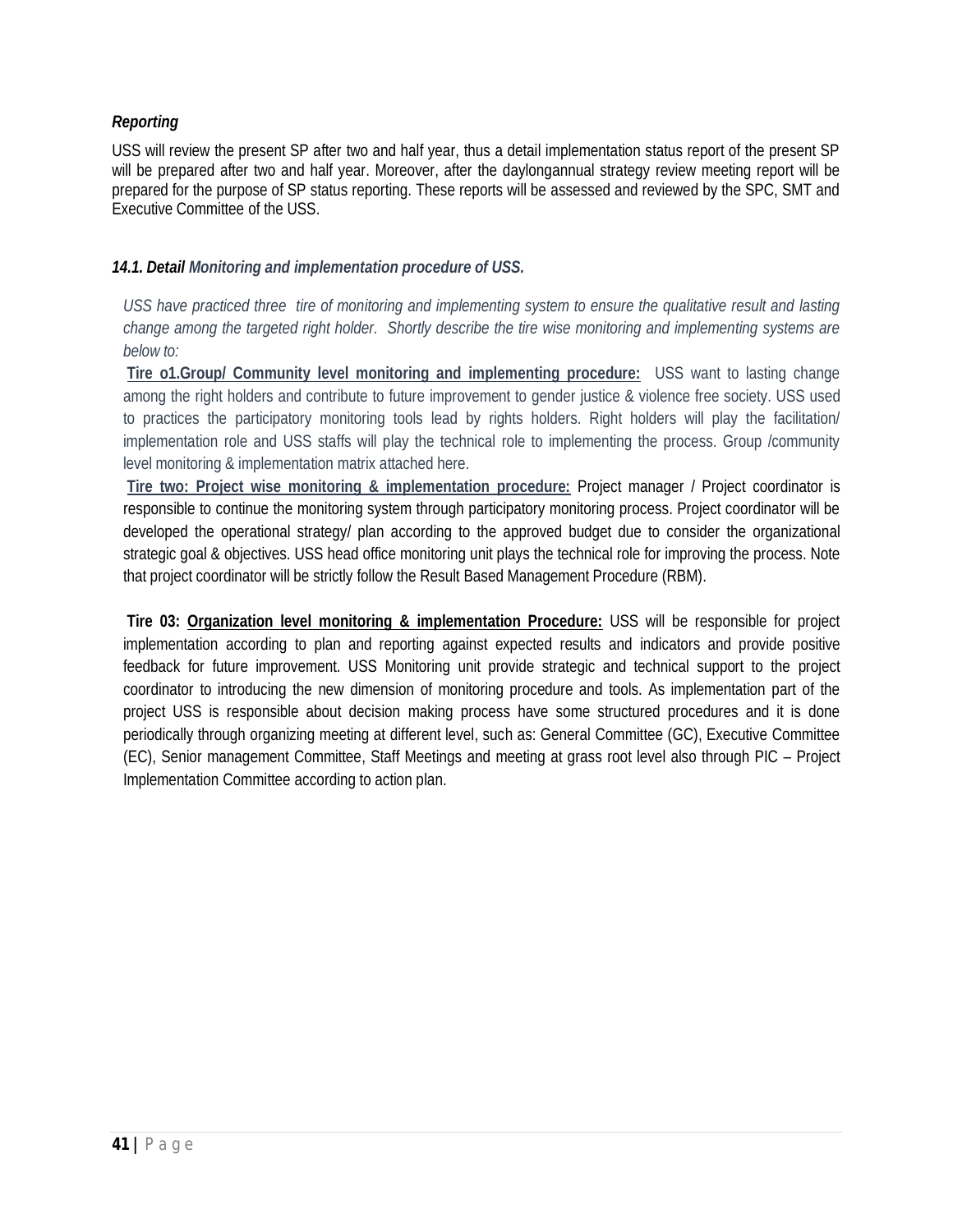#### **Organogram of USS**



*The inputs necessary for implementation of the project: Efficient Project staffs, training, essential furniture for office and instrument for rural open air learning centres for project stakeholders and all other program and administrative cost according to the Budget line of the project and according to the financial policy of USS.*

Details of monitoring and evaluation work are described as follows: Project activities will be monitored regularly mainly in following ways:

- Project monitoring will be done by the internal management process and capacity.
- Annual Action Plan/Activity Plan will be one of the key project document
- Checklist will be made on each activity on the basis of set indicators. It would be the parameter of each activity, so as to determine any progress or delay or any shortcoming of the activity that could be monitored precisely.
- Planned field visit and discussion with group members and service recipients to identify any project deficiency.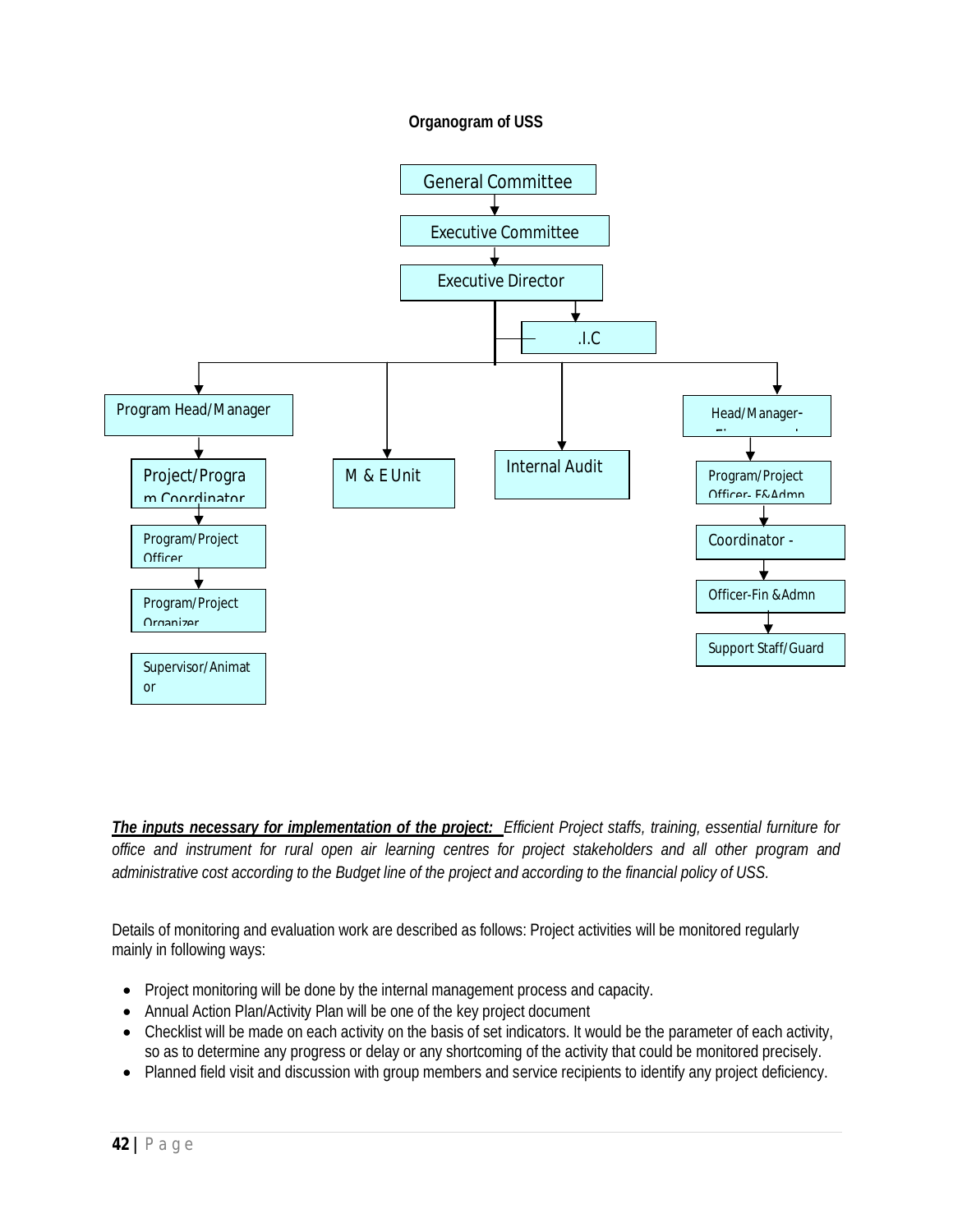• Monthly and quarterly meeting and workshops to review the plan and discuss the issues for the purpose of operational adjustment and adoption.

Staff Meetings: According to the program need staffs meet weekly, monthly and half –yearly, even on daily basis in need the staff meeting, the progress of work and the solution of the identified problems are reviewed and taken action hereby. The process of decision making allows both the staff and management to review the performance of personnel critically. Schedule of Monitoring/Review meeting:

Tire wise Monitoring and implementation matrix is below to:

| Name of Activity                                               | objectives / Outcome         | How                          | timeline   | Responsibl     | Required       |  |
|----------------------------------------------------------------|------------------------------|------------------------------|------------|----------------|----------------|--|
|                                                                |                              |                              |            | e              | Support        |  |
| Develop CAP                                                    | Set the group's goal,        | Through context & root cause | Group      | Right          | <b>CF</b>      |  |
|                                                                | objectives and Activities. ( | analysis of Problem          | formation  | holder         |                |  |
|                                                                | annexure 01)                 |                              | period.    |                |                |  |
| Organize the review &                                          | Monthly Progress,            | Participatory discussion &   | Bio-       | Leader of      | <b>CF</b>      |  |
| reflection meeting.                                            | challenge & learning         | experience sharing process.  | monthly    | <b>Rights</b>  |                |  |
|                                                                | sharing.                     |                              |            | holder         |                |  |
| Quarterly monitoring &                                         | Quarterly process and        | Used to participatory        | End of the | Leader of      | <b>CF</b>      |  |
| evaluation session.                                            | share the best practices.    | monitoring tools,            | three      | <b>Rights</b>  |                |  |
|                                                                |                              |                              | month,     | holder         |                |  |
| Annual community                                               | To measure the lasting       | Used to participatory        | December   | P <sub>O</sub> | <b>PC</b>      |  |
| Reflection session.                                            | change in Society.           | monitoring tools,            | / June     |                |                |  |
|                                                                |                              |                              |            |                |                |  |
| Inter community                                                | Share the best practices &   | Through Organize knowledge   | <b>In</b>  | Convention     | P <sub>O</sub> |  |
| knowledge sharing                                              | replicate in others          | convention.                  | December   | team           |                |  |
| meeting.                                                       | community.                   |                              | . June     |                |                |  |
| Tire 02: Project wise monitoring and implementation procedure: |                              |                              |            |                |                |  |

#### *Tire 01, Groups & Community level.*

| Name of Activity          | objectives / Outcome        | How                              | timeline  | Responsibl     | Required    |
|---------------------------|-----------------------------|----------------------------------|-----------|----------------|-------------|
|                           |                             |                                  |           |                | Support     |
| Develop project           | To develop project          | Set up activity wise objective & | Jan/ July | <b>PC</b>      | Monitoring  |
| operational               | operation guideline.        | linked with strategic            |           |                | unit of USS |
| strategy/Plan             |                             | objectives. (annexure 02)        |           |                |             |
| Develop the               | To Develop the project      | Through organize the             | Jan/ July | <b>PC</b>      | Monitoring  |
| monitoring framework      | monitoring framework        | workshop & quided by logical     |           |                | unit of USS |
|                           | documents.                  | framework.                       |           |                |             |
| Organize the review &     | Monthly Progress,           | Participatory discussion &       | monthly   | <b>PC</b>      | <b>ED</b>   |
| reflection meeting.       | challenge & shared          | experience sharing process.      |           |                |             |
|                           | learning.                   |                                  |           |                |             |
| Quarterly data            | To prepare the quarterly    | Used to participatory            | Quarterly | P <sub>0</sub> | <b>PC</b>   |
| collection from field for | monitoring report & send to | monitoring tools,                |           |                |             |
| monitoring &              | HO & Donor.                 |                                  |           |                |             |
| evaluation                |                             |                                  |           |                |             |
| Annual community          | To measure the lasting      | Used to participatory            | December  | <b>PC</b>      | Monitoring  |
| Reflection session.       | change in Society.          | monitoring tools,                | / June    |                | unit of USS |
|                           |                             |                                  |           |                |             |

#### *Tire 03: Organization monitoring and implementation procedure:*

| Name of Activity | <b>Outcome</b><br>objectives, | How | timeline | <b>THE 3</b><br>Responsibl | Required |
|------------------|-------------------------------|-----|----------|----------------------------|----------|
|                  |                               |     |          |                            | Support  |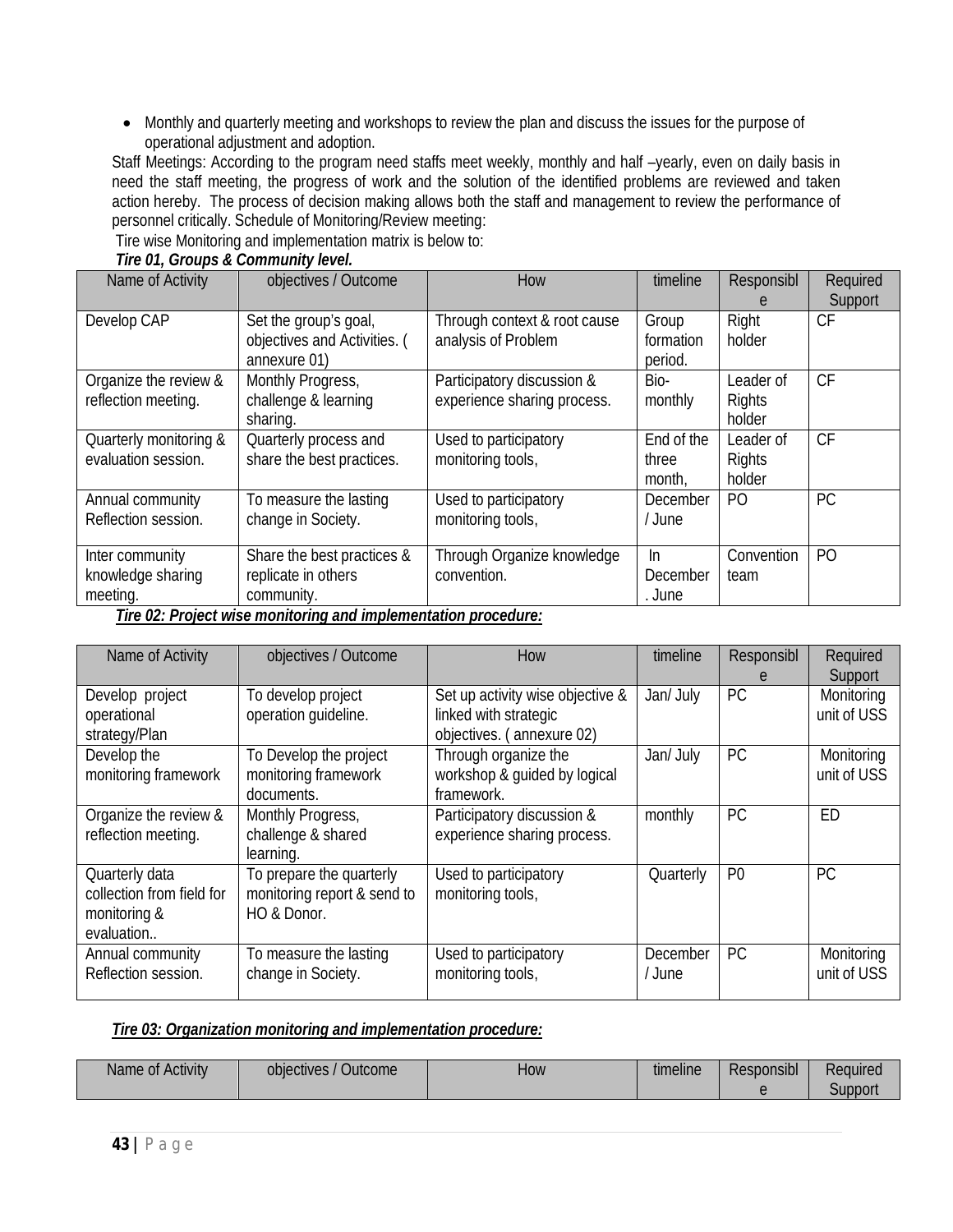| Develop<br>Organizational<br>operational strategy<br>based on Strategic<br>paper. | To develop Monitoring &<br>implementation quideline.                    | Set up project wise objective &<br>linked with strategic<br>objectives. (annexure 03)                                                                                               | Jan/ July                 | Monitoring<br>unit of USS            | ED        |
|-----------------------------------------------------------------------------------|-------------------------------------------------------------------------|-------------------------------------------------------------------------------------------------------------------------------------------------------------------------------------|---------------------------|--------------------------------------|-----------|
| Develop the<br>monitoring framework                                               | To Develop the project<br>monitoring framework<br>documents.            | Through organize the<br>workshop & guided by logical<br>framework.                                                                                                                  | Jan/ July                 | Monitoring<br>unit of USS            | ED        |
| Field visit & sharing<br>meeting with Project<br>staffs                           | To increase quality of<br>project implementation.                       | Sample test on report through<br>Field visit, Cause study<br>analisis.                                                                                                              | Quarterly                 | Monitoring<br>Units of<br><b>USS</b> | PC        |
| Quarterly dashboard<br>fill up                                                    | To know the tracking of<br>achievement & linked with<br><b>SP</b>       | 4 consideration issues are<br>1, HRBA practicing in<br>programming, 2Value for<br>Money, 3.Continuing<br>improvement 4. Outcome<br>monitoring, (Ranking are Red,<br>Yellow & Green) | Quarterly                 | Monitoring<br>Units of<br><b>USS</b> | <b>ED</b> |
| Prepare the Quarterly<br>Monitoring feedback to<br>the project personnel          | To prepare the quarterly<br>monitoring feed report &<br>send to HO & PC | Used to participatory<br>monitoring tools,                                                                                                                                          | Quarterly                 | Monitoring<br>Units of<br><b>USS</b> | <b>ED</b> |
| Organize annual<br>knowledge convention                                           | Share the best practices &<br>replicate in others areas.                | Through Organize knowledge<br>convention.                                                                                                                                           | In<br>December<br>/. June | Convention<br>team                   | PC        |

#### **Organisational strengthening**

A participatory management process are aiming at the strengthening of the internal control procedure dealing with a group of skilled staff and appropriate work plan , which are required to enable the organisation to carry out its duties and tasks as described in the intervention above.

Work approach: USS has a participatory management process to ensure the participation of community from Planning to implementation and sometimes evaluation through Participatory Appraisal system and also following Gender policy of USS. To enhance the democracy practice and ensuring of good governance the organization has to work with whole community and socio-cultural development approach and through active networking

Complain Response Mechanism (CRM) developmentis also a good push factor to strengthening the Organization as well as Staff capacity. USS has strong CRM implementing committee and they are playing proactive role to ensure gender friendly environment in working place.

The current financial system maintained in USS: Basic Accounting system as separate books of accounts, ledger book, Bank account register, Reporting format, external audit (from 1997-upto date), financial manual, HR Policy, gender policy, with all the financial system are maintained.

#### **How will the rights holders participate in the follow up of the project/plan**

To make this project more effective to enhance women capacity,USS feel to give important on Some major issues. These are:

- **IDENTIFICATE IN A LOCATE 15 IDENTIFICATE**
- Grow their ownership within organization.
- Ensure participation from all levels in the community.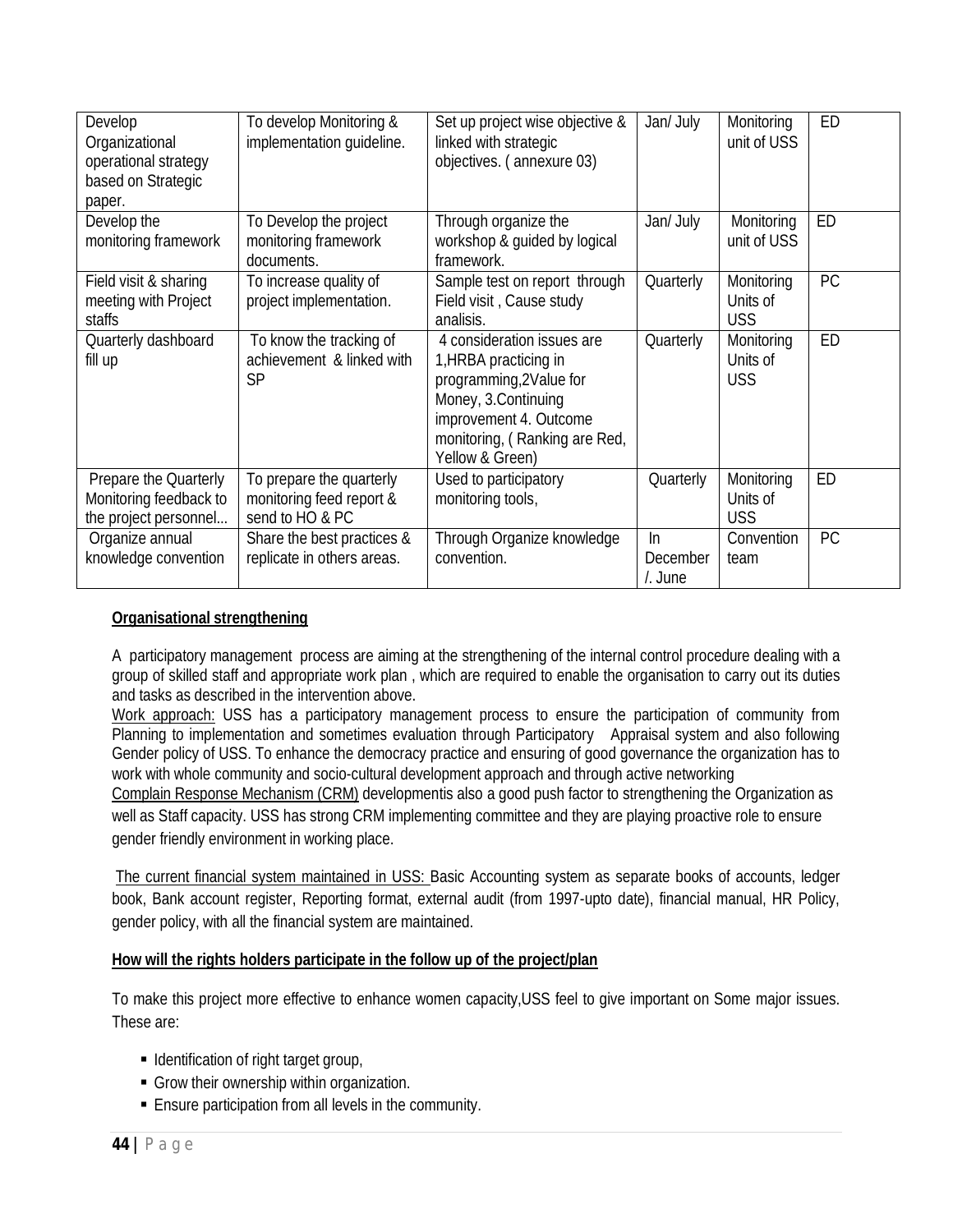- Capacities building for right holders through organize training &orientation as per need.
- Participatory management system development and implementation,
- **Sharing of 'Learning's' and more interaction**
- Gender transforming programming approach in all level.

USS believes on these issues make it more transparent and 'people-oriented' development organization. To address and identify Key Change Agents USS always started project from inception meeting with all local authority, Local media group connections helpful to us and approach is a sustainable one creating change makers from community in a long run.

Efficient staff team, apply their knowledge to select group leader through regular sharing and close observations.

We form local Forum taking likeminded people from community and NGO, our cultural activities, local advocate group; a strategic network supported us. Our direct beneficiaries group - women group leaders, regular orientation slowly make them Change Makers. Their male family members slowly change observing the financial condition and other support in an improving way. Our skilled staff group -maximum collected from locality near the project is a good strength to address such problems

Institution Building, Capacity Building, Advocacy through PRA are the implementation strategies to achieve the aims of the project where individual capacity building methods such as confidence building along with community education and knowledge sharing such as meeting, workshops, community and people theatre to create positive environment for deprived women is essential .

USS always tries to develop change makers and Peer educator attitude among its stakeholders and we believe that we are doing work in such a way for a sustainable future.

*Firstly- Establishing* and nourishing partnership with the CBOs, CSOs and other institutions through instigation of coordination and alliance building for developing strong women leadership in working area.

*Secondly-*Establishing project area's integrity through participation and institutional capacity building of CBOs, CSOs, adolescent forum, Gender and development forum and students forum with mandate of law and policy agenda. USS has already been established in manner of partnership and networking building with these organizations.

*Thirdly-*Customization of these institutional bodies of CSOs with networking plan and programme approach, which will be focusing on human rights instruments and constitutional rights with major elements of participation, consensus orientation, accountability, transparency, responsiveness, effectiveness and efficiency, equitability, inclusion and following the rule of law and justice.

*Fourthly-* Social campaign, testimonial video, case study, training and workshop program and policy monitoring will be formulated as instruments of policy advocacy and monitoring at local and national level also.

*Finally:*Women through Group approach will be the major primary stakeholders groups. Ultimately a local women network – Nari Jogajog Kendra (NJK) will work as to raise the women voice empowering women themselves first.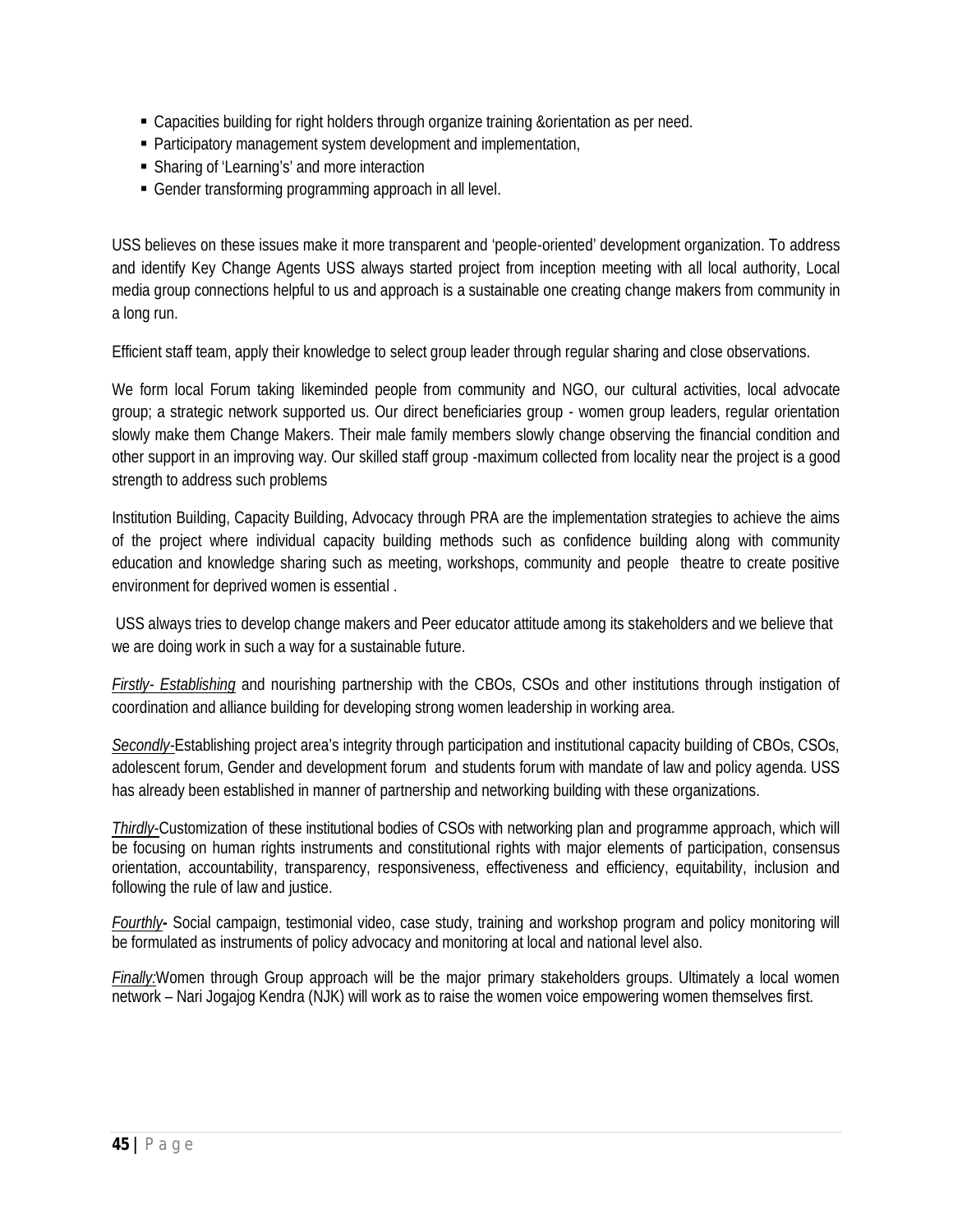#### *Monitoring report procedure of USS***.**

*USS have practiced three tire of monitoring and implementing system to ensure the qualitative result and lasting change among the targeted right holder. Shortly describe the tire wise monitoring reporting systems are below to:*

**Tire o1.Group/ Community level monitoring and implementing procedure:** USS want to lasting change among the right holders and contribute to future improvement to gender justice & violence free society. USS used to practices the participatory monitoring tools lead by rights holders. Right holders will play the facilitation/ implementation role and USS staffs will play the technical role to monitoring the process.

Community-based monitoring, reporting and verification (CMRV) can be defined as the involvement of local people in the measurement reporting and verification of carbon stocks and other data that are required to access the impact of project..The tools and approaches presented here can help the project practitioners tackle community-based monitoring reporting and verification around the Organization. Community people are responsible to develop the methods& tools and reporting template. Some project organizes the monitoring & reporting session in monthly and Quarterly.

| Name<br>Activity | <sub>of</sub> | Contributing<br>outcome./ | Pre-activity | During<br>the<br>activity | Post<br>Activity | <b>Activity status</b> |      |         |
|------------------|---------------|---------------------------|--------------|---------------------------|------------------|------------------------|------|---------|
|                  |               | <b>Objectives</b>         |              |                           |                  | Very<br>good           | Good | Average |
|                  |               |                           |              |                           |                  |                        |      |         |
|                  |               |                           |              |                           |                  |                        |      |         |

a. Process monitoring report ( Activity)

B. Result Monitoring report

| $5.100$ and $1000$ more than $1000$ . |                                         |        |           |      |         |  |  |
|---------------------------------------|-----------------------------------------|--------|-----------|------|---------|--|--|
| Community<br>Group objectives         | Required data<br>Community<br>indicator | Result |           |      |         |  |  |
|                                       |                                         |        | Very good | Good | Average |  |  |
|                                       |                                         |        |           |      |         |  |  |
|                                       |                                         |        |           |      |         |  |  |

**Tire two: Project wise monitoring & implementation procedure:** Project manager / Project coordinator is responsible to continue the monitoring system through participatory monitoring process. Project coordinator will be developed the monitoring reporting template for the respective project. USS head office monitoring unit plays the technical role for improving the process. Note that project coordinator will be strictly following the Result Based Management Procedure (RBM).A report is an official record of a given period in the life of a project that presents a summary of project implementation and performance reporting. Progress reports are essential mechanisms for project implementers to inform partners and donors on the progress, difficulties, and problems encountered and lessons learned during the implementation of project activities. Reports are designed to:

- Enable the assessment of progress in the implementation process and achievement of results.
- Focus activities and therefore improve subsequent work plans.
- Facilitate the replenishment of funds by donors.

Reports should therefore be reflective yet focused. For project management, a monitoring report is used primarily to communicate with the senior management about the status of the project. It is especially important to provide early warning signals on any significant current or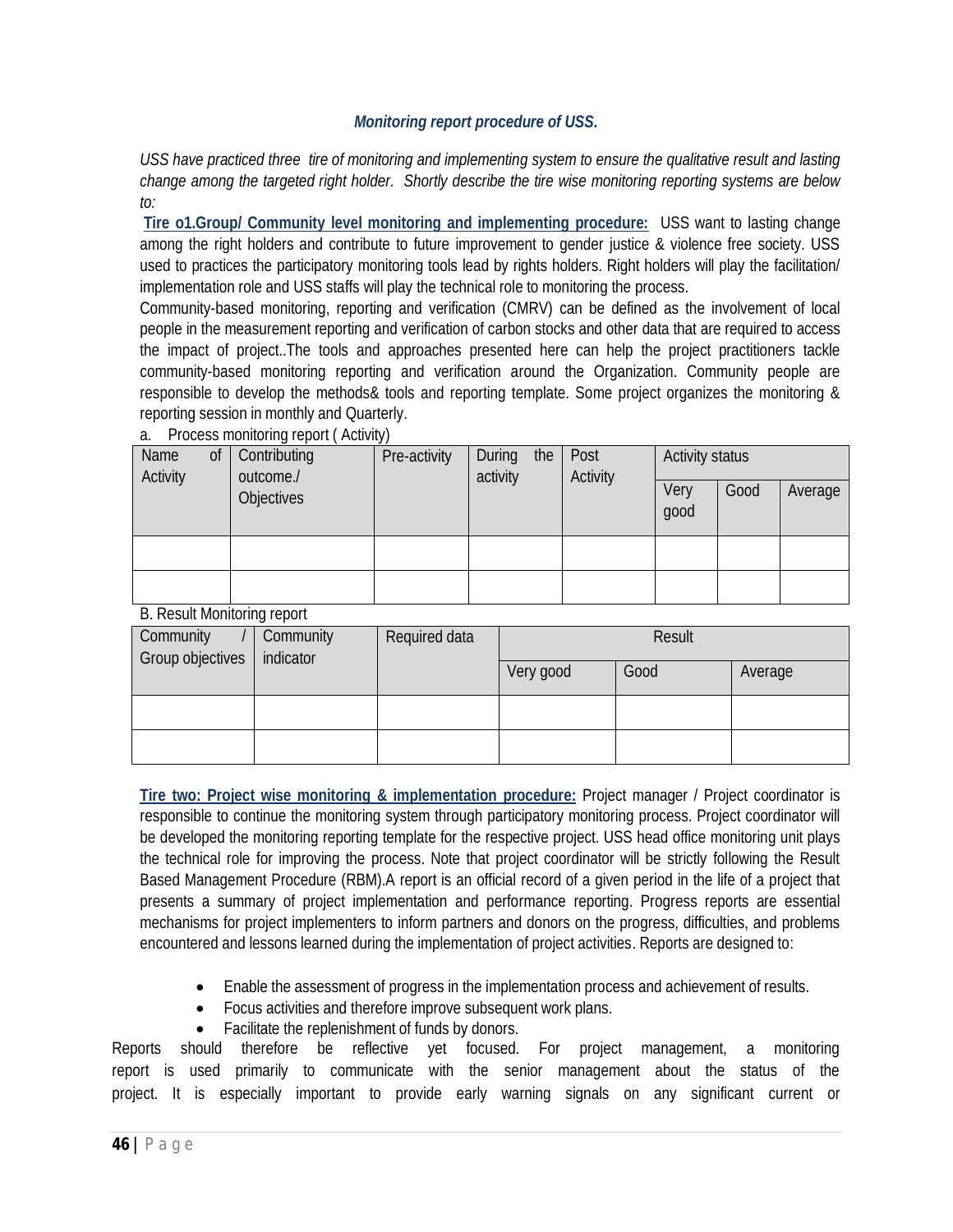potential implementation issues and concerns and to get attention, support and response for things that are succeeding and those where difficulties are arising. Reporting on USS projects is a balancing act between donor requirements and USS internal requirements.

a. Monthly monitoring report

Although USS requirements specify quarterly project reports, some projects prefer to have monthly reports, especially on the individual work plans. The individuals responsible for activities and tasks prepare monthly monitoring reports that include an assessment of the level of achievement, difficulties experienced and suggestions for the next month.

## *A sample monthly reporting form is provided below.*

- Name of Month & year :------------------------------------
- Name of responsible persons :---------------------------------------

|          | Result/ Objective from LAF |      |                     |               | Indicator from LAF                                           |                 |                          |
|----------|----------------------------|------|---------------------|---------------|--------------------------------------------------------------|-----------------|--------------------------|
| Activity |                            | Task | Expected<br>outcome | <b>Status</b> | Assessment<br>(difficulties,<br>lessons, etc.,<br>what next) | Time<br>planned | Time<br>actually<br>used |
|          |                            |      |                     |               |                                                              |                 |                          |
|          |                            |      |                     |               |                                                              |                 |                          |

The actual layout of a monthly report form may vary from project to project but the form should capture information considered relevant for managing the project in a detailed manner.

#### B. *Quarterly monitoring report: USS project quarterly monitoring report contains the following sections:*

- Project Details (Title, Project number, duration etc.)
- Executive Summary.
- Background to the project and/or introduction.
- Inputs.
- Up-date on activities.
- Achievement of Results (Sub/Key).
- Contribution to intermediate effects, outcomes and impacts.
- Contribution to USS strategic priority result.
- Deviation from the objectives/key results/goals .
- Obstacles encountered and solutions identified.
- Plan next reporting period.

## **Tire 03: Organisation level monitoring reporting system ;**

The monitoring reporting system initiated in different frequencies, which is depended on nature of program interventions, but preparation of the monthly, quarterly and annual report are mandatory and prepared accordingly, printed and circulated among different category of stakeholders and partners. USS is trying to develop the monitoring reporting systems are below to:

a. Project wise activity tracking chart.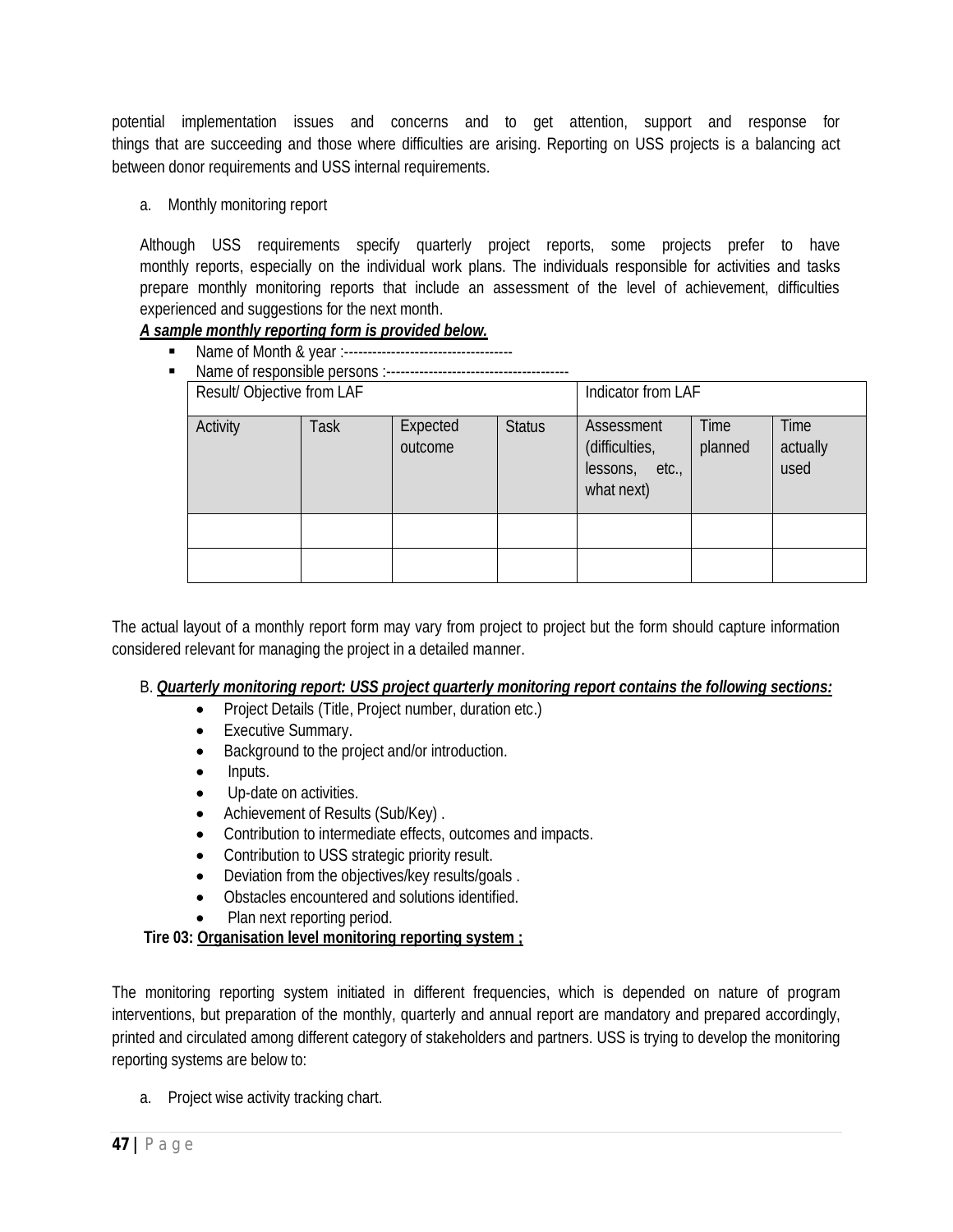| Name of Project | <b>Planed Activity</b> | <b>Achieve Activity</b> | % of Result | (Red-<br><b>Status</b><br>Yellow & Green) | Remarks                                 |
|-----------------|------------------------|-------------------------|-------------|-------------------------------------------|-----------------------------------------|
| W4CD            |                        |                         |             |                                           | 85%<br><b>Bellow</b><br>get red, Bellow |
| <b>ISFP</b>     |                        |                         |             |                                           | yellow<br>92%                           |
| A4I             |                        |                         |             |                                           | and Above 95<br>get Green               |
| <b>PGELKPI</b>  |                        |                         |             |                                           |                                         |

#### b. Result Based Monitoring dashboard based on RBM.

| Name of Indicator/ pillar on Monitoring. | Bellow-<br>85% | <b>Bellow</b><br>92% | Above<br>93% | Next course of Action for<br>improvement. |
|------------------------------------------|----------------|----------------------|--------------|-------------------------------------------|
| HRBA- Programming.                       |                |                      |              |                                           |
| Value for money                          |                |                      |              |                                           |
| Outcome monitoring                       |                |                      |              |                                           |
| Continues improvement trend              |                |                      |              |                                           |

c. Narrative Quarterly / Annual monitoring structure ;

- **I** Introduction and background of monitoring context of USS.
- *Project wise Geographical location*
- *Executive summary*
- *Findings part (project wise) variance/ Activity- Intermediate come- Outcome – impact*
- **Project wise contribution on strategic objectives.**
- *Project wise Obstacles and Challenge.*
- *Project wise recommendations for improvement.*
- *Way forward for learning in others project.*
- *Conclusion and future direction for organization development.*

#### **14.2 Result Based Management of USS**

RBM is a management strategy by which all actors, contributing directly or indirectly to achieving a set of results, ensure that their processes, products and services contribute to the achievement of desired results (outputs, outcomes and higher level goals or impact). The actors in turn use information and evidence on actual results to inform decision making on the design, resourcing and delivery of programmes and activities as well as for accountability and reporting. RBM is seen as taking a life-cycle approach (see Figure 1). It starts with elements of planning, such as setting the vision and defining the results framework. Once partners agree to pursue a set of results through a programme, implementation starts and monitoring becomes an essential task to ensure results are being achieved. M&E provide invaluable information for decision-making and lessons learned for the future.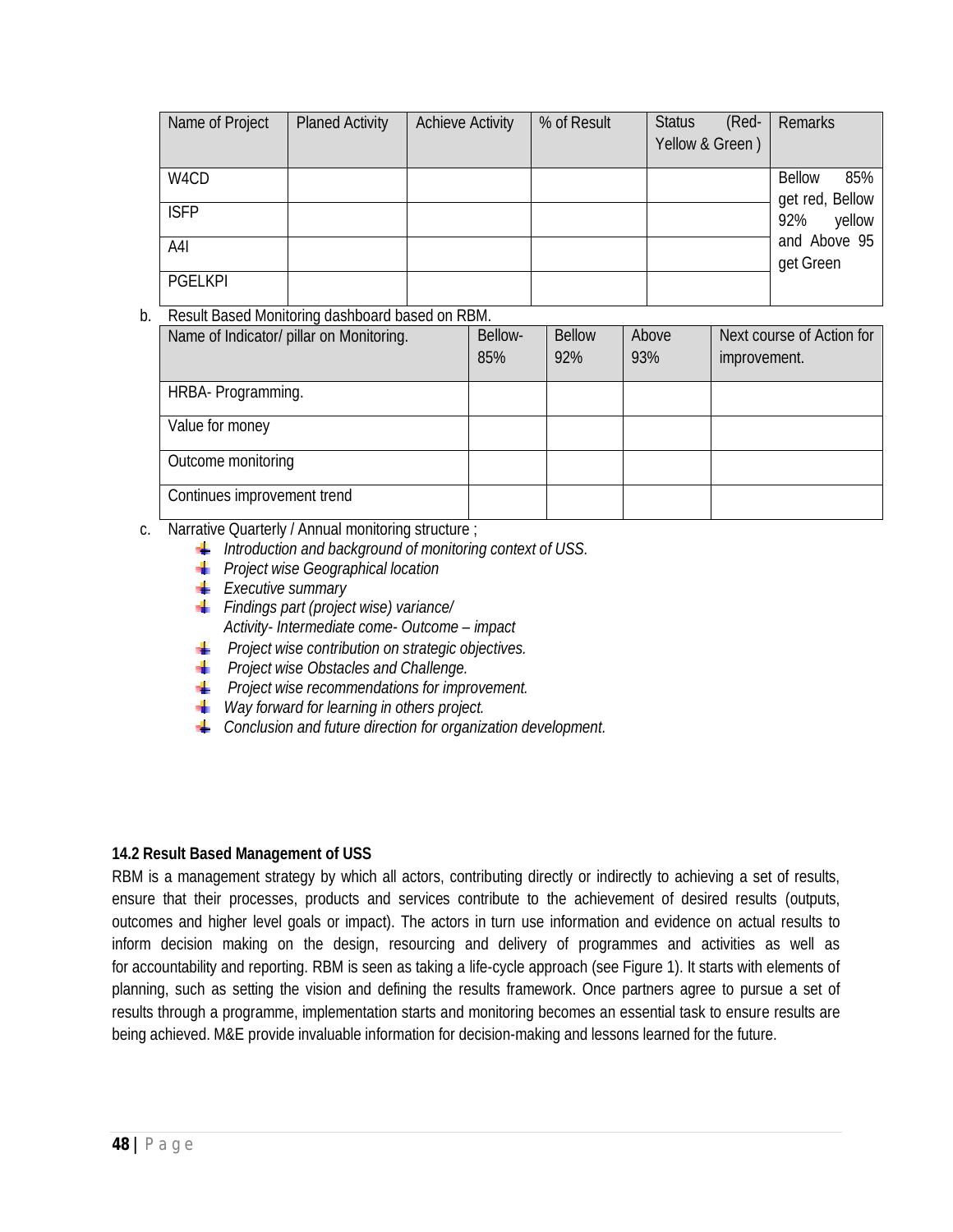

#### **RBM life cycle are three below to**

1. Planning stage: Set the vision, defining the result map RBM framework.

2. Monitoring stage: Planning for monitoring and evaluation, implementing using monitoring tools.

3. Evolution: managing using evolution process.

> *Stakeholder's participation must be centered*

#### **Key elements or phases of results based management include:**

- 1. Identifying clear and measurable objectives (results), aided by logical frameworks.
- 2. Selecting indicators that will be used to measure progress towards each objective.
- 3. Setting explicit targets for each indicator, used to judge performance.
- 4. Developing performance monitoring systems to regularly collect data on actual results.
- 5. Reviewing, analyzing and reporting actual results about the targets.
- 6. Integrating evaluations to provide complementary performance information not readily available from performance monitoring systems.
- 7. Using performance information for internal management accountability, learning and decisionmaking processes, and also for external performance reporting to stakeholders and partners.

The first three phases generally relate to a results-oriented planning approach, sometimes referred to as strategic planning. The first five steps, together, are usually included in the concept of performance measurement. All seven phases combined are essential to an effective results based management system.Thus, integrating complementary information from both evaluation and performance monitoring systems and ensuring management.

#### **Other components of results based management**.

*Other reforms are often associated with results based management systems. Frequently, these other components act to reinforce or facilitate the use of performance information. Some of these organizational changes include:*

• Accountability -- instituting new mechanisms for holding agency managers and units accountable for achieving results at appropriate levels.

• Decentralization -- delegating authority to the management level accountable for results, and empowering them with flexibility to shift resources to better performing activities.

• Client focus -- consulting with beneficiary groups concerning their preferences and satisfaction with goods and services provided, and being responsive to their needs.

• Participation and partnership -- involving partners and stakeholders in all aspects of performance measurement and management processes, and seeking greater harmonization of efforts.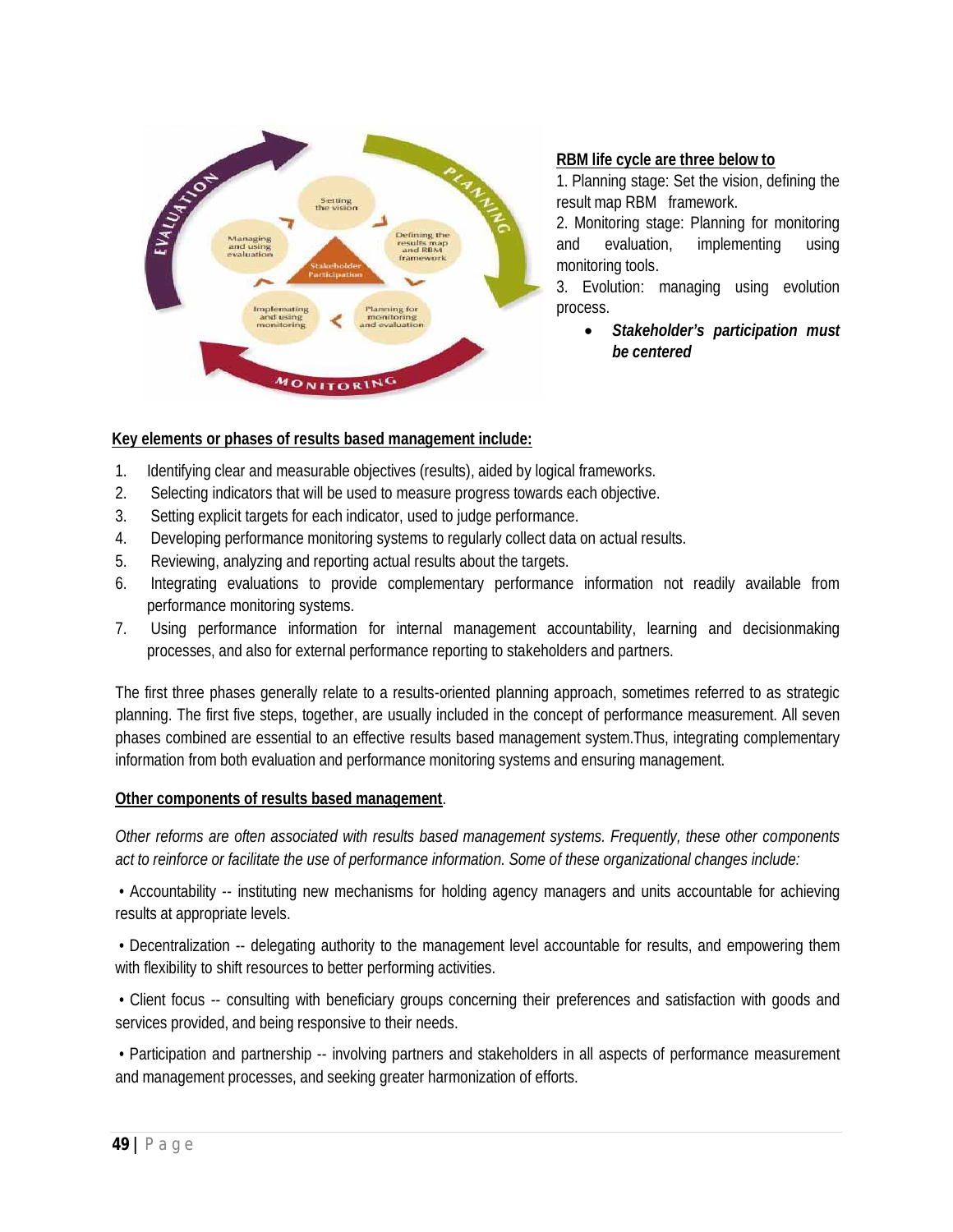• Reformed operational policies and procedures -- instituting new policy and procedural directives aimed at changing the way the agency conducts its business

Supportive mechanisms -- assisting managers to effectively implement performance measurement and management in various ways, such as providing training, technical assistance, performance information databases, guidebooks, tips and best practices series.

• Cultural change -- equally important for successful results based management is transforming the organizational culture -- that is, the values, attitudes and behaviors of its personnel.

## *Performance measurement at the project level*

Performance measurement at the project level is concerned with measuring both a project's implementation progress and results achieved.

- i) Implementation measurement is concerned with whether or not project inputs and activities are in compliance with design budgets, work plans, and schedules, whereas.
- ii) Results measurement is concerned with whether or not actual results are achieved as planned. Results are usually measured at three levels, intermediate outcomes, outcome and long-term impacts. More emphasis is shifting from intermediate results (outputs) to medium / outcome and long-term results (outcomes, impacts)

**Formulating objectives:** As part of project planning, the project's objectives should be clarified by defining specific and measurable statements concerning the results to be achieved (outputs, purpose, and goal) and then identifying the strategies or means (inputs and activities) for meeting those objectives. The project Logical framework is a favorite tool used by development agencies for conceptualizing a project's objectives and the strategies that will be used to attain them.

**Selecting indicators :** Next, performance indicators are selected for measuring progress in implementing activities and in achieving results. The logical framework provides a multi-level structure around which the indicators are typically constructed. Indicators specify what to measure along a scale or dimension in order to test progress (e.g., number of workshops held, percentage of farmers attending demonstration sessions, crop yields, etc.). The relative importance of indicator types is likely to change over the project's life cycle, with more emphasis on input and process indicators at first, then shifting to output, outcome (purpose-level), and impact (goallevel) indicators later on as the project matures. Also, different management levels tend to place emphasis on different indicator types.

 Project field staff will find input and process indicators of most use, whereas project managers will be more interested in achievement of project outputs and outcomes. Senior Management will be interested in the longer-term and broader social and economic impacts of the project, which may not be evident until after the project is completed. These different intended uses and users need to be kept in mind when selecting indicators.

USS has devised checklists of criteria against which proposed indicators can be judged and selected. For example, some commonly used criteria include:

- Valid -- Does the indicator directly represent the result it is intended to measure?
- Objective -- Is the definition precise and unambiguous about what is to be measured?
- Reliable -- Is the data consistent or comparable over time?
- **Practical -- Can data be collected easily, on a timely basis and at reasonable cost?**
- Useful -- Will the data have utility for decision-making and learning?
- Owned -- Do partners and stakeholders agree that this indicator makes sense to use?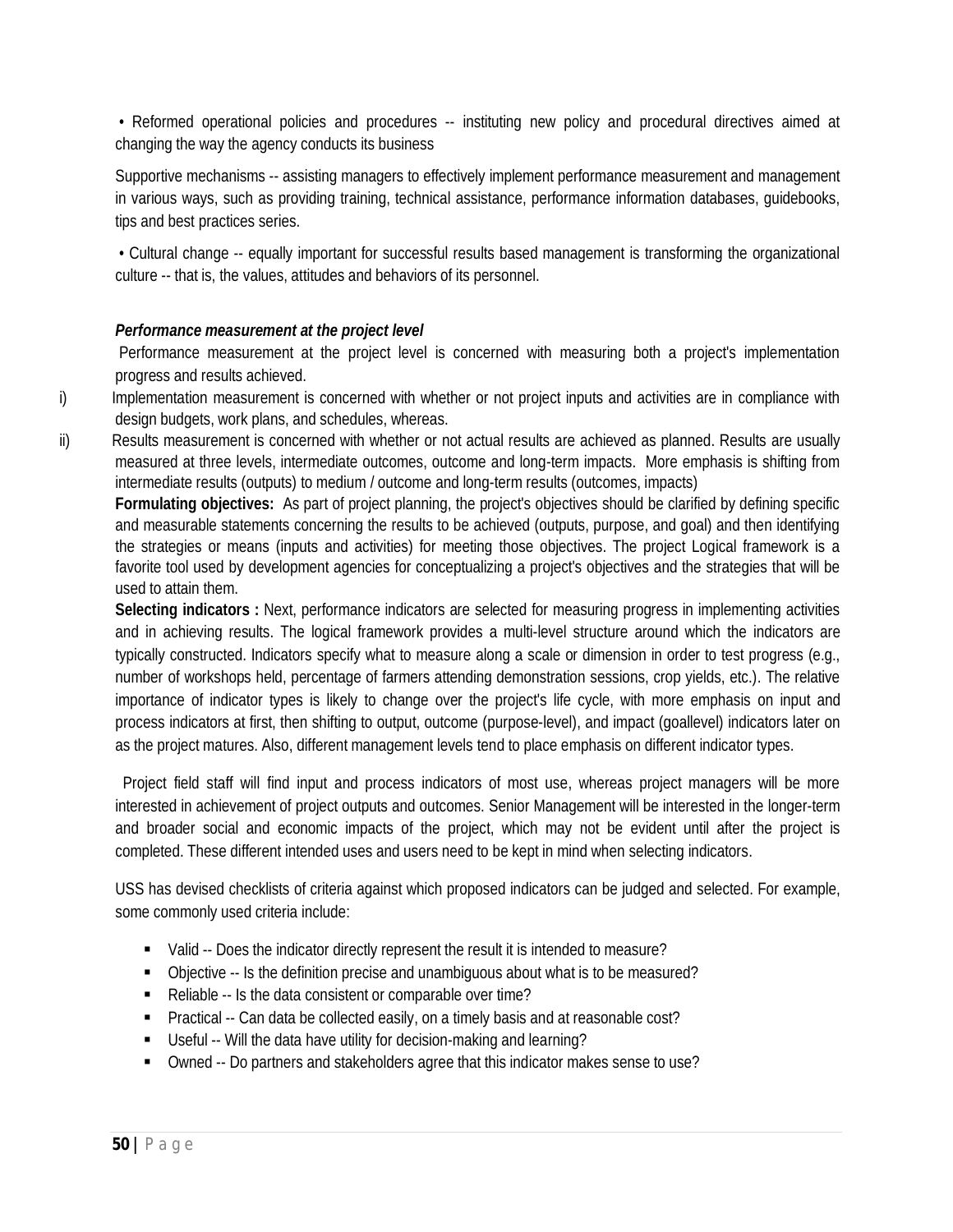**Setting target**: Once indicators have been identified, actual baseline values should be collected for each indicator, before the project activities get underway. This will be important for gauging whether progress is being made later. Often agencies also set explicit targets - that is, a particular value for an indicator to be accomplished within a given timeframe. Targets help clarify exactly what needs to be accomplished by when. It represents a commitment and can help orient and motivate project staff and mangers to the tasks at hand. A natural tension exists between setting targets that are high enough to make project managers and staffs stretch to achieve them, and yet low enough to be realistic and achievable. If they are set unrealistically high and unattainable, confidence and credibility will suffer and may even set in motion perverse incentives to hide or distort the figures. Any information that helps to ground a target setting exercise and ensure its realism is useful. For example, it is useful to establish a baseline, identify historical trends, seek implementing agency staff and customer views, survey expert opinion about what is possible, review research findings, or identify benchmarks (i.e., compare what results have been achieved by similar projects with a reputation for high performance).

**Monitoring performance (collecting data)**: Once indicators have been selected, baselines established and targets set, actual data for each indicator is collected at regular intervals. It may be useful to distinguish between two types of performance monitoring:

• Implementation monitoring involves the frequent, on-going recording of data on project operations -- e.g., tracking funds and other inputs, and processes. It involves keeping good financial accounts and field activity records, and frequent checks to assess compliance with work plans and budget.

• Results monitoring involves the periodic collection of data on the project's actual achievement of results – e.g. its short-term outputs, medium-term outcomes, and long-term impacts. This type of monitoring demonstrates whether a project is moving towards its objectives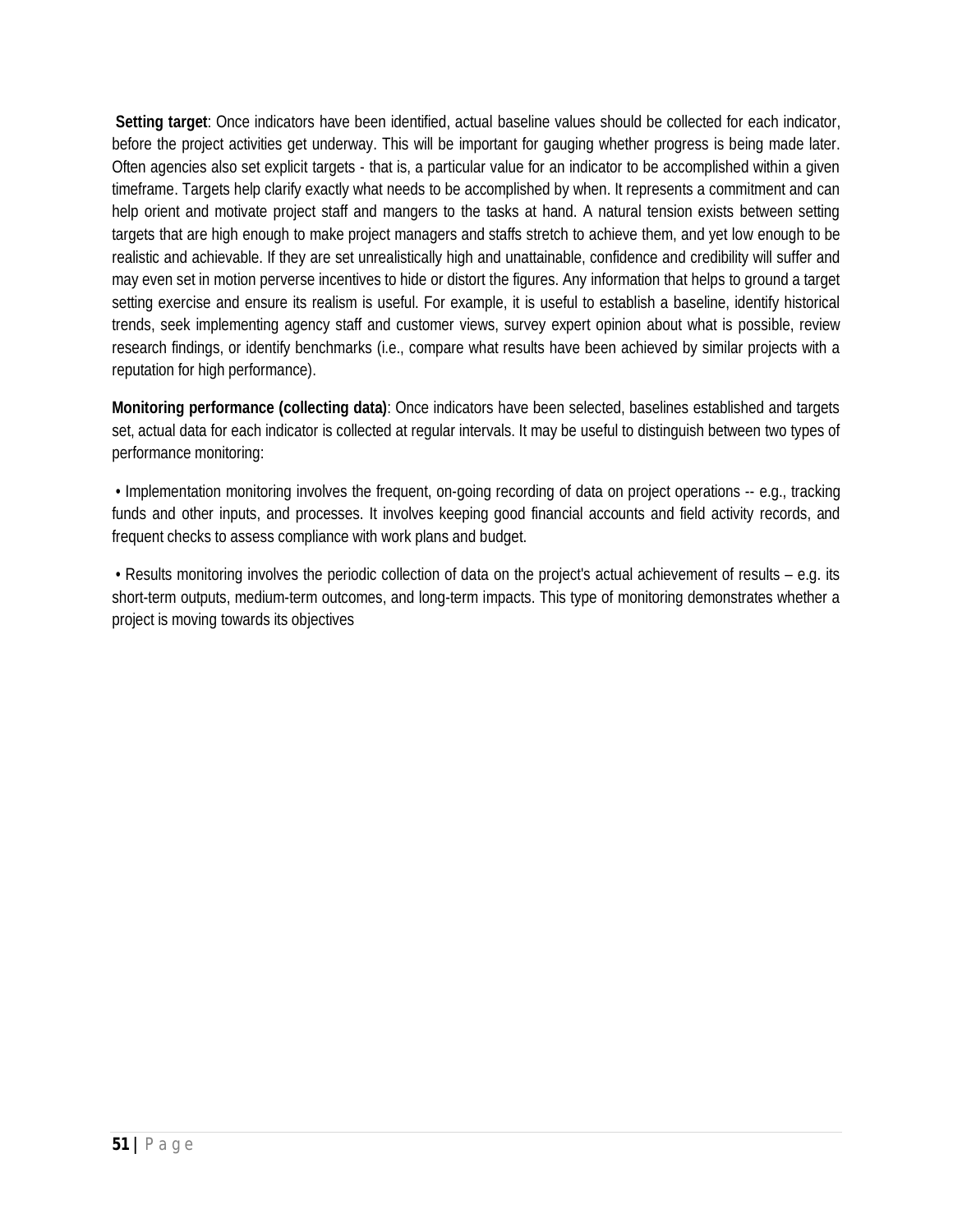# **Annex-1: Strategic Planning Workshop Participants**

# **Name of venue: USS, Training Center, Date:23.09.2020**

| No.             | <b>Name</b>            | <b>Address</b>                                                                               | <b>Designation</b>                                       |
|-----------------|------------------------|----------------------------------------------------------------------------------------------|----------------------------------------------------------|
| 01              | Md. Razob Ali Sarker   | President, USS                                                                               | USS, Nilphamari                                          |
| 02              | <b>Bhuban Roy</b>      | Secretary, USS                                                                               | USS, Nilphamari                                          |
| 03              | <b>Alauddin Ali</b>    | <b>Executive Director</b>                                                                    | USS, Nilphamari                                          |
| 04              | <b>SarwarManik</b>     | President                                                                                    | Human Rights Defended Forum<br>Nilphamari                |
| 05              | FarhanaYasmin Emu      | Lecturer                                                                                     | MashiurRahman Degree College,<br>Nilphamari              |
| 06              | M.A. Rouf,             | Program Facilitator                                                                          | USS, Nilphamari                                          |
| 07              | Md. Abdul KuddusSarkar | Coordinator Monitoring and<br>Evaluation                                                     | USS, Nilphamari                                          |
| 08              | Md. Moksedul Islam     | Coordinator Finance & Admin                                                                  | USS, Nilphamari                                          |
| 09              | Shahnaz Begum          | Project Coordinator, PGELKPI<br>Project                                                      | USS, Nilphamari                                          |
| $\overline{10}$ | Md.KaykobadHossain     | Project Coordinator, Women<br>initiative for Community<br>Development (W4CD) Project.        | USS, Phulbari, Kurigram                                  |
| 11              | Md. Jomil              | <b>Project Coordinator Integrated</b><br>Sponsorship Funded Project<br>(ISFP) in Rangpur-CNO | USS, Jaldhaka, Nilphamari and<br>Hatibandha, Lalmonirhat |
| 12              | Jharna Roy             | PC, GEPI Project                                                                             | USS, Nilphamari                                          |
| 13              | Nirmal Roy             | Project Coordinator-A4I                                                                      | USS, Nilphamari                                          |
| 14              | Salma Akhter           | <b>Gender Development Officer</b><br>PGELKPI- Project                                        | USS, Nilphamari                                          |
| 15              | <b>Mrinal Roy</b>      | Finance & Admin Officer,<br>PGELKPI-Project                                                  | USS, Nilphamari                                          |
| 16              | Rajib Kumar Roy        | Finance & Admin Officer, GEPI-<br>Project                                                    | USS, Nilphamari                                          |
| 17              | Dipti Roy              | Animator                                                                                     | Laxmichap Union                                          |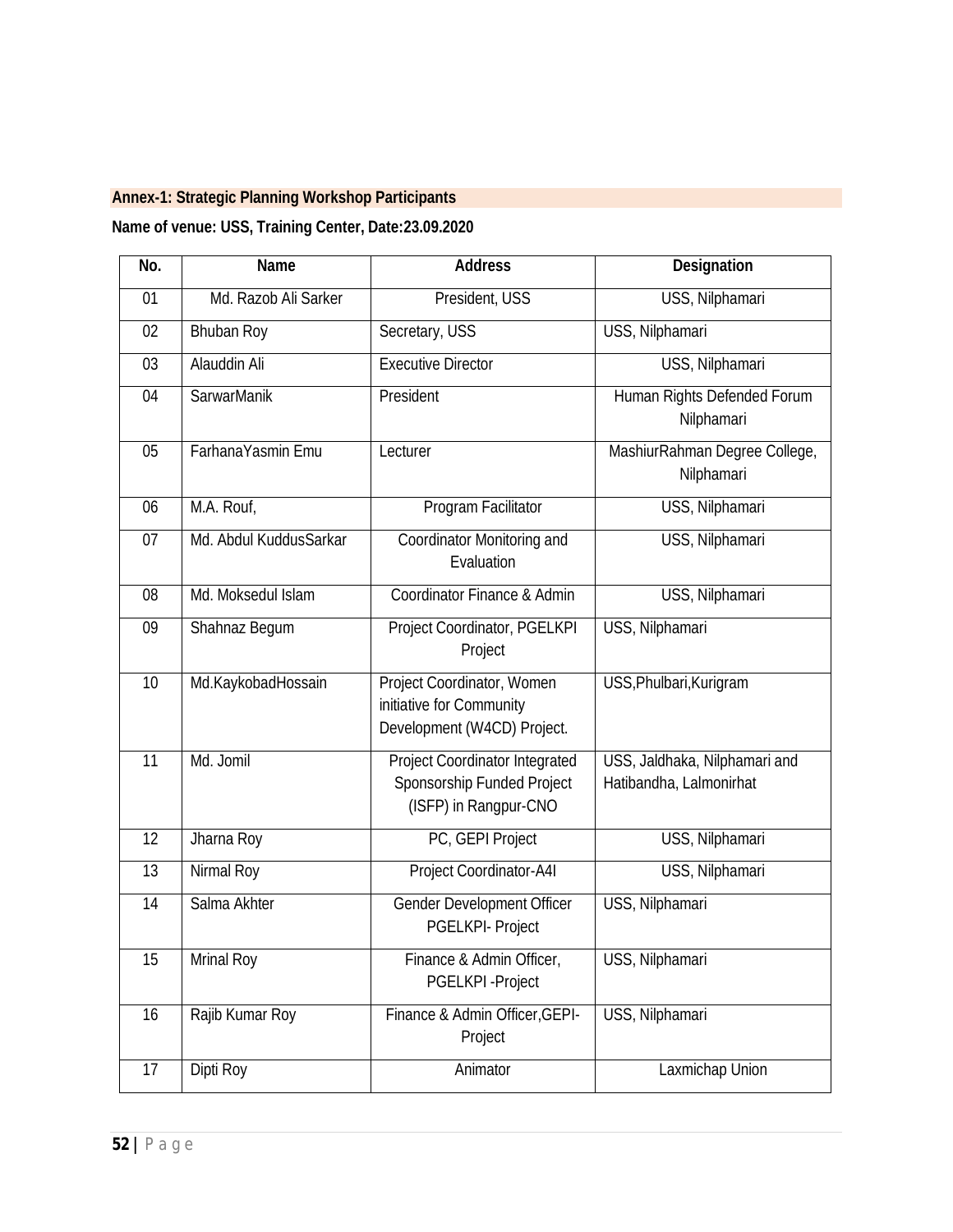| 18 | RanjitRoy           | Animator                                      | Laxmichap Union                    |
|----|---------------------|-----------------------------------------------|------------------------------------|
| 19 | LalbanuBegam        | <b>Vice-President Community</b><br>Paddy Bank | Palashbari, Nilphamari             |
| 20 | MollikaRoy          | Representative, Adolescent<br>Forum           | Khokshabari, Nilphamari            |
| 21 | AklimaAkter,        | Representative                                | Disability Organization, Nilphamai |
| 22 | Ratan Kumar         | Representative, Adolescent<br>Forum           | Laxmichap Union                    |
| 23 | Jasmine AkterJui    | Youth Representative                          | Chilahati, Domar, Nilphamari       |
| 24 | Abdul Aziz Ripon    | Youth Representative                          | Chilahati, Domar, Nilphamari       |
| 25 | Ramesh Kumar Biswas | Representative, Gono Gobesona<br>Dal          | Laxmichap, Nilphamari              |

# **Annex – 2: Members of the USS Strategic Planning Committee (SPC)**

- 1. Mr. Bhubon Roy, Secretary, USS
- 2. Mr. Alauddin Ali, Executive Director, USS
- 3. Mr. Moksedul Islam, Coordinator, Finance & Administration
- 4. Mrs. Shahanaz Begum, PC, PGELKPI
- 5. Mrs. Salma Akter, GDO, USS

Annex – 3: SWOT Analysis Matrix of USS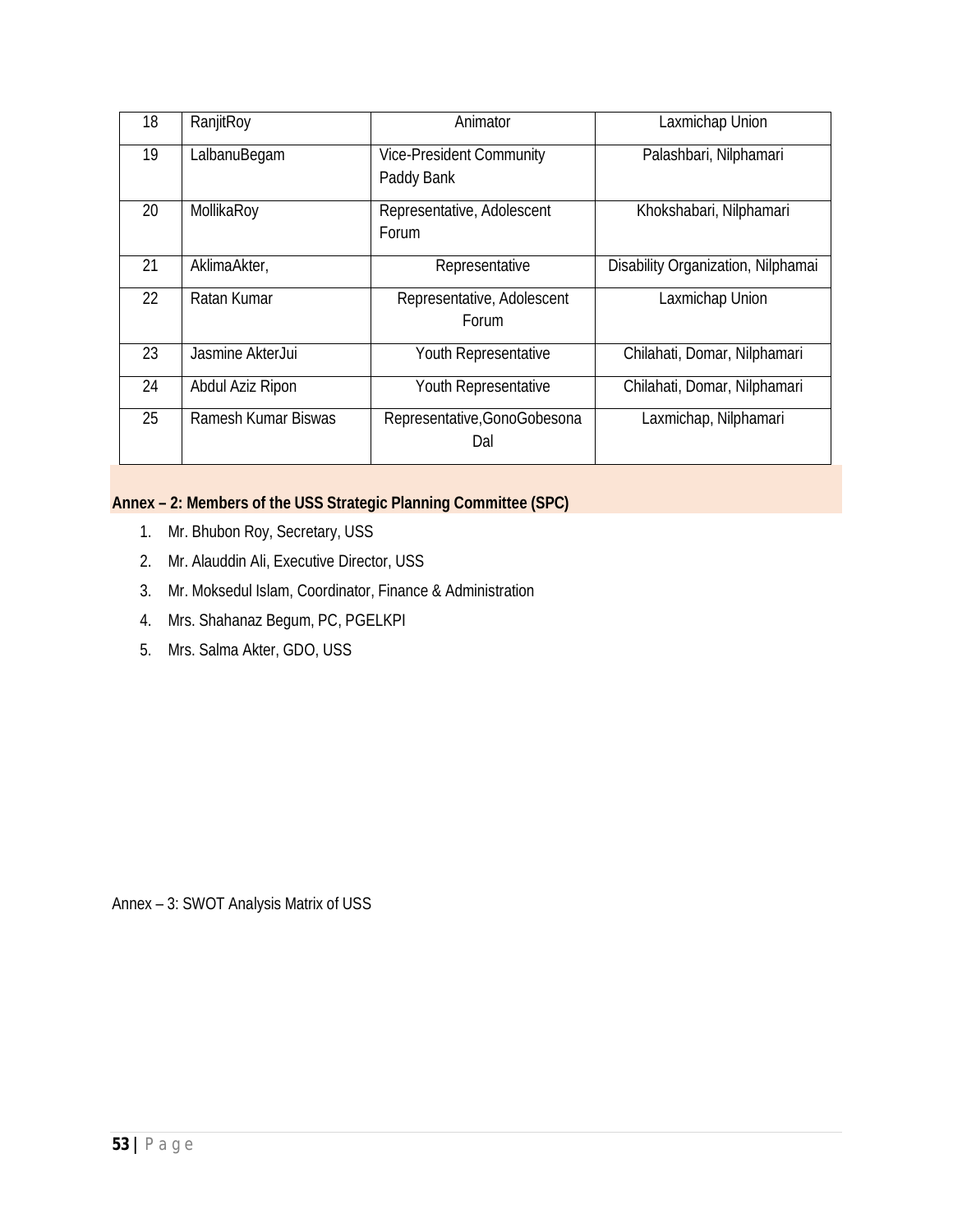|          | <b>Strength</b>                                                                                                                                                                                                                                                                                                                                                                                                                                                                                                                                                                                                                                                                                                                                       | <b>Weakness</b>                                                                                                                                                                                                                                                                                                                                                                                                                                                                                |
|----------|-------------------------------------------------------------------------------------------------------------------------------------------------------------------------------------------------------------------------------------------------------------------------------------------------------------------------------------------------------------------------------------------------------------------------------------------------------------------------------------------------------------------------------------------------------------------------------------------------------------------------------------------------------------------------------------------------------------------------------------------------------|------------------------------------------------------------------------------------------------------------------------------------------------------------------------------------------------------------------------------------------------------------------------------------------------------------------------------------------------------------------------------------------------------------------------------------------------------------------------------------------------|
| Internal | Competent, dedicated and gender sensitive<br>team<br>Transparent and accountable management<br>٠<br>Democratic practice in organizational and<br>$\bullet$<br>programmatic decision making<br>Participatory and transparent process in program<br>$\bullet$<br>implementation<br>Reputation on program implementation<br>$\bullet$<br>Dedication to human rights and gender equality<br>$\bullet$<br>Donor community acceptance<br>$\bullet$<br><b>Community Acceptance</b><br>$\bullet$<br>Adopted policies are in practice<br>$\bullet$<br>Ethical organizational culture and practice<br>$\bullet$                                                                                                                                                 | Lack of policy support on staff retirement<br>benefits<br>Lack of competent second tire management<br>٠<br>Gender imbalance in Executive Committee and<br>senior management<br>Lack a formalize strategy for fund raising and<br>$\bullet$<br>designated fund raising team<br>Weak program monitoring and evaluation<br>Weak in reporting, documentation, research<br>and learning dissemination                                                                                               |
|          | <b>Opportunities</b>                                                                                                                                                                                                                                                                                                                                                                                                                                                                                                                                                                                                                                                                                                                                  | <b>Threat</b>                                                                                                                                                                                                                                                                                                                                                                                                                                                                                  |
| External | Climate change vulnerable areas<br>$\bullet$<br>Work on emergency response and recovery.<br>$\bullet$<br>Scope to work on women labour rights violation<br>$\bullet$<br>in the Nilphamari EPZ area<br>Scope to expand its working area covering<br>$\bullet$<br>Rangpur and Rajshai division<br>Scope to undertake training and capacity<br>$\bullet$<br>building interventions on human rights and<br>peace building,<br>Scope to concentrate on using governance and<br>٠<br>accountability tools<br>Opportunity to work with public legal aid authority<br>$\bullet$<br>Scope to undertake water, sanitation and<br>$\bullet$<br>hygiene (WaSH) programs<br>Market linkage of the beneficiary's product<br>٠<br>Scope to work on land rights issue | Global fund crisis in the development aid<br>Not to undertake Long-term interventions for<br>$\bullet$<br>quality impact<br>Politicization and alleged corruption in public<br>$\bullet$<br>administration<br>Unusual political situation is prevailing in the<br>$\bullet$<br>country<br>COVID 19 context limiting mobility and safety<br>$\bullet$<br>Natural and man-made disaster<br>$\bullet$<br>Religious extremism, violent social extremism<br>$\bullet$<br>and vested interest groups |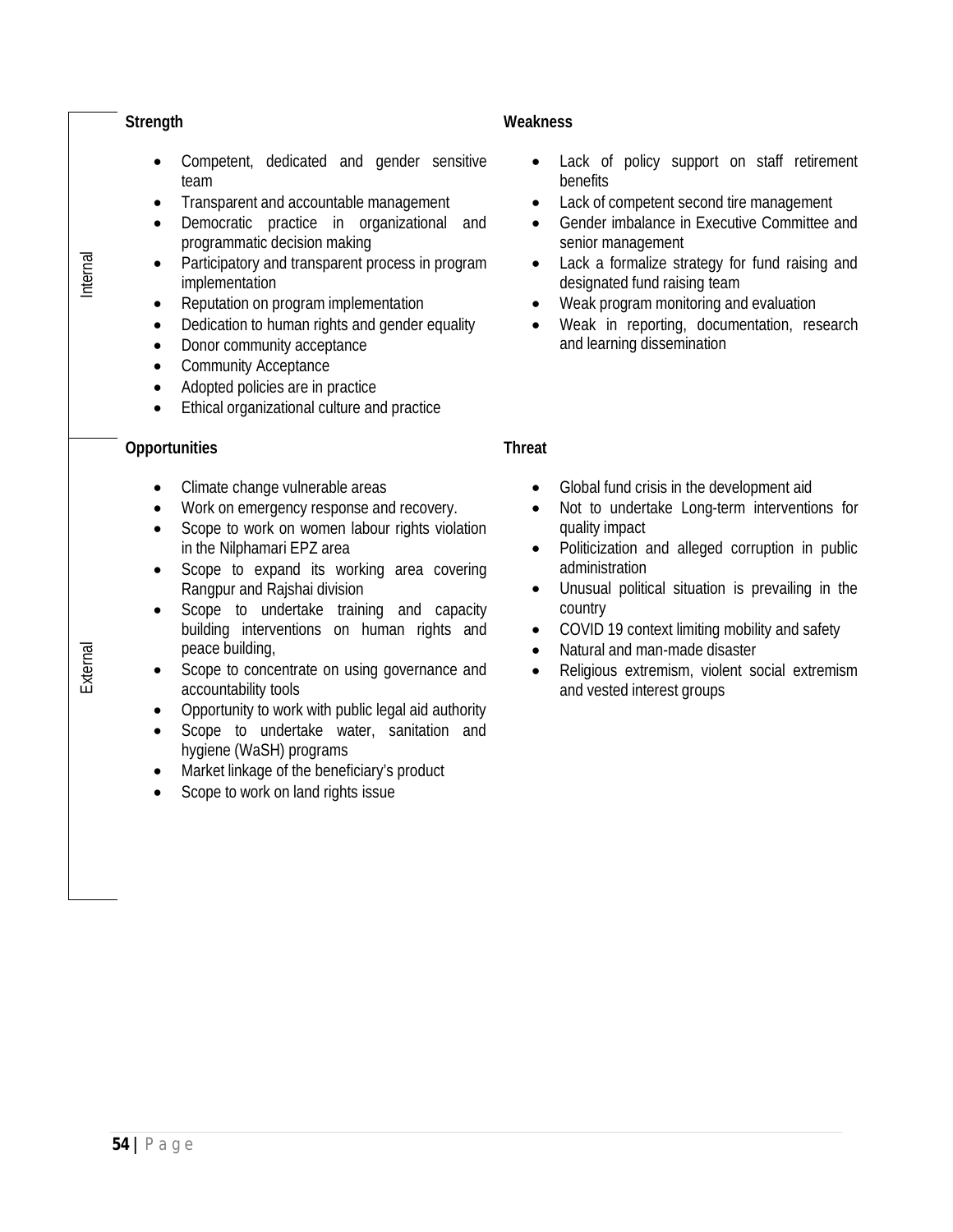#### **Annex – 4: Strategic Priorities-1: Gender Justice**

**Strategic Aim:** Combat gender inequalities and discrimination that propagates persistent deprivation and injustice for the women, girls and gender diverse communities by empowering and enhancing participation of them.

**Indicator 1: GBV including stereotyping** against women and girls are addressed at home, at work and in public spaces resulting in increased opportunities for women.

**Indicator 2**: **Income and economic independency,** of number of women and girls and access to SRHR services have increased.

**Indicator 3:** Women and girls' increased **participation, influencing and feminist leadership** in different socio-cultural and political spheres e.g. family, institutions, local and national government and in social mobilization for women's rights and equality.

| <b>Key activities</b>                          | <b>Outcomes/results</b>                  | <b>Outcome indicators with targets</b>       | <b>Responsible persons</b> |
|------------------------------------------------|------------------------------------------|----------------------------------------------|----------------------------|
| Formation of community groups and civil        | Community and civil society              | -------- number of community groups and      | Respective Program         |
| society groups i.e.                            | groups will formed                       | civil society groups formed and functioning  | Manager/ Coordinators      |
| GonoGobeshonaDal, Reflection action circle.    |                                          | # of community and civil society members     |                            |
| Child forum, Child & youth forum network.      |                                          | become the member of the groups              |                            |
| Lokokenda forum forum network.                 | Defender groups are quick-               | # of group/ forum strengthening and          |                            |
| Community Based Journalist group, Elderly      | responding to gender cases;<br>SDG-5.1.1 | playing proactive role for community         |                            |
| Citizen Group,                                 |                                          | development.                                 |                            |
| Cultural Groups,                               |                                          |                                              |                            |
| Women Led Human Rights Group (NJK),            |                                          |                                              |                            |
| DPO,                                           |                                          |                                              |                            |
| women groups,                                  |                                          |                                              |                            |
| farmer groups etc. for social movement;        |                                          |                                              |                            |
| Enhancing gender equality by<br>breaking       | Gender stereotype norms and              | % of men participating as gender neutral     | Respective Program         |
| stereotype norms and practice<br>through       | practice reduced;                        | (household ) roles                           | Manager/ Coordinators      |
| debate competition, Outdoors sports among      | Gender equality enhanced in              | % of women and girls participating as        |                            |
| the village women, women/ girls football       | working areas; SDG 5.4.1                 | gender neutral roles                         |                            |
| competition, by-cycle, kartate (self-defense)  |                                          | % of participants trained on different types |                            |
| training for girls, National and International | Women and girls' accessibility           | of analysis and rote cause.                  |                            |
| day observation                                | increasedlike - Free                     | % of child marriage stopped                  |                            |
|                                                | movement, family decision                |                                              |                            |
|                                                | making, buying, selling, voice           |                                              |                            |
|                                                | rising and promote leadership            |                                              |                            |
|                                                | and participation.SDG -5.3.1             |                                              |                            |
|                                                |                                          |                                              |                            |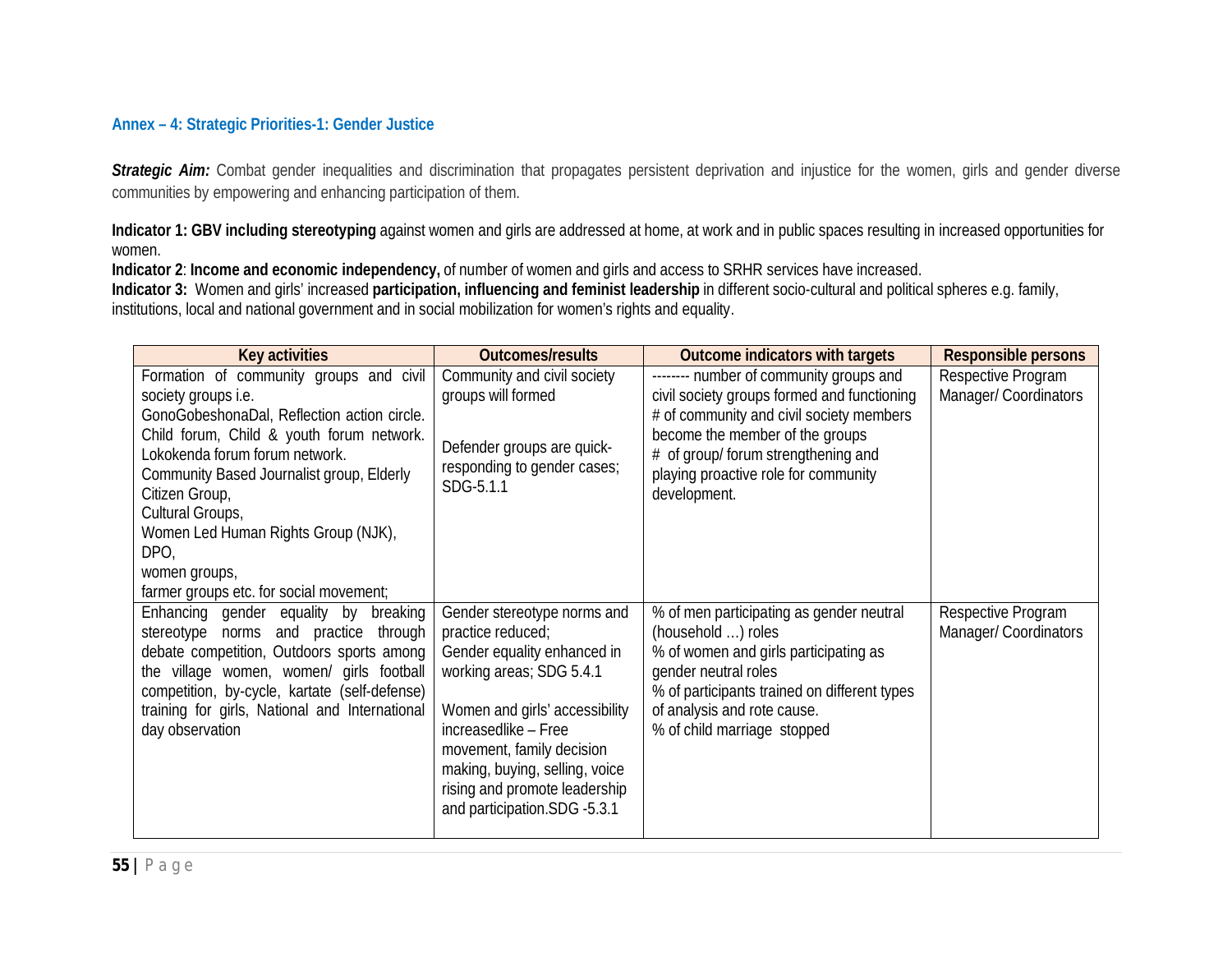| <b>Key activities</b>                                                                                                                                                                                                                                            | <b>Outcomes/results</b>                                                                                                                                                                                                                                                                                                     | <b>Outcome indicators with targets</b>                                                                                                                                                                                                                                                                                   | <b>Responsible persons</b>                                  |
|------------------------------------------------------------------------------------------------------------------------------------------------------------------------------------------------------------------------------------------------------------------|-----------------------------------------------------------------------------------------------------------------------------------------------------------------------------------------------------------------------------------------------------------------------------------------------------------------------------|--------------------------------------------------------------------------------------------------------------------------------------------------------------------------------------------------------------------------------------------------------------------------------------------------------------------------|-------------------------------------------------------------|
| Provide capacity training on Gender, human<br>rights, child protection, family law for civil<br>society actors i.e. journalist, women leaders,<br>elected women leaders of local government,<br>lawyers, community leaders;                                      | -Civil society actors<br>participated in training and<br>capacity building event;<br>-Skill and knowledge of civil<br>society actors enhanced<br>- Capacity increased on<br>linkage, advocacy and<br>communications and Initiatives<br>has taken by civil society<br>actors for prevent gender<br>based violence. SDG-5.5.1 | # of initiative taken by civil society actors;<br># of training conducted for civil society<br>actors;<br># of event participated by civil society<br>actors;<br># of women leadership increased<br># of women involve decision making<br>process at local government                                                    | <b>Training and Capacity</b><br><b>Building Coordinator</b> |
| Local, regional and national level network<br>building on social and legal empowerment<br>issues;                                                                                                                                                                | Local, regional and national<br>level network has created                                                                                                                                                                                                                                                                   | # of network has created on several<br>thematic issues at local, regional and<br>national level; SDG - 5.c<br>USS become a member of $#$ of networks<br>locally, regionally and nationally                                                                                                                               | Executive<br>Director/Program Head                          |
| Combating<br>child<br>sexual<br>harassment,<br>marriage and violence against children in<br>educational institutional by inserting opinion<br>box, complaint box, complaining into formal<br>justice forum, awareness session and IEC<br>materials distribution; | Sexual harassment in<br>educational institution has<br>reduced; (SDG 5)<br>Child marriage has stopped;<br>(SDG 5.3)<br>Violence against children in<br>educational institutions has<br>reduced; (SDG 5)                                                                                                                     | # of opinion box and complaint box<br>inserted in educational institutions;<br># of complaint on sexual harassment, child<br>marriage and violence against children<br>lodged with police station/executive<br>authority/courts;<br># of IEC materials developed and<br>distributed;<br># of awareness session conducted | Program Head and<br>respective Program<br><b>Managers</b>   |
| Combating violence against women and<br>family disputes by awareness session, IEC<br>materials distribution, mediation, litigation<br>and demonstration;                                                                                                         | Violence against women has<br>reduced (intimate partner)<br>Non:<br>Family disputes has resolved;<br>Family disputes has reduced;<br>SDG-5.2.1                                                                                                                                                                              | # of awareness session on VAW and family<br>dispute conducted;<br># IEC materials on VAW and family dispute<br>developed and distributed;<br># of mediation has conducted;<br># of complaint and litigation lodge and<br>supported;                                                                                      | Program Head and<br>respective Program<br><b>Managers</b>   |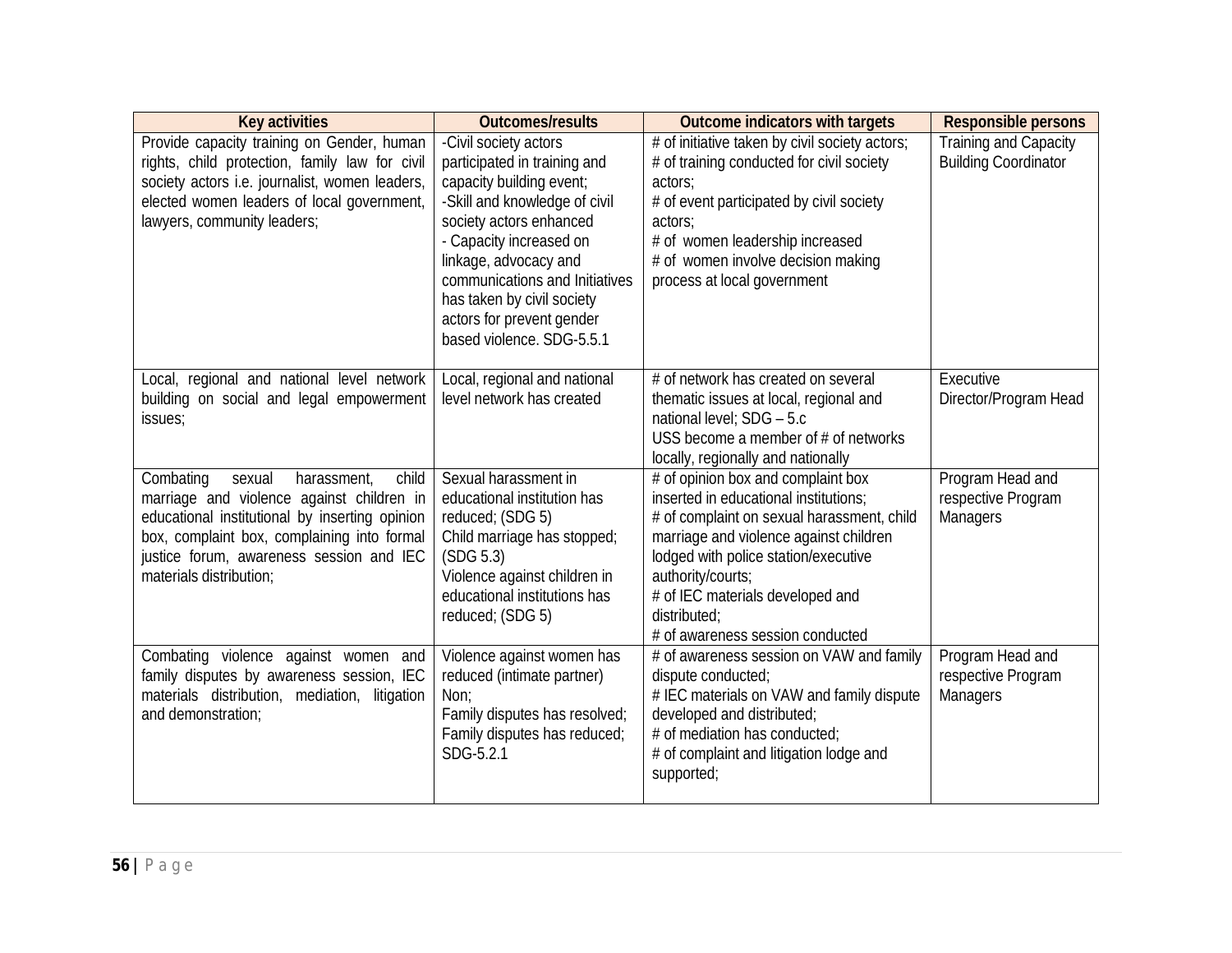| <b>Key activities</b>                                                                                                                                                                                                                                                | <b>Outcomes/results</b>                                                                                                                                                                  | <b>Outcome indicators with targets</b>                                                                                                                                                                                                                                                                                                                                | <b>Responsible persons</b>                                |
|----------------------------------------------------------------------------------------------------------------------------------------------------------------------------------------------------------------------------------------------------------------------|------------------------------------------------------------------------------------------------------------------------------------------------------------------------------------------|-----------------------------------------------------------------------------------------------------------------------------------------------------------------------------------------------------------------------------------------------------------------------------------------------------------------------------------------------------------------------|-----------------------------------------------------------|
| Referral system and legal aid support for<br>victims;                                                                                                                                                                                                                | VAW and other victims has<br>been referred to other support<br>service:<br>VAW and other victims have<br>survived and fighting. SDG-<br>5.1.1                                            | # of victims referred to other support<br>service:<br># of victims provided legal aid<br># provide psychosocial counseling                                                                                                                                                                                                                                            | Program Head and<br>respective Program<br><b>Managers</b> |
| Support potential women and girl leaders to<br>harness their leadership skills, deepen<br>understanding on issues of strategic<br>significance, and enhance their active<br>participation in decision making process and<br>representation in governance structures. | Leadership of women and<br>girls has developed to the<br>extent that the culture of<br>silence is broken and<br>movements are organized<br>against gender based<br>injustices.SDG -5.5.1 | # of women and girls who demonstrate<br>active leadership at multiple levels<br># of women and girls who have capacity to<br>challenge gender based violence reported<br># of women and girls who have capacity to<br>challenge discrimination reported<br># of women and girls who have capacity to<br>challenge harmful traditional practices<br>reported.SDG - 5.3 | Gender focal & project<br>coordinator.                    |
| Provide grant support for women led Lobby<br>and Advocacy with respective duty bearers.                                                                                                                                                                              | Government has legislative<br>and policy frameworks that<br>enable women and girls to live<br>free of violence. SDG-5.c.1                                                                | 1. # Act/Policy amended/revised.<br>2. Introducing gender responsive services<br>in public<br>3.# of reported cases of GBV positively<br>acted upon by law enforcement authority<br>with perpetrator held to account<br>4. Government have legislative and policy<br>frameworks that enable women and girls to<br>live free of violence.                              | D <sub>O</sub>                                            |
| Strengthen multi-level movement and<br>advocacy for legislative and policy reforms<br>around GBV, property rights Unpaid Care<br>Work (UCW)                                                                                                                          | To build common<br>understanding on unpaid care<br>work. SDG-5.4.1                                                                                                                       | # of community has aware on unpaid care<br>work.SDG -5.4.1<br># of multi level movement has                                                                                                                                                                                                                                                                           | D <sub>0</sub>                                            |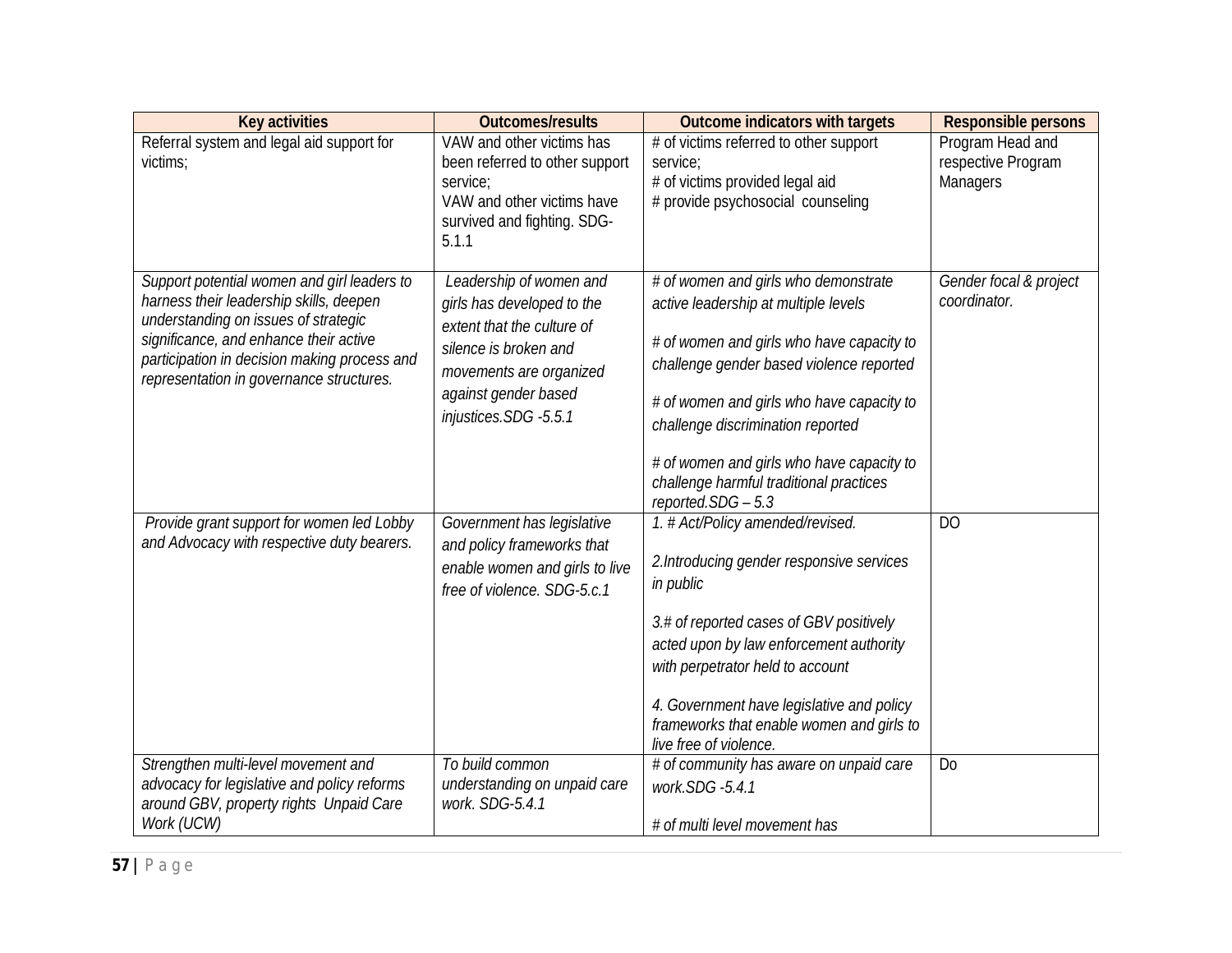| <b>Key activities</b> | <b>Outcomes/results</b> | <b>Outcome indicators with targets</b>                                              | <b>Responsible persons</b> |
|-----------------------|-------------------------|-------------------------------------------------------------------------------------|----------------------------|
|                       |                         | strengthening to reform the policy on GBV,<br>property rights and unpaid care work. |                            |

# **Annex – 5: Strategic Priorities-2: Children and Youth Engagement in Development**

**Strategic Aim:**Transforming social change through children and youth engagement and thriving as future responsive citizen

| <b>Key activities</b>      | <b>Outcomes/results</b>               | <b>Outcome indicators with targets</b>                 | <b>Responsible persons</b> |
|----------------------------|---------------------------------------|--------------------------------------------------------|----------------------------|
|                            |                                       |                                                        |                            |
| Formation of youth and     | Youth and child forum formed;         | # of youth and child forum formed;                     | Program Head and           |
| child forum and leadership | Leadership of youth and child         | # of child & youth forum formed (SDG 5.1.1)            | respective Program         |
| & capacity development     | developed;                            | #of girls club formed                                  | <b>Managers</b>            |
|                            | Child & youth trained on different    | # of leadership training conducted                     |                            |
|                            | issues to ensure their protection and | # of leadership mentoring and or counselling provided; |                            |
|                            | development.                          | # of initiative taken by youth and child; (SDG 5.2.1)  |                            |
|                            |                                       | # of child & youth trained on child protection &       |                            |
|                            |                                       | development.                                           |                            |
|                            |                                       | # of participants aware on CRC                         |                            |
|                            |                                       | # of Child and forced marriage reduced (SDG 5.3.1)     |                            |
|                            |                                       | # of child labor stopped (SDG 8.7.1/8.6.1)             |                            |
| Sexual and Reproductive    | Youth and adolescents have            | # of SRHR session conducted                            | Program Head and           |
| Health<br>Rights           | knowledge on SRHR; (SDG 5.6)          | # of SRHR related initiative taken by youth and        | respective Program         |
| programming for youth,     |                                       | adolescents; (SDG 5.6.1)                               | <b>Managers</b>            |
| adolescents, students and  |                                       | # of youth, adolescents, students and girl child aware |                            |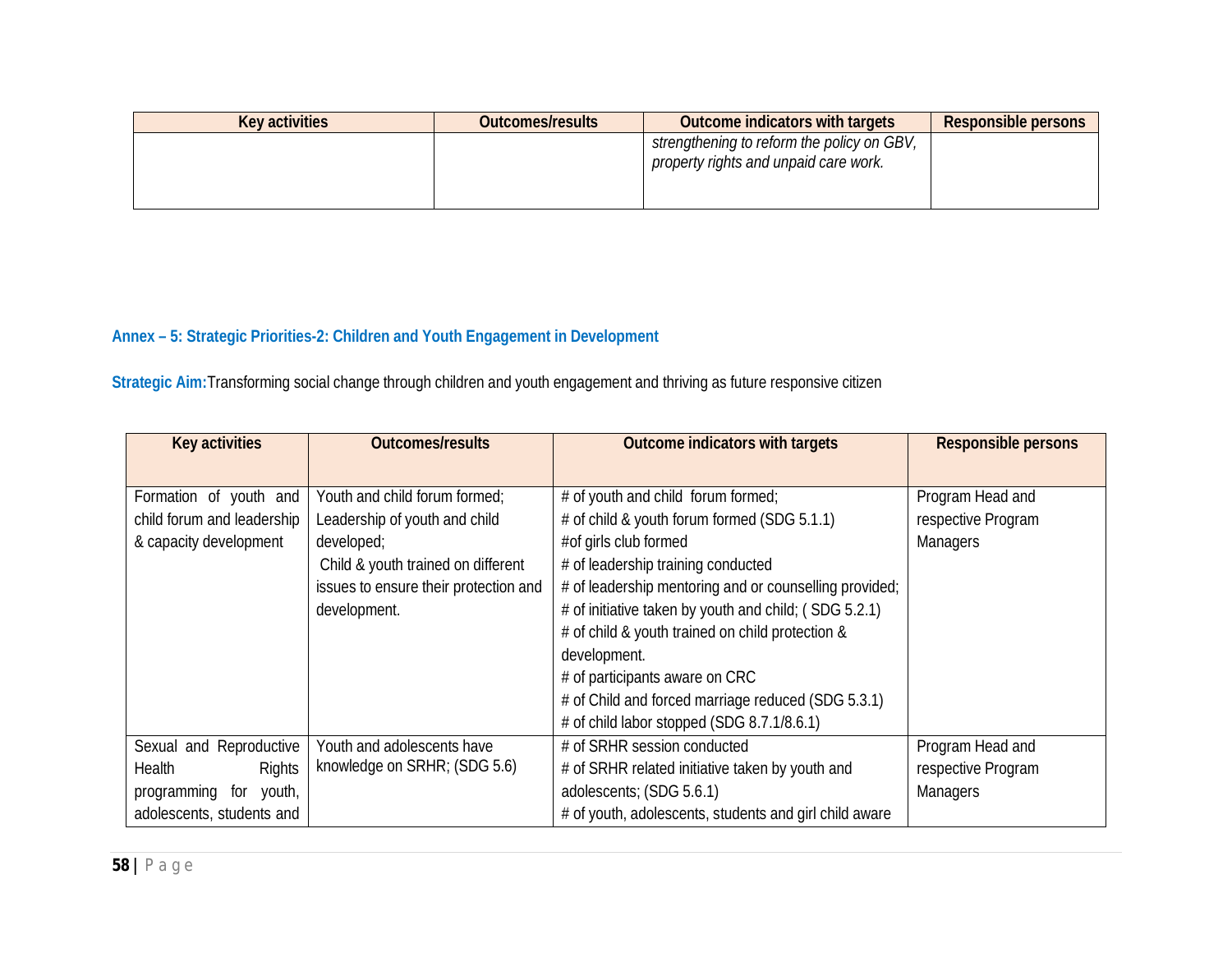| <b>Key activities</b>       | <b>Outcomes/results</b>               | <b>Outcome indicators with targets</b>                  | <b>Responsible persons</b> |
|-----------------------------|---------------------------------------|---------------------------------------------------------|----------------------------|
|                             |                                       |                                                         |                            |
| girl child;                 |                                       | on SRHR (SDG 5.6.2)                                     |                            |
| life-skill<br>Self-defense, | Youth and adolescents girls has life- | # of self-defense training conducted;                   | Program Head and           |
| training for youth and      | skill; (SDG 5.6)                      | # of life-skill training /orientation conducted; (SDG   | respective Program         |
| adolescents girl;           | Youth and adolescents girls has       | 5.6.1)                                                  | Managers                   |
|                             | self-defense skills;                  |                                                         |                            |
|                             |                                       |                                                         |                            |
| Facilitation and formation  | Child parliament has formed;          | # of child parliament formed;                           | Program Head and           |
| of child/ youth parliament, | Community child protection system     | # of child become the member of child parliament;       | respective Program         |
| community based child       | has placed                            | # of child & youth women protected from abuse by        | Managers                   |
| protection system;          |                                       | community; (SDG 5.2.2)                                  |                            |
| Awareness and advocacy      | Community people and children has     | # of awareness session conducted on gender              | Program Head and           |
| on child rights and child   | knowledge on child rights             | responsive safeguarding and child rights;               | respective Program         |
| protection;<br>&<br>gender  | Duty bearer has awaked on child       | # of duty bearer aware on gender responsive             | Managers                   |
| responsive safeguarding     | rights and child protection (SDG 5.2) | safeguarding and child rights and child protection      |                            |
|                             |                                       | # of TfD show conducted                                 |                            |
|                             |                                       | # of poor child family /household included in social    |                            |
|                             |                                       | safety net program (SDG 1.3.1)                          |                            |
| Youth<br>entrepreneurship   | Youth especially youth women has      | # of youth women received training/orientation on       | Program Head and           |
| development                 | knowledge on entrepreneurship         | entrepreneurship                                        | respective Program         |
|                             | (SDG 4.4)                             | # of youth received technical/Vocational training       | <b>Managers</b>            |
|                             |                                       | (SDG8.6.1)                                              |                            |
|                             |                                       | # of youth women taken initiative to establish as       |                            |
|                             |                                       | entrepreneur<br># of youth women / group established as |                            |
|                             |                                       | entrepreneur (SDG 4.4.1)                                |                            |
| Research on child rights    | Research on child rights and child    | # of research publication on child rights and child     | M&E                        |
| and child protection;       | protection has commissioned (SDG      | protection (SDG 5.3.1, SDG 16.2.1)                      |                            |
|                             | 5.3, SDG 16.2)                        |                                                         |                            |
| Influencing decision-       | Young people engaged in decision      | # of young young man and young women included in        |                            |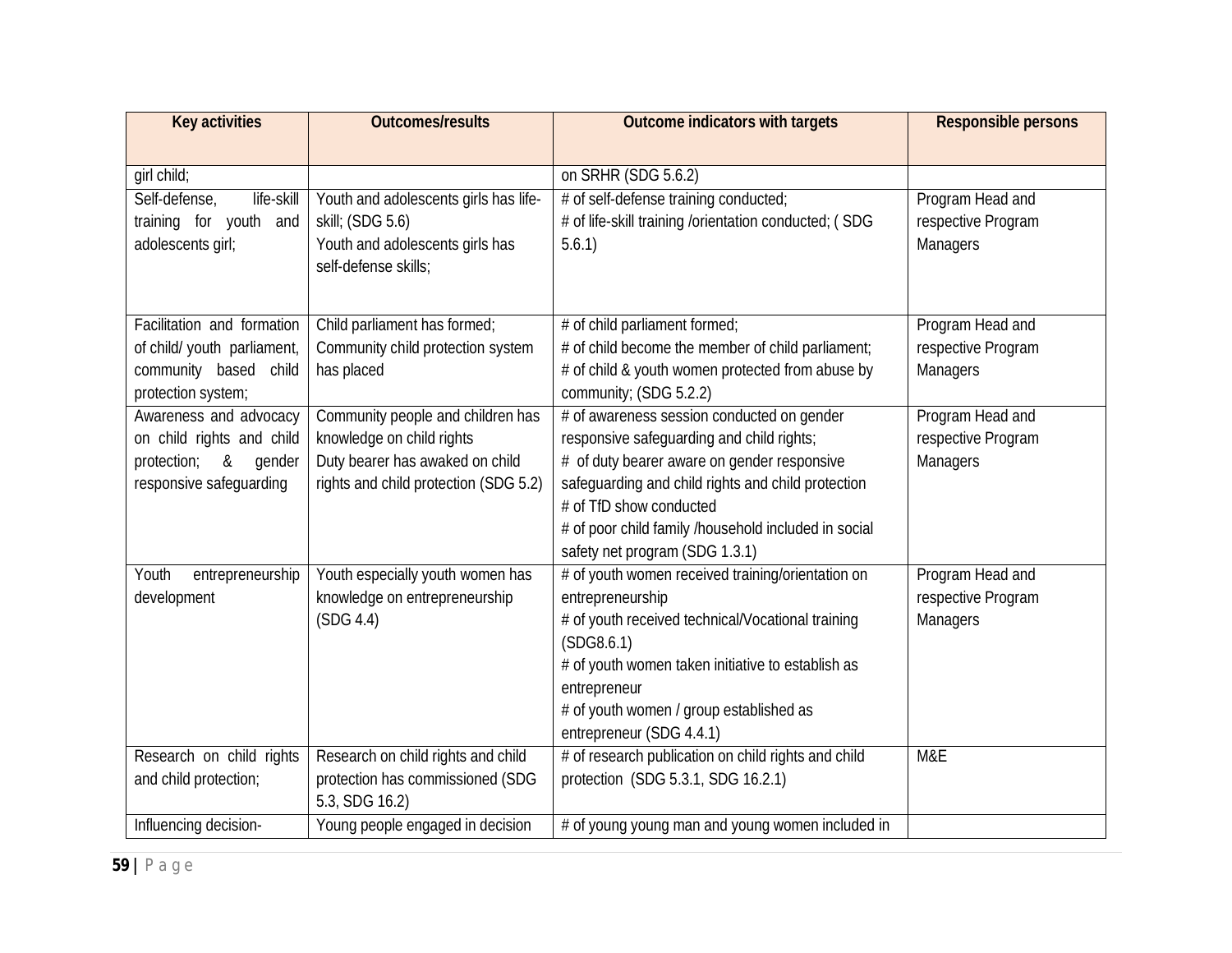| <b>Key activities</b>     | <b>Outcomes/results</b>           | <b>Outcome indicators with targets</b>            | <b>Responsible persons</b> |
|---------------------------|-----------------------------------|---------------------------------------------------|----------------------------|
|                           |                                   |                                                   |                            |
| makers to have young      | making structure                  | decision making structure-SDG-5.5.2, 16.7.2       |                            |
| man and young women       |                                   |                                                   |                            |
| access in decision making |                                   |                                                   |                            |
| bodies                    |                                   |                                                   |                            |
| Coalition and networking  | Coalition and network formed on   | # of coalition and network functioning;           | ED                         |
| on child rights and child | child rights and child protection | USS become member of $#$ coalition and network on |                            |
| protection                | SDG-17.17.1                       | child rights and child protection                 |                            |

# **Annex – 6: Strategic Priorities-3: Economic Empowerment for Marginalized Specially Women**

Strategic Aim: Enhancing economic sovereignty by promoting food security, income and livelihood security of the marginalized groups specially women

| <b>Key activities</b>                                                | <b>Outcomes/results</b>                                                                                                           | <b>Outcome indicators with</b><br>targets                               | <b>Responsible</b><br>persons/cells                       |
|----------------------------------------------------------------------|-----------------------------------------------------------------------------------------------------------------------------------|-------------------------------------------------------------------------|-----------------------------------------------------------|
| IGA training on boutique, vegetable<br>cultivation, swing, computer; | Training on boutique, vegetable<br>cultivation, swing, computer has<br>accomplished<br>(Target 8.6 & 8.3 indicator 8.6.1 & 8.3.1) | # of training on boutique,<br>vegetable cultivation, swing,<br>computer | Program Head and<br>respective Program<br><b>Managers</b> |
| Access to land for landless people;                                  | Landless people obtained khas land<br>(Target 1.4 indicator 1.4.1)                                                                | # of landless women obtain<br>khas land                                 | D <sub>0</sub>                                            |
| Facilitating organic agriculture                                     | Organic agriculture initiated<br>(Target 2.1 indicator 2.1.2)                                                                     | # of women initiated organic<br>agriculture;                            | D <sub>0</sub>                                            |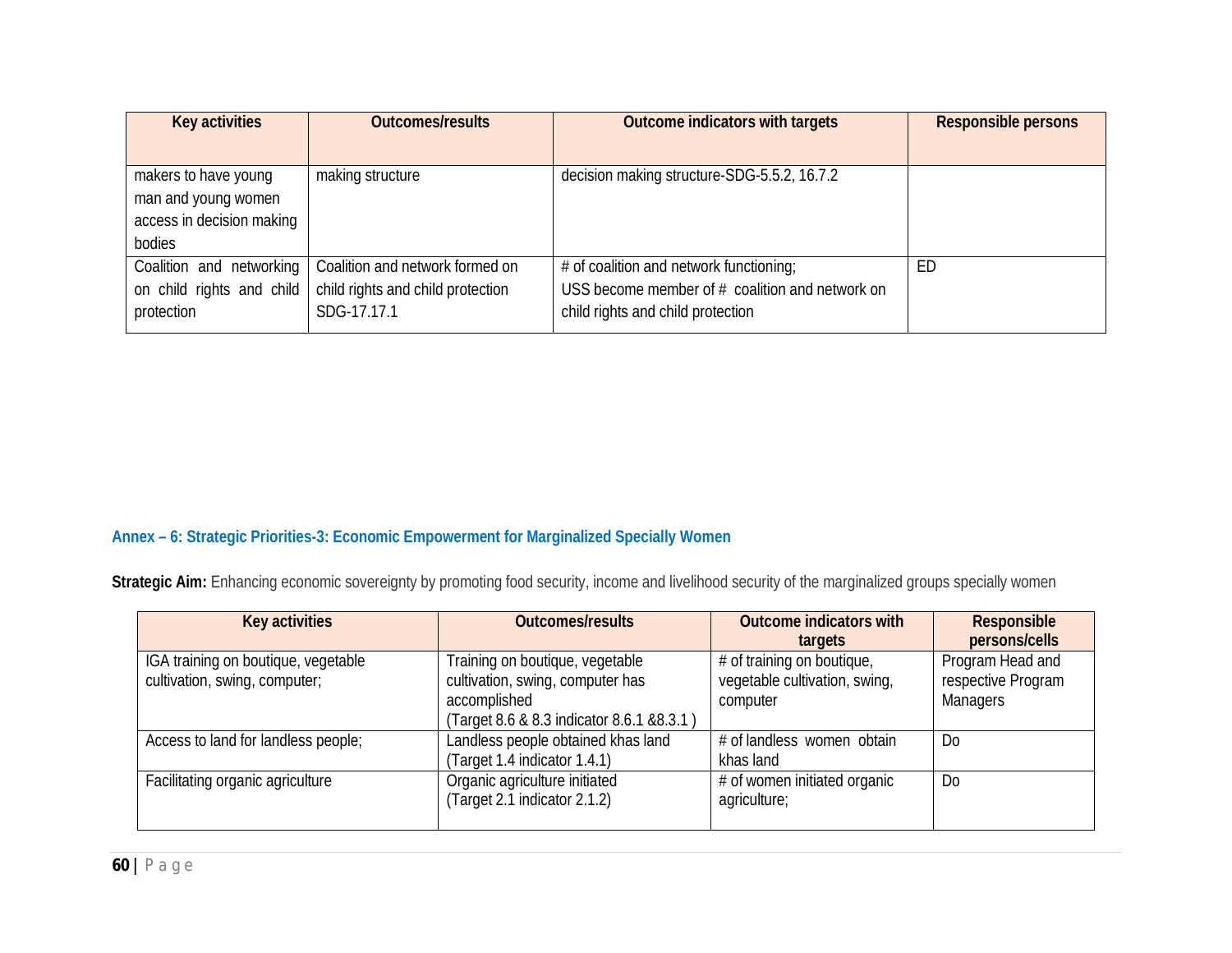|                                                |                                                       | - amount of organic agricultural<br>product produced         |                |
|------------------------------------------------|-------------------------------------------------------|--------------------------------------------------------------|----------------|
| Market linkage of organic agricultural         | Market linkage of organic agricultural                | # of organic agricultural products<br>created market linkage | D <sub>0</sub> |
| products;                                      | products established.<br>(Target 8.3 indicator 8.3.1) |                                                              |                |
| Awareness activities on health and wellbeing.  | Community people are aware on health                  | # of community people aware on                               | D <sub>0</sub> |
|                                                | and wellbeing                                         | health and wellbeing                                         |                |
|                                                | (Target 3.4 indicator 3.4.1)                          |                                                              |                |
| Value chain initiatives of agriculture product | Women friendly market establish at                    | # of women selected as market                                | D <sub>O</sub> |
| by women led.                                  | targeted areas.                                       | representatives.                                             |                |
|                                                | (Target 8.3 indicator 8.3.1)                          | # of Product has promoted in                                 |                |
|                                                |                                                       | different district.                                          |                |

# **Annex - 7: Strategic Priorities-4: Human Rights and Good Governance**

**Strategic Aim:**Enhance governance and promote human rights through active participation and quality and equitable access to public services

| <b>Key activities</b>                                                                                                                                                                                                    | <b>Outcomes/results</b>                                                                                                                                                              | <b>Outcome indicators with</b>                                                                                                                                                                                                                                                                                  | <b>Responsible</b>                                                                           |
|--------------------------------------------------------------------------------------------------------------------------------------------------------------------------------------------------------------------------|--------------------------------------------------------------------------------------------------------------------------------------------------------------------------------------|-----------------------------------------------------------------------------------------------------------------------------------------------------------------------------------------------------------------------------------------------------------------------------------------------------------------|----------------------------------------------------------------------------------------------|
| <b>District</b><br>Formation<br>Union,<br>Upazila<br>level<br>0f<br>and<br>Governance and Human Rights activist groups;<br>Training and capacity building of the Governance and<br>Human Rights activist groups members; | Union, Upazila and District level<br>Governance and Human Rights<br>activist groups has formed;<br>Governance and Human Rights<br>activist groups members has<br>skilled; SDG-16.6.1 | targets<br>$#$ of Union, Upazila and District<br>level Governance and Human<br>Rights activist groups;<br># of training and capacity<br>building event accomplished<br>successfully;<br># of governance and Human<br>Rights activist groups members<br>received training;<br># of activist develop their skill; | persons/cells<br>Program Head and<br>respective Program<br><b>Managers</b><br>D <sub>0</sub> |
| Training and capacity building of the local government<br>elected bodies:                                                                                                                                                | Local government elected bodies<br>has skilled; SDG-16.6.1                                                                                                                           | # of training and capacity<br>building event accomplished;<br># of local government elected<br>bodies' member received<br>training;<br># of local government elected<br>bodies' member develop their                                                                                                            | D <sub>0</sub>                                                                               |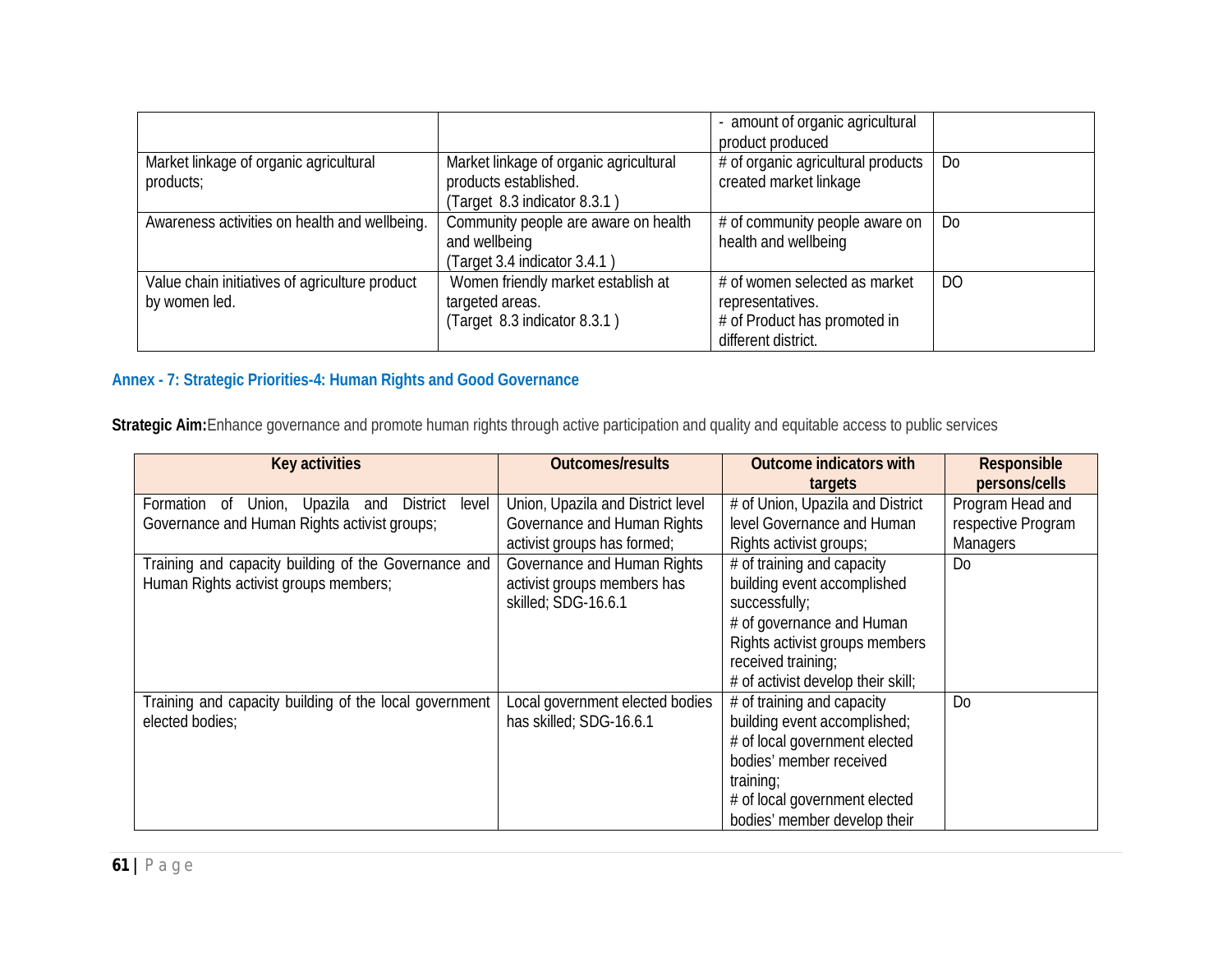|                                                                                                                                                          |                                                                                                           | skill;                                                                                                                |                |
|----------------------------------------------------------------------------------------------------------------------------------------------------------|-----------------------------------------------------------------------------------------------------------|-----------------------------------------------------------------------------------------------------------------------|----------------|
| Application and practice of accountability<br>and<br>transparency tools i.e. RTI, Social audit, Citizen<br>Charter, Score Card etc. for good governance; | Accountability and transparency<br>tools has applied; SDG-16.6.1                                          | # of RTI application submitted;<br># of social audit facilitated;<br># of citizen charter in place;                   | D <sub>o</sub> |
|                                                                                                                                                          | Accountability and transparency<br>has improved; SDG-16.6.1                                               | # of score card developed;                                                                                            |                |
| Awareness session and IEC materials dissemination for<br>improving access to public services;                                                            | Access to public services has<br>improved SDG 16.6.2                                                      | # of awareness session<br>conducted;<br># IEC materials developed and<br>disseminated;                                | D <sub>0</sub> |
| Public service monitoring through using accountability<br>tools, such as social audit score car card budget<br>monitoring, citizen chatter monitoring.   | Public service monitored;<br>Poor and marginalized people<br>have access to public service;<br>SDG 16.7.1 | # of public service monitored;<br># of public services providing<br>institute became more<br>responsible              | D <sub>o</sub> |
| Cultural group activism for awareness raising on<br>governance and public services;                                                                      | Community people are aware on<br>governance and public services;<br>SDG 16.6.2                            | # of cultural group formed;<br># of cultural event staged;<br># of people aware on<br>governance and public services; | D <sub>o</sub> |
| Conduct research on governance and people oriented<br>public services                                                                                    | Research on governance and<br>people oriented public services<br>has commissioned                         | # of research publication of<br>governance                                                                            | D <sub>0</sub> |
| Provide technical support to ensure gender responsive<br>UP budget.                                                                                      | Union parisad practicing the<br>gender responsive budget at<br>union level. SDG-16.7.1                    | # of union practices on GRB<br># of participants received GRPS<br>from different institute.                           | D <sub>O</sub> |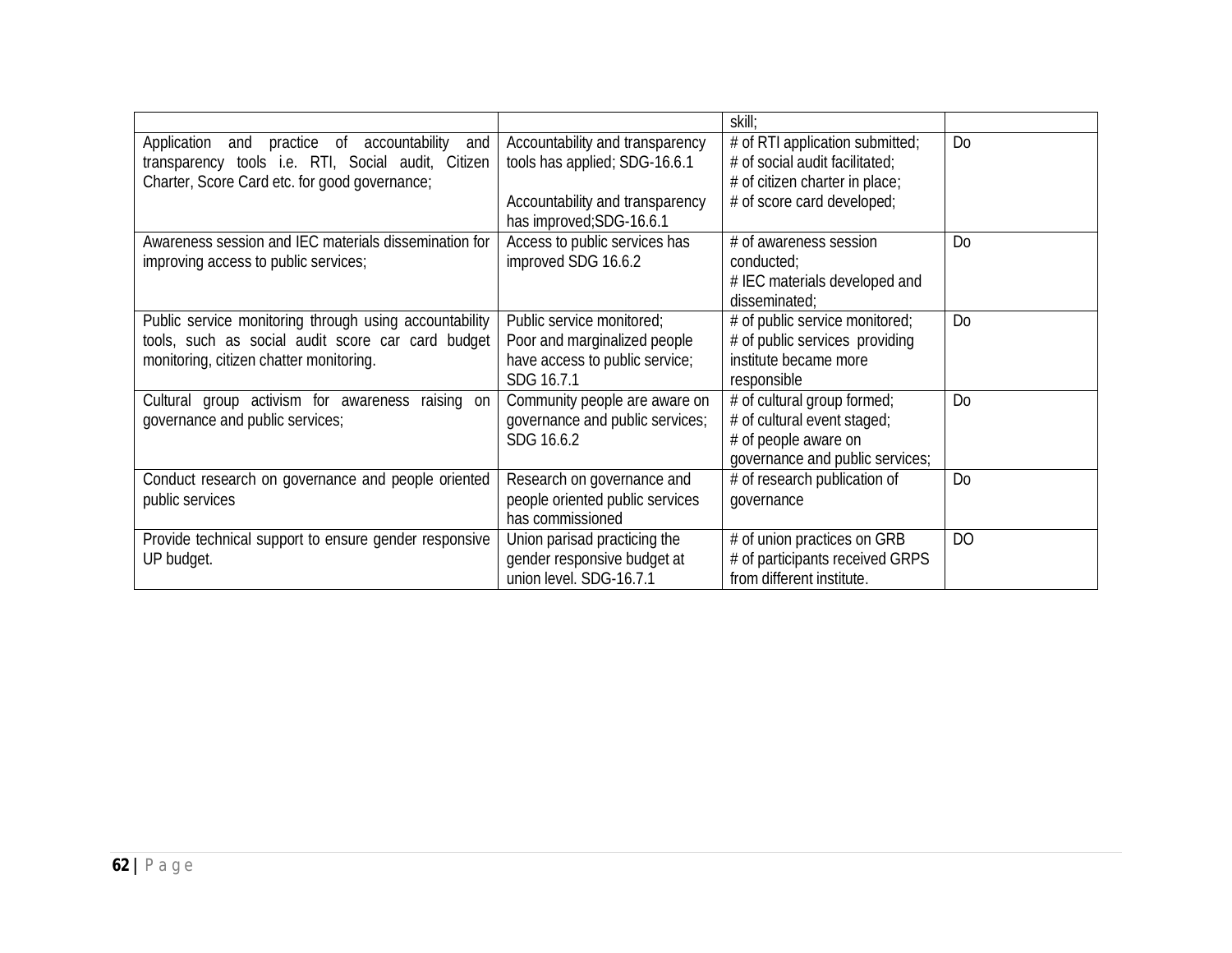## **Annex – 8: Strategic Priorities-5: DRR & Climate Justice**

Strategic Aim:Reduce environmental abuse, climate risks and vulnerability by ensuring preparedness and adaptation and effective operational response and recovery to disaster, humanitarian crises and emergencies.

| <b>Key activities</b>                                            | <b>Outcomes/results</b>                          | <b>Outcome indicators with targets</b>                         | <b>Responsible</b>              |
|------------------------------------------------------------------|--------------------------------------------------|----------------------------------------------------------------|---------------------------------|
|                                                                  |                                                  |                                                                | <b>persons</b>                  |
| Capacity building training on flood. Cold                        | Increase the Knowledge and skill of the          | # of participants trained on different arena                   | Program Head and                |
| wave, earthquake response and recovery                           | community people different disaster. SDG         | on DRR.                                                        | respective Program              |
|                                                                  | Indicator 13.3.1                                 |                                                                | <b>Managers</b>                 |
| Capacity (soft and hard) building of                             | Communities and local institutions have          | # of local institutions and communities with                   | Program Head and                |
| community, particularly women, youth                             | systems and resources to be able to better       | responsible to initiate emergency plan,                        | respective Program              |
| and marginalize, and local agencies on                           | respond to emergencies and humanitarian          | fund and human resource.                                       | <b>Managers</b>                 |
| DRR, ER and resilience building.                                 | crisis.                                          |                                                                |                                 |
|                                                                  | SDG ndicator 13.1.3                              |                                                                |                                 |
| Awareness session conducted on DRR                               | Community people have increased the              | # of Community prepared the DRR plan                           | Program manager &<br>DRR focal. |
| & climate change and justices.<br>Provide support to prepare the | knowledge and skill on prepared the DRR<br>plan. | and incorporates the DRR budget at union<br>and Upazila level. |                                 |
| participatory plans and budget at union to                       | SDG ndicator13.1.2                               |                                                                |                                 |
| Upazila level.                                                   |                                                  |                                                                |                                 |
| Union based women lead emergency                                 | Develop the women lead response                  | # of Women lead response team formed.                          | Program manager &               |
| response team formation and provides                             | mechanisms at union to upazila level.            | # of women trained on emergency                                | DRR focal.                      |
| capacity building support with them.                             | SDG ndicator13.1.2                               | response mechanisms.                                           |                                 |
| Promote women leadership and their                               | Vulnerable communities particularly led by       | # of women forums/groups carrying out                          | Program manager &               |
| agencies in emergency response and                               | women institutions are mobilized and             | initiatives to monitor emergency response                      | DRR focal.                      |
| disaster preparedness                                            | engaged to lead emergency preparedness,          | and recovery                                                   |                                 |
|                                                                  | response and recovery efforts. SDG               | # of Women-led emergency preparedness,                         |                                 |
|                                                                  | ndicator13.b.1                                   | response and recovery initiatives.                             |                                 |
| Facilitate the preparation of community                          | Community / Vulnerable people have               | # of community have skilled to facilitate the                  | D <sub>O</sub>                  |
| action plan incorporating PVA, resource                          | skilled to able the various types of analysis    | various types of analysis (Risk, PVA &                         |                                 |
| mapping and resource use plan at local                           | and have action plane for better resilience      |                                                                |                                 |
| level for better resilience building                             | building.                                        | resources mapping).                                            |                                 |
|                                                                  | . SDG Indicator 13.1.1                           | # of community developed the contingency                       |                                 |
|                                                                  |                                                  | plan to recovery & response                                    |                                 |
| Emergency humanitarian response                                  | Emergency humanitarian crisis has                | # of humanitarian and emergency                                | Program Head and                |
| including food, medicine, shelter and                            | responded.                                       | responded by USS;                                              | respective Program              |